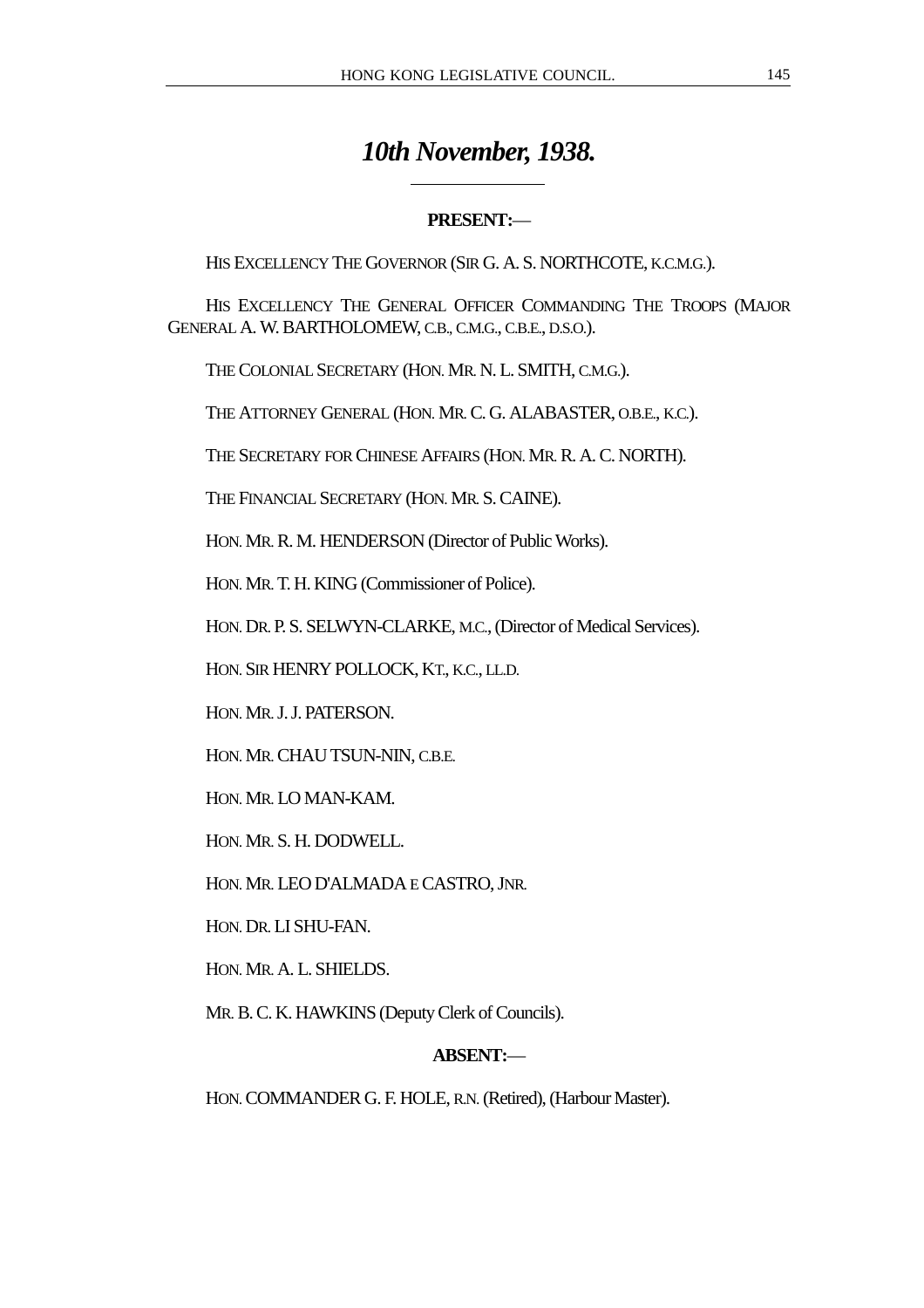## **MINUTES.**

The Minutes of the previous meeting of the Council were confirmed.

## **PAPERS.**

THE COLONIAL SECRETARY, by command of H.E. The Governor, laid upon the table the following papers:—

- Regulations made by the Governor in Council under section 2 of the Emergency Regulations Ordinance, 1922, Ordinance No. 5 of 1922, on the 28th day of September, 1938.
- Order made by the Governor in Council under section 2 (*a*) of the Evidence Ordinance, 1889, Ordinance No. 2 of 1889, recognizing the Oversea-Chinese Banking Corporation Limited, dated 29th September, 1938.
- Amendment made by the Governor in Council under section 42 of the Merchant Shipping Ordinance, 1899, Ordinance No. 10 of 1899, dated 30th September, 1938.
- Regulation made by the Governor in Council under section 3 of the Pensions Ordinance, 1932, Ordinance No. 21 of 1932, dated 1st October, 1938.
- Rules made by the Governor in Council under section 17 of the Prisons Ordinance, 1932, Ordinance No. 38 of 1932, on the 3rd day of October, 1938.
- Regulation made by the Governor in Council under section 2 of the Emergency Regulations Ordinance, 1922, Ordinance No. 5 of 1922, on the 12th day of October, 1938.
- Amendment made by the Governor in Council under section 56 of the Trade Marks Ordinance, 1909, Ordinance No. 40 of 1909, to the Trade Marks Rules, dated 6th October, 1938.
- Shum Wan Cemetery authorized by the Governor in Council under section 73 (1) of the Public Health (Sanitation) Ordinance, 1935, Ordinance No. 15 of 1935, as a place to be used as a cemetery or urn cemetery, dated 12th October, 1938.
- Regulation made by the Governor in Council under section 2 of the Emergency Regulations Ordinance, 1922, Ordinance No. 5 of 1922, on the 14th day of October, 1938.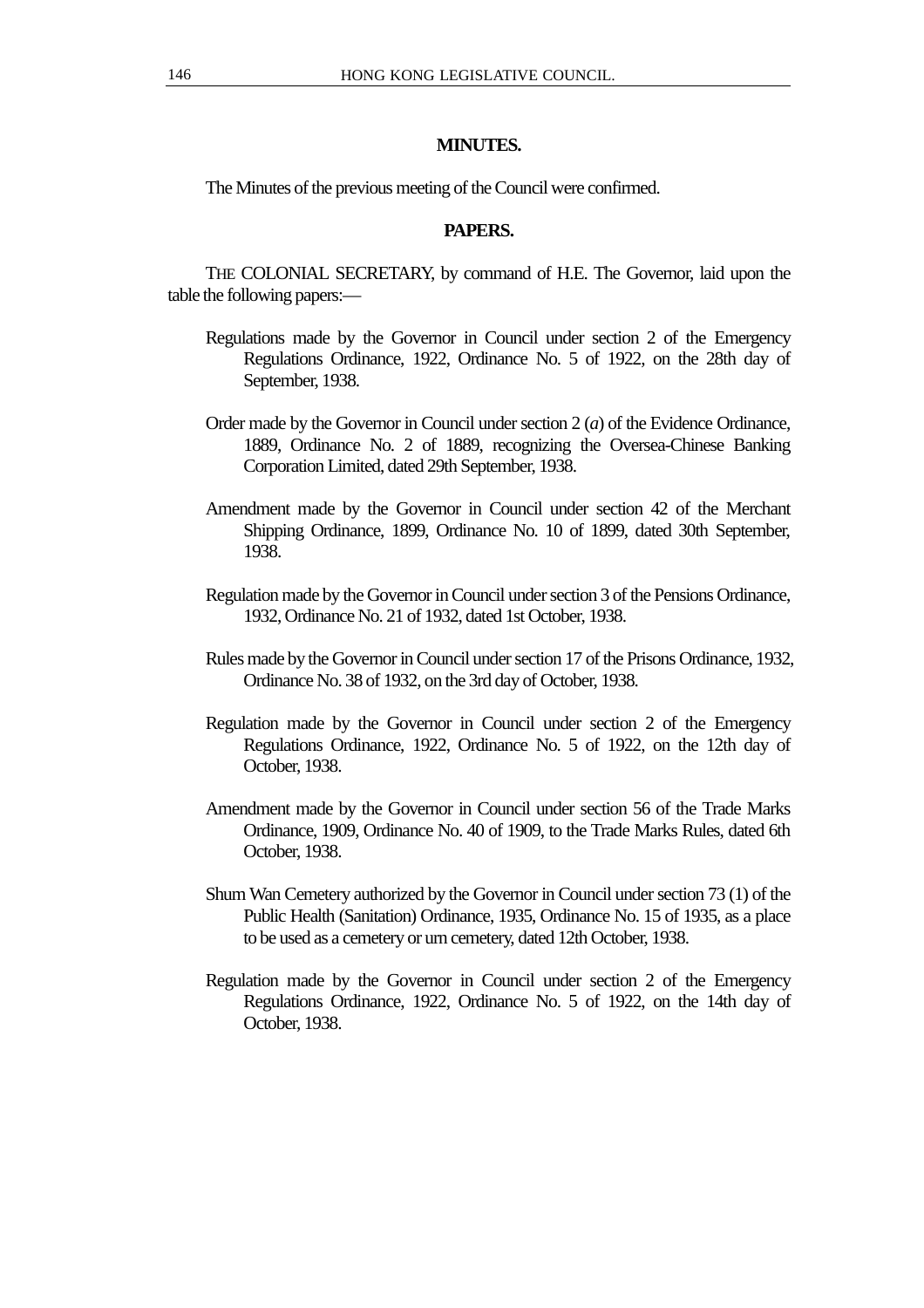- Amendments made by the Governor in Council under section 32 of the Telecommunication Ordinance, 1936, Ordinance No. 18 of 1936, to the Radiocommunication Regulations in the Schedule to that Ordinance, dated 20th October, 1938.
- Amendments made by the Governor in Council under section 5 of the Dangerous Goods Ordinance, 1873, Ordinance No. 1 of 1873, to the regulations, dated 22nd October, 1938.
- Amendment made by the Governor in Council under section 42 of the Merchant Shipping Ordinance, 1899, Ordinance No. 10 of 1899, to Table C in the regulations, dated 27th October, 1938.
- Notice to Airmen No. 5 of the year 1938, dated 24th October, 1938.
- Hammer Hill Urn Cemetery authorized by the Governor in Council under section 73 (1) of the Public Health (Sanitation) Ordinance, 1935, Ordinance No. 15 of 1935, as a place to be used as an urn cemetery, dated 30th October, 1938.
- Order made by the Governor in Council under section 12 of the Rope Company's Tramway Ordinance, 1901, Ordinance No. 21 of 1901, this 31st day of October, 1938.
- Proclamation No. 12.—Hong Kong Police Reserve Force called out for active service.

Administration Reports, 1937:—

Part I.—General Administration:—

Report to the Director of Colonial Audit on the Audit of the Accounts of Hong Kong, 1937, with copy of forwarding despatch to Secretary of State for the Colonies.

Report of the Harbour Master and Director of Air Services.

Part II.—I aw and Order:—

Report of the Chief Officer, Hong Kong Fire Brigade.

Sessional Papers, 1938:—

No. 14.—Report by the Senior Inspector of Mines, Perak, Federated Malay States, on the subject of the Control Measures which the Hong Kong Government should adopt in respect of Local Mining.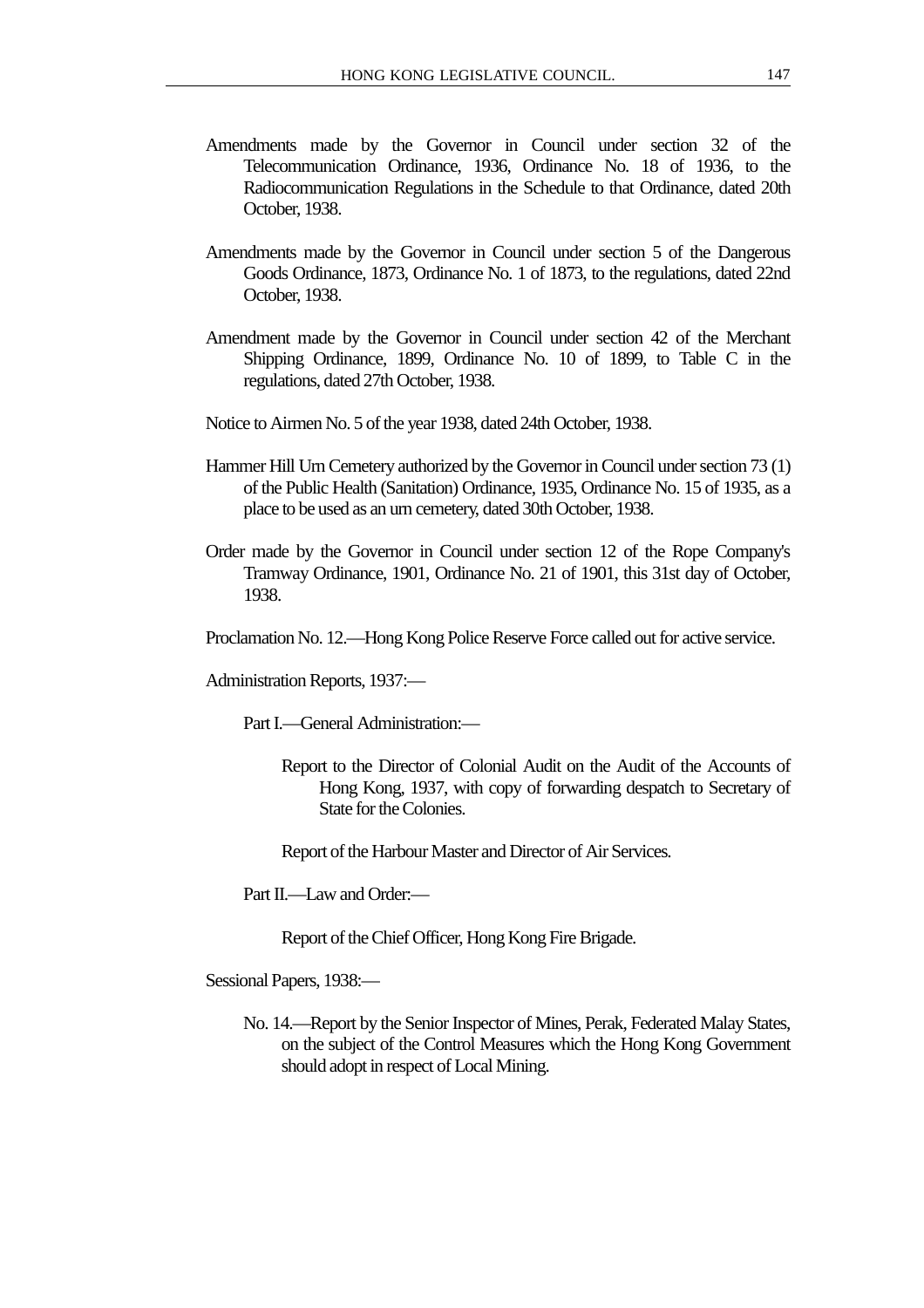## **FINANCE COMMITTEE'S REPORT.**

THE COLONIAL SECRETARY, by command of H.E. The Governor, laid upon the table the report of the Finance Committee, No. 9 of 20th October, 1938, and moved that it be adopted.

THE FINANCIAL SECRETARY seconded, and this was agreed to.

## **DEBATE ON ESTIMATES.**

THE COLONIAL SECRETARY moved the following resolution:—

That the Estimates of Expenditure for the year 1939 as now presented be approved.

THE COLONIAL SECRETARY.—On 13th October, 1938, by a Resolution of this Council the draft estimates of expenditure for 1939 were referred to a Select Committee consisting of myself, the Financial Secretary and all unofficial members of this Council. We now present our report in the form of the redrafted print bearing to-day's date.

After due consideration the Committee deemed it prudent to consider the possibility of a less favourable revenue position than the 1938 figures would in more normal times justify.

The Committee was assured that every item of Special Expenditure in all departments and every item of Public Works Extraordinary requires independent sanction apart from the general provision offered by the Appropriation Bill. It was also assured that recurrent works, such as maintenance of roads or buildings, can without difficulty be retarded should the financial position in 1939 make this desirable.

On this understanding the estimates have been left substantially as originally drafted, except for the excision of certain items representing a gross saving of \$796,000. On the other hand certain additions have been made to the original draft estimates, most of them small items erroneously omitted in the first place, but in two cases more considerable sums, namely \$18,000 for the implementation in part of the recommendations of the Committee on the training of teachers, and \$20,000 under Public Works Extraordinary for the adaptation of part of the Victoria Gaol to accommodate remand prisoners and the like, at present housed in Stanley Gaol. Neither of these proposals had been sufficiently advanced when the first draft was prepared for their inclusion in the original print.

The estimated deficit, should revenue continue as originally predicted, is thus reduced from \$2,405,435 to \$1,659,898.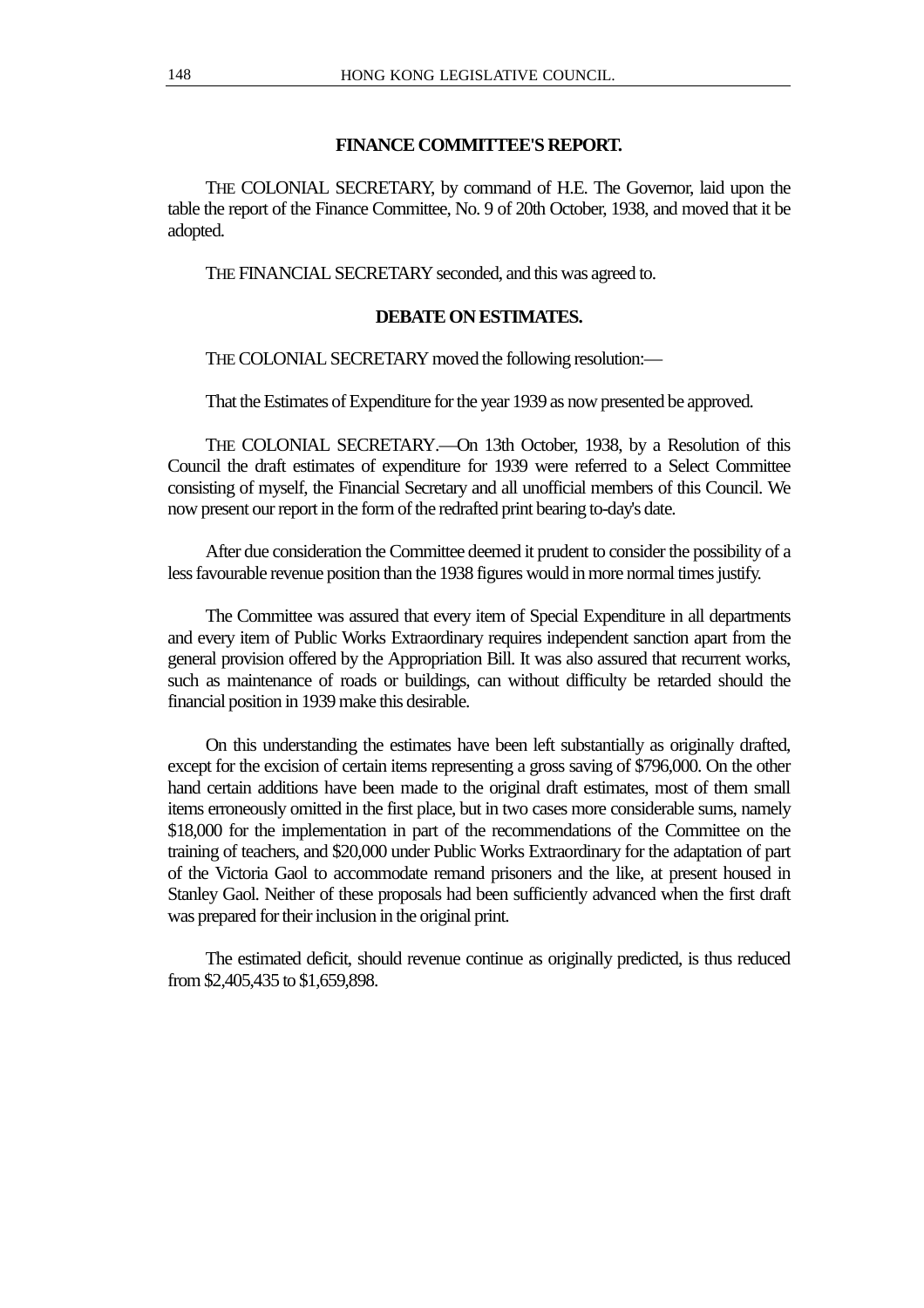The following are the items which have been added:—

| Head 9, Education Department—Training of Teachers                 | \$18,000 |
|-------------------------------------------------------------------|----------|
| Head 13, Kowloon-Canton Railway—New post of Assistant Mechanical  | 11,200   |
|                                                                   | 24       |
|                                                                   | 989      |
| Head 26, Royal Observatory — Aerological Investigation, (England) | 250      |
|                                                                   | 20,000   |
|                                                                   | \$50,463 |

The following are the items which on Your Excellency's suggestion have been omitted or reduced:—

| Head 11 (b), Air Services.                                                                                                        | \$90,000  |
|-----------------------------------------------------------------------------------------------------------------------------------|-----------|
| Head 13, Kowloon-Canton Railway.<br>Sub-head 34, Additional Crossing Station between mile 11 and 11                               | 41,000    |
| Head 31, Public Works Extraordinary.                                                                                              |           |
|                                                                                                                                   | 50,000    |
|                                                                                                                                   | 20,000    |
| Sub-head 30, Layout of a Government Quarry-Hok Un (Reduced from                                                                   | 75,000    |
| Sub-head 37, Kowloon-Canton Road; Improvements to Kowloon-Muk Fu<br><b>Ferry Section</b>                                          | 500,000   |
| Sub-head 45, Rewiring of Government Buildings (Reduced from \$22,000)<br>to $$17,000$ )                                           | 5,000     |
| Sub-head 49, Botanical Gardens—Layout of Albany Site                                                                              | 5,000     |
| Sub-head 66, Extension of Reclamation from Jubilee Street Pier to<br>Pottinger Street Pier. (Reduced from \$150,000 to \$140,000) | 10,000    |
|                                                                                                                                   | \$796,000 |
|                                                                                                                                   |           |

————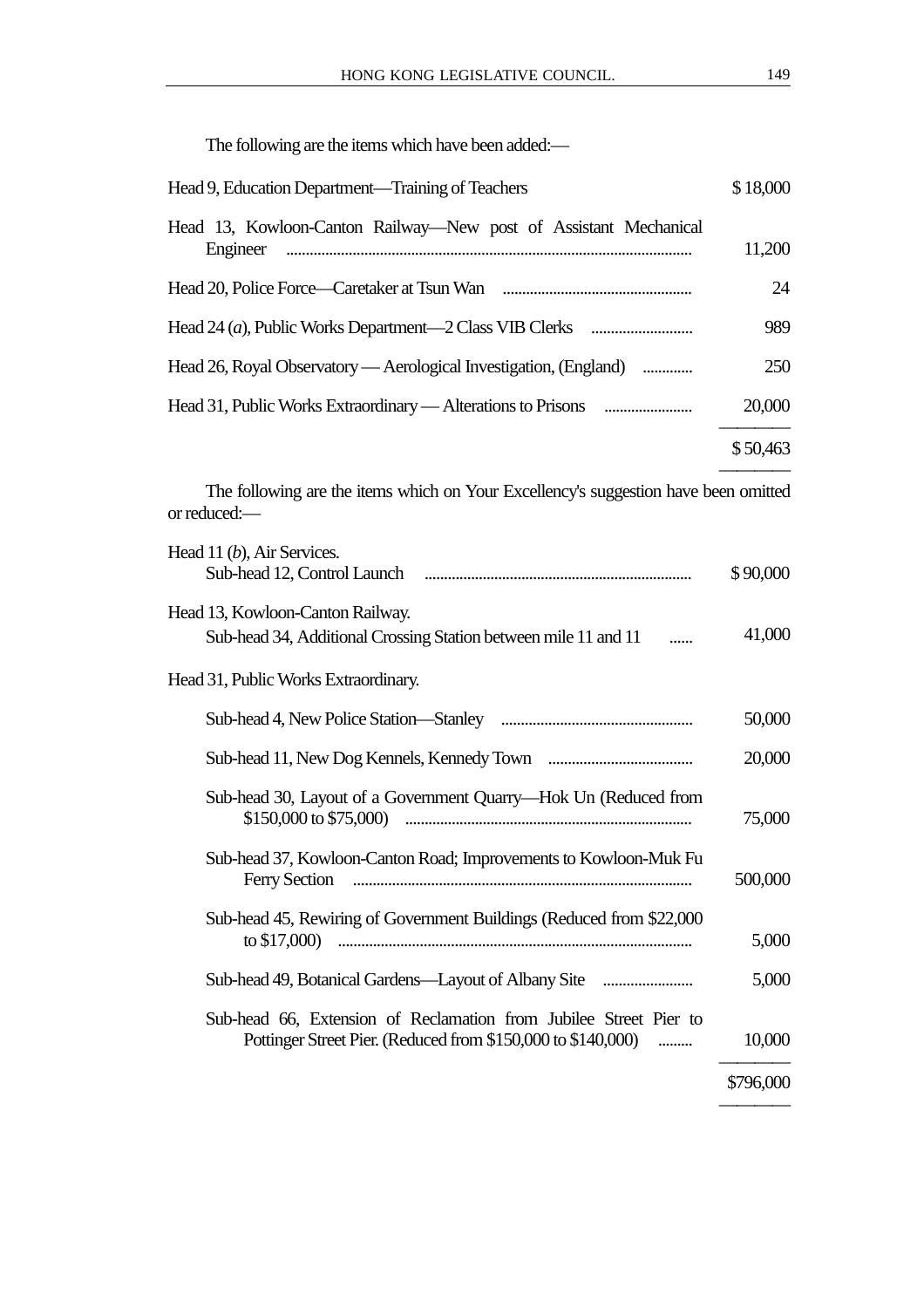The Committee considered at some length the claims of various charitable organisations for increased subsidies but did not in the circumstances described recommend any additions.

Before sitting down I should like to express my thanks to my unofficial colleagues for their careful and diligent work in Committee. Every Head of Estimates was scrutinised and many Heads of Departments were summoned to attend our meetings. On every hand I was assured of the advantages from the practical point of view of the new method of considering the Colony's annual expenditure.

I wish also to thank Mr. Hawkins for his labours both before and during the final stage. To add anything in praise of the Honourable Financial Secretary would be almost presumptuous on my part.

I now move:—

"That the Estimates of Expenditure for the year 1939 as now presented be approved". (Applause).

THE FINANCIAL SECRETARY seconded.

HON. SIR HENRY POLLOCK.—Your Excellency,—As has been customary for many years past, I desire, as Senior Unofficial Member, to make some observations on the Budget for 1939 on behalf of myself and all my Unofficial Colleagues.

What I am about to say, therefore, represents the united views of all the Unofficial Members of this Council.

We thank Your Excellency for the able and comprehensive survey of the future needs of this Colony which you gave in your Budget speech.

We entirely approve of the new procedure in connection with the Budget which has enabled the Unofficial Members, through the appointment of the Select Committee, to discuss thoroughly the Budget with the Heads of the various departments before the Estimates finally come before this Council. It enables us to pass our views on to Your Excellency before the adoption of the Budget is proposed: it permits of a full discussion of the Government programme and policies, and in every way it is more practical and therefore in the best interests of the Colony.

My colleagues, during lengthy meetings of the Select Committee, have thoroughly studied the estimates for all departments and while we recommend caution before embarking on long term projects, we unanimously regard the Budget as a sound and by no means extravagant one. Certain curtailments of expenditure, detailed in the Revised Estimates, and referred to in the Report of the Select Committee, have seemed advisable in the different circumstances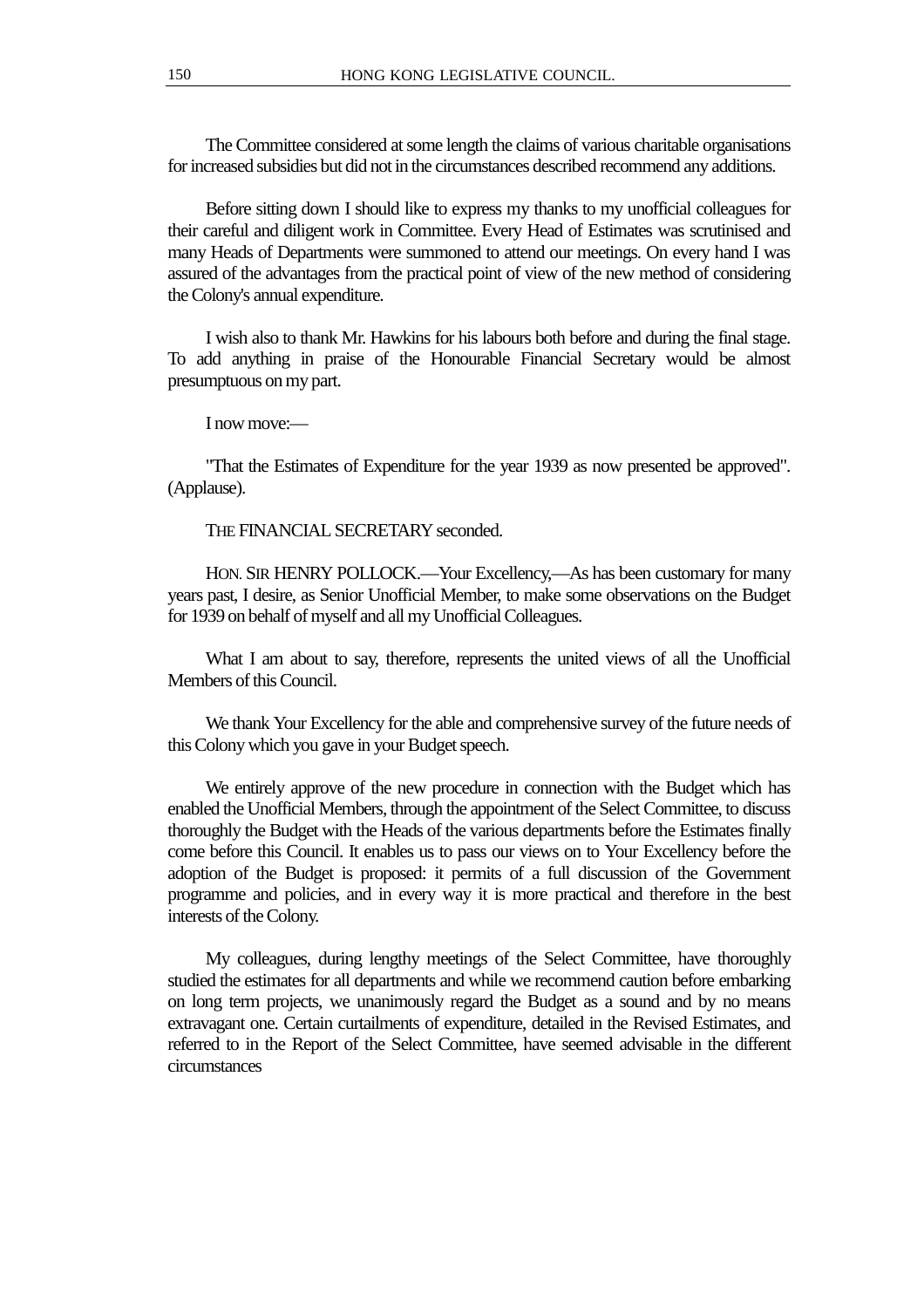existing since the Budget was originally framed, but on the whole, if we are to keep the Colony up to date, efficient and competitive amongst the ports of the world, there is very little in the proposed expenditure that it would not be false economy to cut out. In fact, as appears from the Report of the Select Committee on the Revised Estimates, we have agreed to certain additions being made to the original Estimates in order to carry out work which we regard as essential.

### **Housing Commission.**

Whilst congratulating the members of the Housing Commission and their Secretary, Mr. W. H. Owen, upon the interesting suggestions which they have made for the improvement of overcrowding in this Colony, we feel that in 1939 little can be done in the way of implementing their report.

In any case, the removal of our slums must take many years to complete, and in the meantime our streets remain in an unsavoury disease-disseminating condition, almost as dangerous to the health of the Colony as are the slums. As a result of representations made by Unofficial Members in 1936 a certain amount of street washing has been done, but, except in some of the central localities, the filthy condition of the roads and sidewalks is still a disgrace, thus contributing greatly towards our unenviable tuberculosis record, filling our hospitals and greatly increasing the work and budget of the Medical Department. We are not satisfied that more could not be done in this direction, even with the restricted supply of water at our disposal, provided that the flushing is carried out under proper supervision so as to prevent waste.

#### **New Government House.**

Subject to the plans for the new Government House near Magazine Gap being hereafter submitted to the Finance Committee for its approval, we agree to the expenditure in 1939 of the sum of one hundred thousand dollars upon the levelling of the site.

There are, I believe, many citizens who are inclined to regard this project as unnecessary and extravagant. We have therefore considered it carefully from all angles and we are satisfied for four very good reasons that it is essential.

*Firstly*—Because the present Government House and Mountain Lodge cost ratepayers annually so much in upkeep that it may be truly said of them that they have passed their economic life.

*Secondly*—Because the accommodation at the present Government House is inadequate for the needs of the Colony.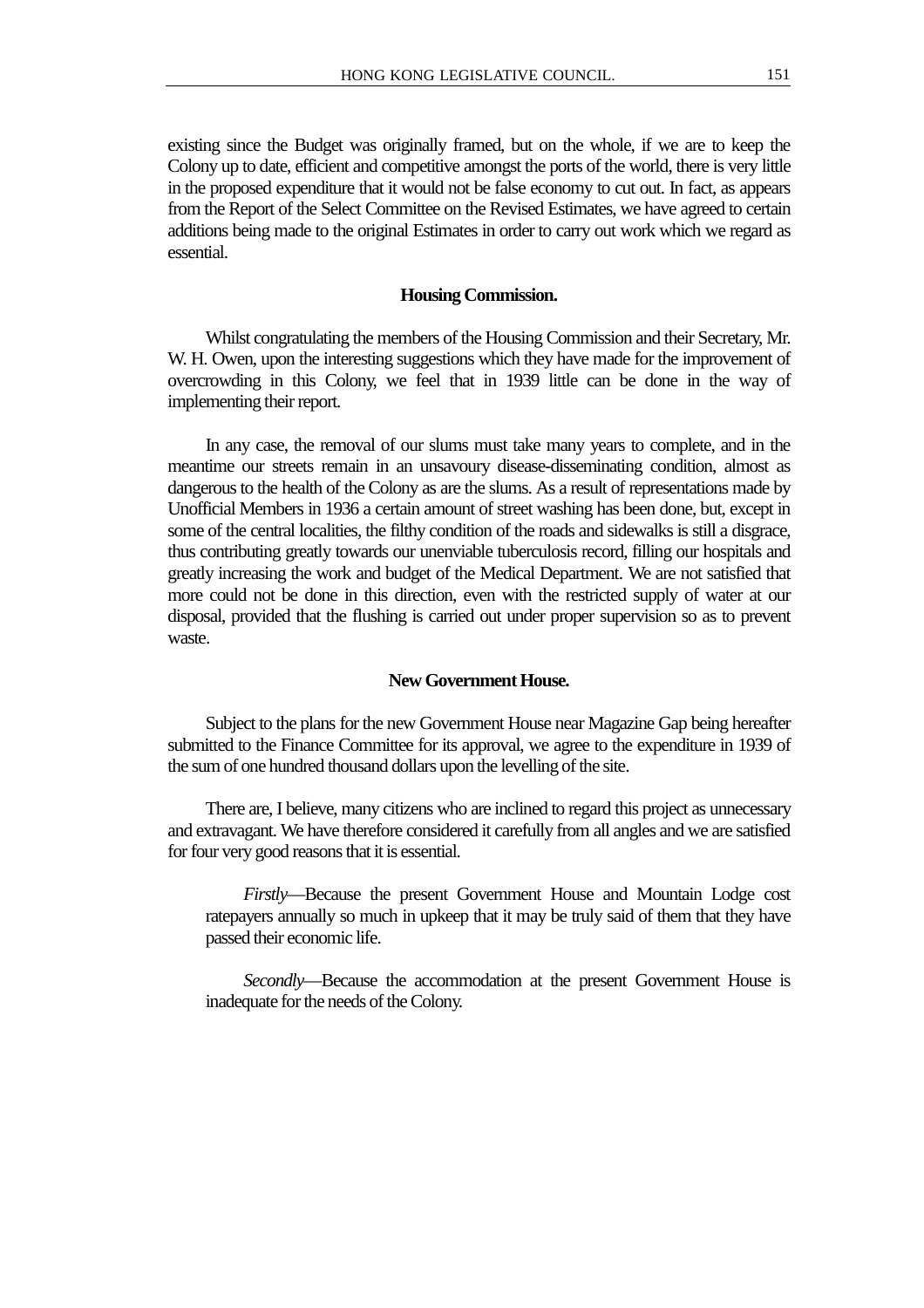*Thirdly*—Because the old Government House is required, as part of the City Development scheme, to be utilised for the housing of the C.S.O. and P.W.D. staffs, during the building of new Government offices.

*And Fourthly*—Because it will save the Colony the expense of maintaining Mountain Lodge.

#### **Desirable Public Works.**

We wish to place on record our opinion that a new Infectious Diseases Hospital, a new Science Laboratory for the University, a new Queen's College, and a new Volunteer Headquarters are public works which will have to be undertaken in the near future, and we would once again call attention, as we did last year, to complaints concerning the Kowloon Mortuary.

#### **Resumption of Trade and Traffic With South China.**

And, lastly, we urge the British Government to press vigorously for the promptest resumption of trade facilities and traffic communications by land and water between this Colony and South China. We are confident, Sir, that the Hong Kong Government is in complete sympathy with us and will actively support our stand in this matter.

HON. MR. CHAU TSUN-NIN.—Sir, in his lucid speech on the Budget for 1939, the Hon. Senior Unofficial Member has presented the united views of all the unofficial members of this Council. There are, however, certain matters principally affecting the Chinese community on which I venture to express my own personal views.

With regard to the list of desirable public works, the Hon. Mr. M. K. Lo will speak on the urgent need for a new Queen's College, and I wish to say, Sir, that I heartily endorse his remarks.

In the course of your comprehensive and illuminating address to this Council at the opening of the Budget Debate, Your Excellency proposed the appointment of a committee to devise means of broadening the basis of taxation in order to carry out Government's policies of developing the essential social services. Whatever new forms of taxation the Government may have in view, it is to be hoped that income tax will not be one of them. Although not an expert on public finance, I have no hesitation in advising against it. Experience elsewhere shows that it is only possible to collect income tax from permanent residents, and from professional men and others whose income is discoverable. In other words, the success of this tax will depend on the number of permanent residents; and in Hong Kong the ratio of temporary to permanent residents is, I believe, at least 6 to 4. I can adduce other and strong arguments against the adoption of income tax here, but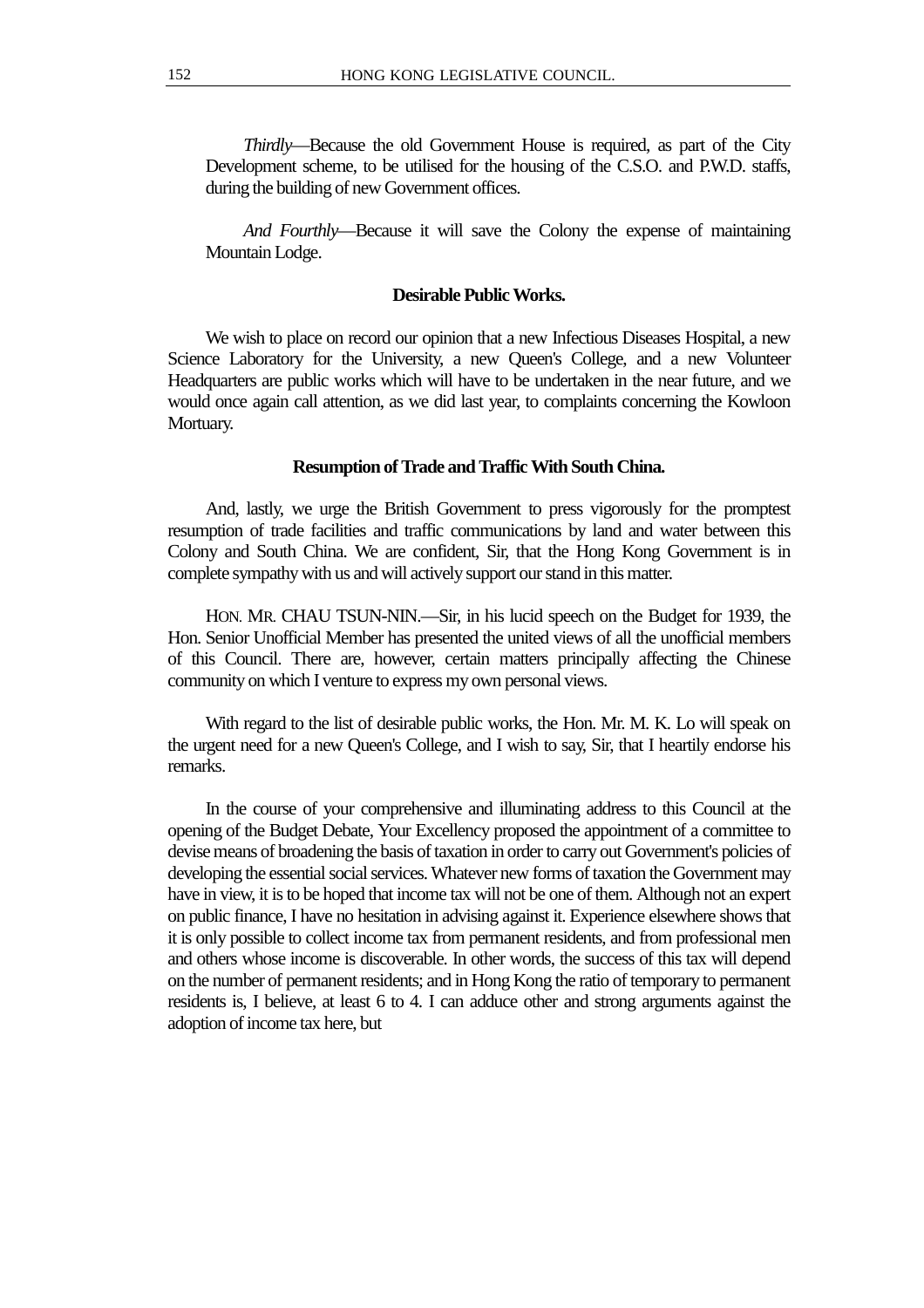the time is not yet. For the present, may I express the hope that if more money were needed, some other form or forms of impost may be devised, and that, in any case, the Government, and whatever committee that may be appointed, will afford the public every opportunity to express their views on this matter before coming to any decision.

As regards the suggestion of restricting immigration, I submit, with great deference, that such a scheme could not produce the desired result except at great cost, and that the Government should not make a departure from the time-honoured and successful policy of admitting freely Chinese into Hong Kong—a policy which has contributed so largely to the growth and prosperity of the Colony. I maintain that this policy is particularly suited to Hong Kong having regard to its proximity to, and economic and political relations with, China. Furthermore, it is common knowledge that the population of this Colony ebbs and flows; but what is not so well known is that that movement constitutes an invisible export business, for much of the trade of this Colony consists of small purchases. In my view, the remedy does not lie in the restriction of immigration, but rather in scientific town-planning and in the economic exploitation of the New Territories.

The first practical remedy is to encourage building, especially dwelling houses. I advocate that Government should open up new areas for residential purposes and embark on extensive site formation, thereby offering ready-made lots to intending builders, with careful control of the type of houses and with safeguards against exploitation by profiteers.

The other remedy is to explore the possibilities of the New Territories. The Sino-Japanese conflict has taught us a lesson, and I do hope that in the no distant future, there will be great development of industrial and agricultural activities in the New Territories.

I note in paragraph 26 of the Hon. Financial Secretary's Memorandum on the Financial Position for 1937, 1938 and 1939, that the supply of firewood from Government Plantations has resulted in great savings. On several occasions recently when there was a shortage of supply, the price of firewood went up very considerably. I respectfully suggest to the Government the possibility of extending the sale of this essential commodity to the public, whenever there is a shortage of supply, having due regard, of course, to the conservation and preservation of our plantations.

On behalf of my Chinese colleagues and myself, I wish to express our grateful thanks to Your Excellency and Lady Northcote for the great sympathy you have both shown and the practical interest you have taken in the formation of the Hong Kong and South China Branch of the British Fund for Relief of Distress in China. I feel confident that everyone in this Colony will generously support this worthy cause. While on this subject I cannot let the opportunity pass without paying a very warm tribute to the Hon. Dr. Selwyn-Clarke and his able staff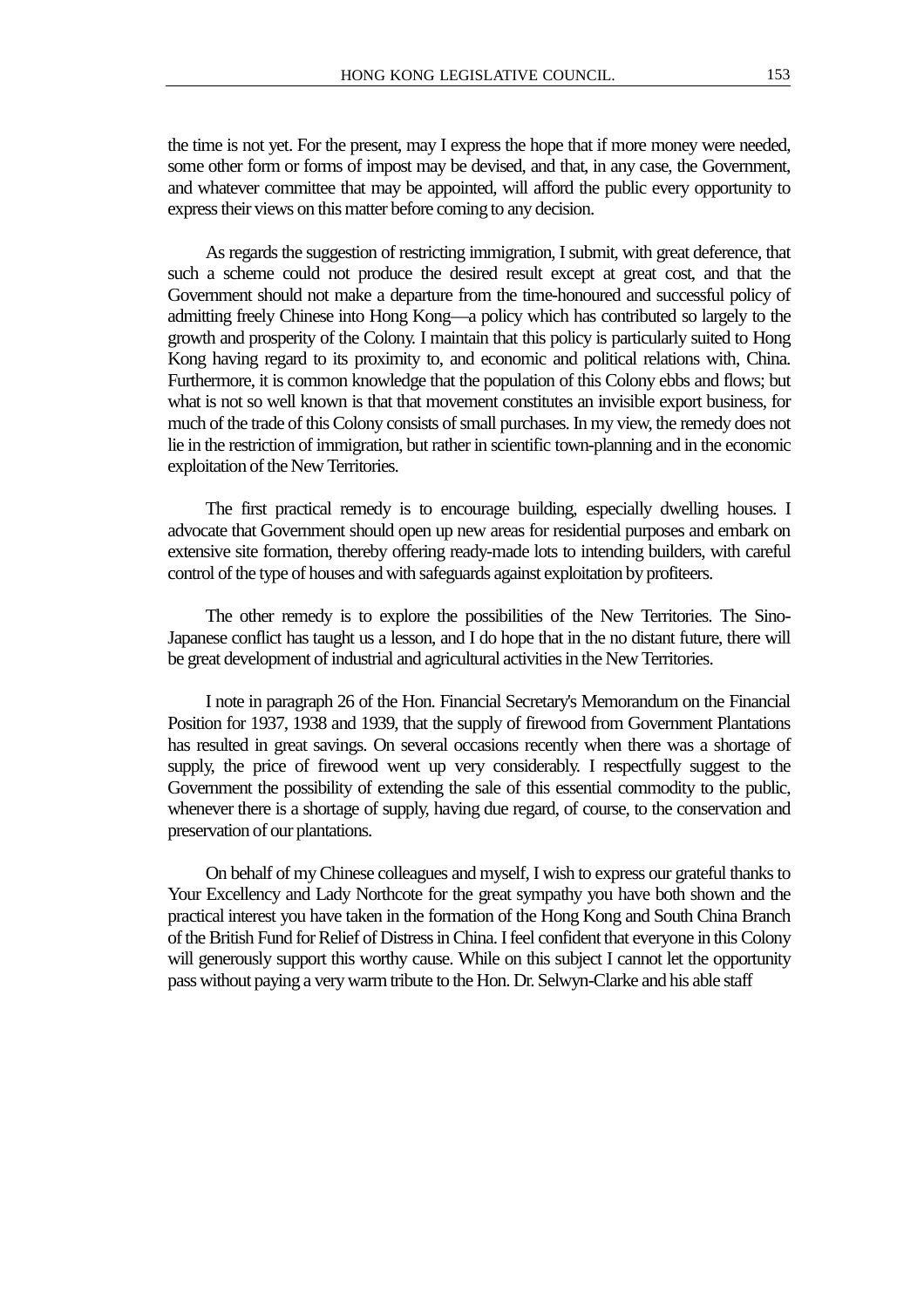for the valuable services they have rendered in connection with the Refugee Camp at Kam Tin. I have visited the Camp myself and know what an enormous amount of work it must have involved in organising a camp of such a magnitude.

It is a matter of great satisfaction to my Chinese colleagues and myself that the entire Chinese community has faced these difficult times with such good sense and dignity, and we assure Your Excellency of our loyalty and co-operation in all matters pertaining to the welfare of the Colony. (Applause).

HON. MR. LO MAN-KAM.—Your Excellency.—The Senior Unofficial Member has already expressed our unanimous views on the Budget, and on the new Budget procedure. It remains for me to offer a few remarks on my own account.

## **Water.**

I have from time to time already taken up so much of this Council's time in submitting my views on the Water question that I propose this afternoon to limit myself to only a few words on the subject of waste and prevention of waste, and of licensed plumbers.

It is of course impossible to find out the exact figure of consumption per capita per day because one of the facts in calculation, namely, that of population, is never exactly ascertainable. But assuming that the average consumption per month in respect of the period 1st January to 31st July, 1938, is 498.75 million gallons (and this figure is based on the answers given recently to my questions in this Council), and assuming that the "population" is 1,050,000 persons minus the floating population and those who draw their water from street fountains, estimated at 250,000, leaving a balance of 800,000 consumers, then the consumption per capita per day works out at 20.78 gallons.

According to the Public Works Department Report, the amount of water consumed from the reservoirs for July, 1938, came to 932.13 million gallons. The water consumed by metered consumers of 498.75 million gallons therefore amounts to only 46% of the total water consumed, leaving 54% unaccounted for. I do not know the quantity of "free" water consumed, but even allowing for, say, 40 million gallons per month, and taking into account the fact that the July consumption may be appreciably higher than the average monthly consumption, the amount of water unaccounted for is still appallingly great. I shall be glad to be enlightened on this aspect of the matter.

Although the water problem has always been with us, and although the problem of prevention of waste should always have been one of great importance, it is a matter of surprise that it was not until last year that the question of organising a special department for the detection and prevention of waste was seriously taken in hand. I would like, however, to congratulate Government on this step.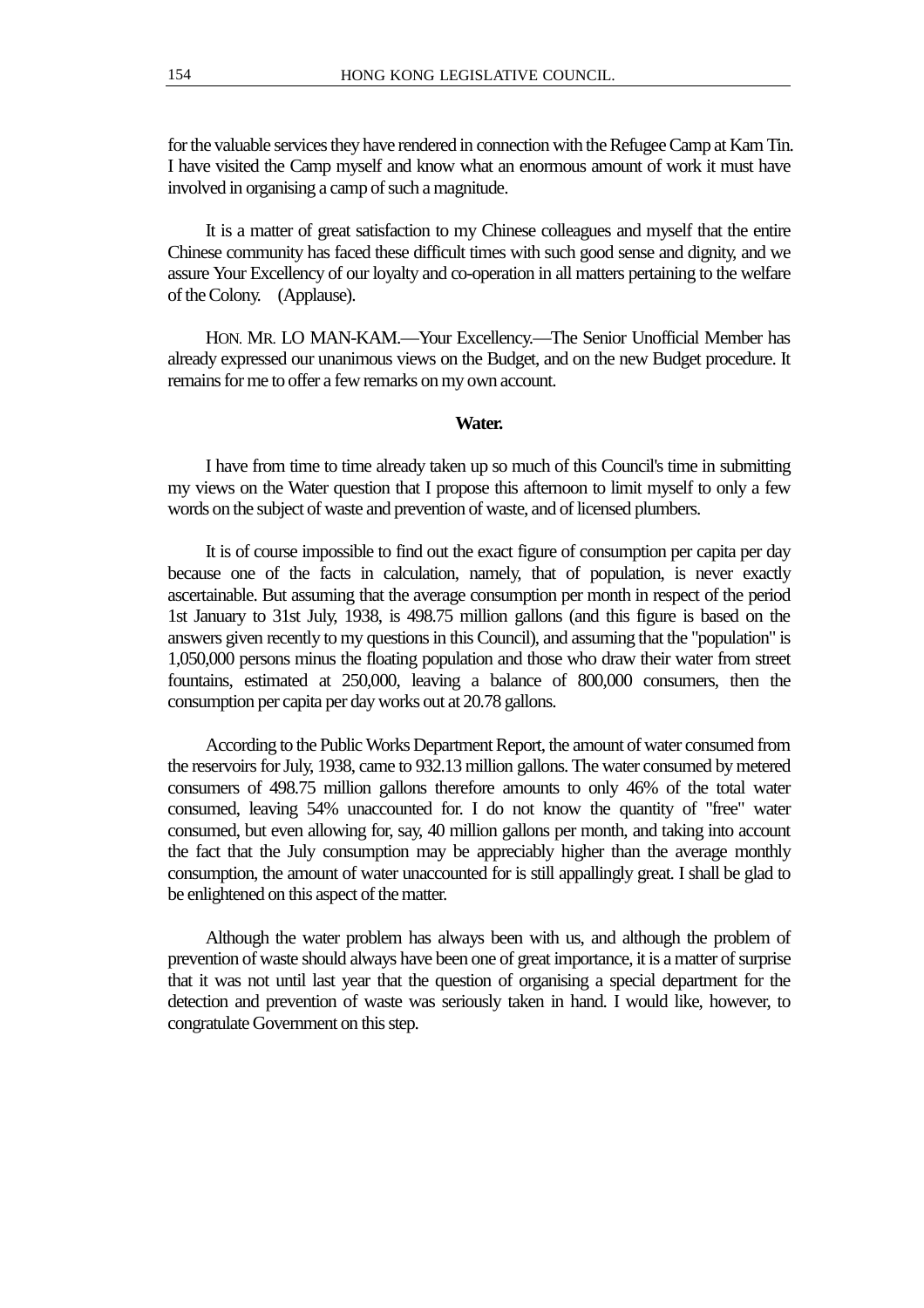The requirement under the new regulations that all plumbers must first obtain a licence from the Water Authority before they can carry out any work of construction, alteration or repair for consumers is of course a valuable safeguard against incompetent workmanship. But I understand that there is a certain amount of apprehension on the part of the public as to how far this requirement will have the effect of subjecting the public to unreasonably high, in other words, monopolistic charges. I therefore respectfully invite the Honourable the Director of Public Works to inform this Council as to the approximate number of firms who have been licensed, or who are likely to possess the qualifications to be licensed, and as to how far the Water Authority can exercise any control over exorbitant charges.

#### **Kowloon-Canton Railway.**

I would very much like to congratulate Major R. D. Walker, Manager of the Kowloon-Canton Railway, and the very efficient staff under him, particularly the Chinese Engineer-in-Charge, for the miraculously speedy way in which the grave damage done to the railway track, caused by the typhoon of September, 1937, was repaired, and through communication restored.

#### **His Excellency's Address.**

The Senior Unofficial Member has already expressed the joint views of the Unofficials on Your Excellency's masterly survey of the Colony's problems, on which I now respectfully venture a few observations.

## **Housing Commission's Report.**

One of the most important subjects dealt with by Your Excellency was the Housing Commission's Report. I should like to invite the attention of this Council to paragraph 67 of Mr. Owen's Memorandum, which shows that the charges now imposed by Government on land for development in Hong Kong, in Shamshuipo, and similar districts, is "about three times higher than those on the outskirts of London where the price of land is notoriously high."

The Report shows clearly that for years house-building has not kept pace with the increase in population, and some of the reasons for this lag are indicated or implied in the Report. Numerous and persistent complaints have reached me against the delay and difficulties of having sites put up for auction, and of having plans approved and passed. I venture to hope that in so far as such cause is due to overlapping of departments, or is traceable to the administrative machinery of the Public Works Department, this question may be looked into by my Honourable friend, the Director of Public Works. Another complaint which I have often heard has reference to the high charges for land and Crown rent, especially in view of the comparatively short term of tenure under existing Crown Leases. This complaint would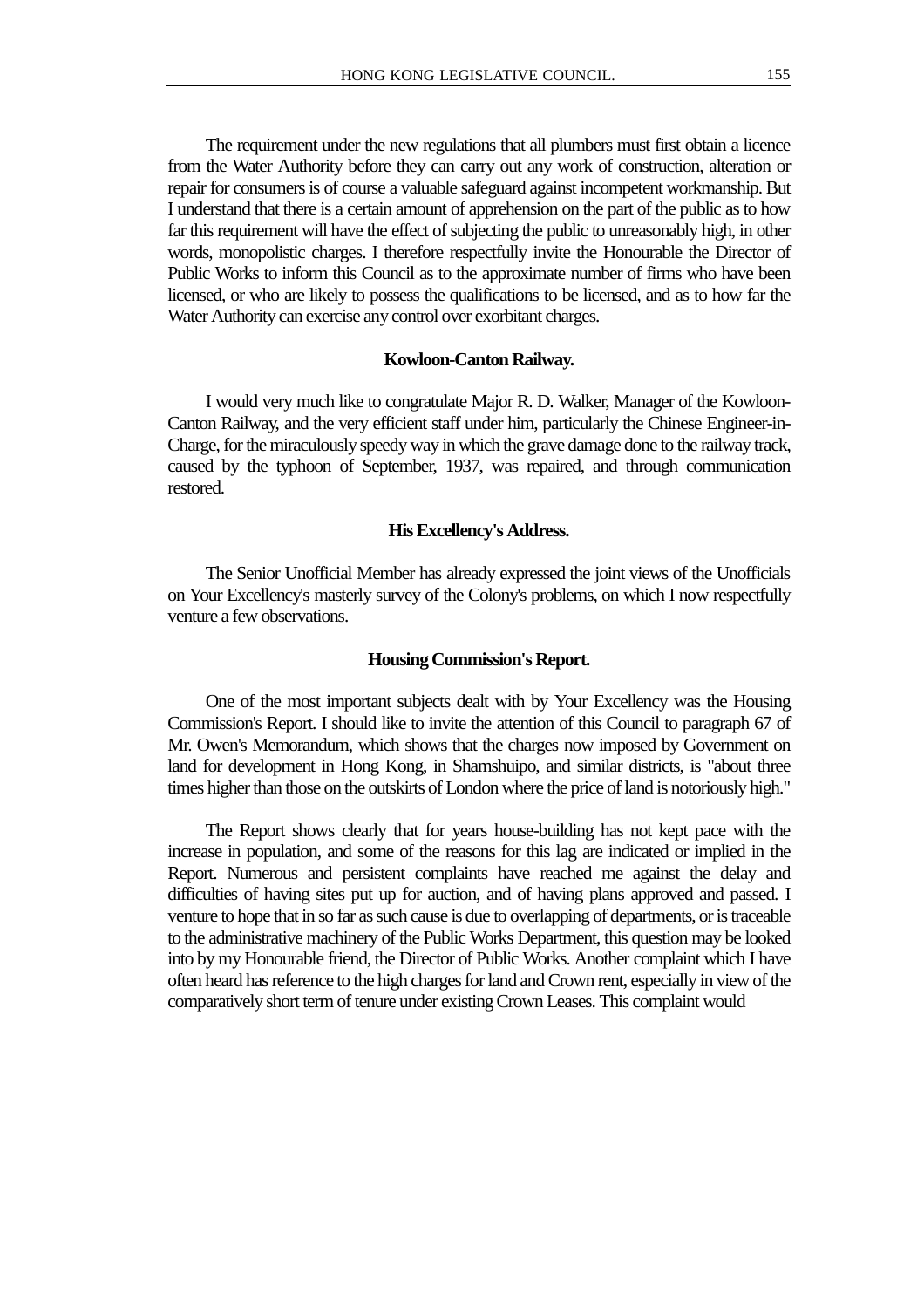appear to be borne out by Mr. Owen's observation, which I have quoted above. I venture to think that, apart from any action on the lines indicated by Your Excellency, Government should do its utmost to facilitate building development in approved areas and, above all, that Government should anticipate development by laying down drainage etc. on pre-marked out roads, so that newly built houses would not have to wait for months, or even years, for their houses to be connected to a Government main drain.

## **Immigration.**

As Your Excellency has pointed out, a fundamental issue was raised by the Commissioners' Report relating to the enormous reservoir of population which exists at our door, and by the question of restricting immigration as a possible remedy. My Senior Chinese Unofficial colleague has spoken on this question which, as the Housing Commission's Report observes, is one "which presents very serious difficulties". Having regard to the history of the Colony when it was ceded to the British Crown, and the public Proclamations made in connection with such cession, I am quite clear in my own mind that restricted immigration, as this word is understood in other parts of the World, as against the Chinese, cannot be justified. I imagine, however, that Your Excellency has in mind not such restricted immigration, but some defined policy of exclusion or repatriation applicable to only those who have no residential qualification and no means of support, and who cannot be absorbed in the available labour market. But even such a policy presents serious difficulties and may involve grave objections. At this stage I need only say that I feel sure that Your Excellency will afford the Chinese a proper opportunity of considering any such proposal in a concrete form, and of making representations thereon, before it is to be carried into effect.

## **Public Health and Public Safety.**

Your Excellency pointed out the "big increases in the fields of public health and public safety, including defence", and observed that "much of that increased expenditure must be looked upon not only as permanent, but also indicative of greater demands of the same nature in the future".

As regards public safety we can only accept the inevitable with the hope and prayer that in time to come—and may it come before it is too late!—our financial burden of defence may be considerably eased, upon the restoration of sanity to all aggressive nations and the realization by all of the futility, cruelty and barbarity of war. In the meantime we pay because we must.

But in regard to public health and hygiene, the Colony pays without any feeling of frustration, for the value, and, indeed, the necessity of a sound and progressive public health administration, aiming at the prevention and cure of human ills, is increasingly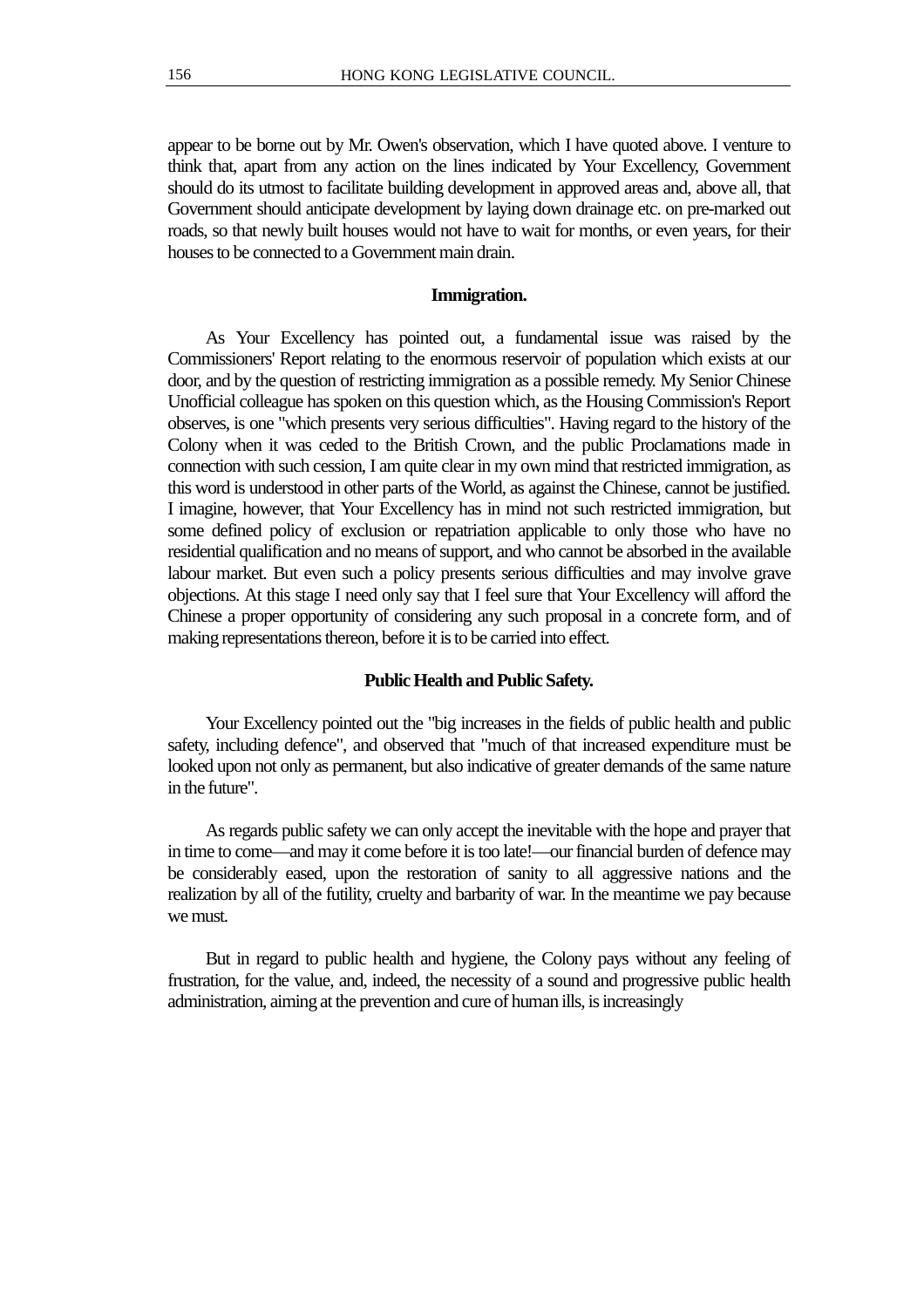appreciated by all. If I have any uncomfortable feeling regarding Hong Kong's hospital facilities it is that the really poor, the "free patients", are still inadequately provided for. A statement showing available free beds in Government Hospitals, and the ratio between such free beds and paying beds, will clarify the position. And I await with deep interest the report of the Committee on the hospitalization system recently appointed by Your Excellency.

I am sorry to say that malaria, which seems to be a preventable disease, is still prevalent in Hong Kong, and exacting its toll of illnesses and deaths.

But I do feel that the Colony is singularly fortunate in having as the Head of this important department of Government my Honourable friend Dr. Selwyn-Clarke, whose knowledge, energy, initiative and courtesy, and whose deep concern for the poor, have deeply impressed all who have been privileged to come into contact with him. He will, I have no doubt, see to it that the Colony gets the utmost value out of every dollar which the Colony can afford on public health and medical services.

### **Heroin.**

The Chinese are very grateful to Your Excellency for expressing in such clear and impressive language our horror and detestation of the heroin traffic. As you know, Sir, the Chinese leaders have done what they could to mobilise public opinion against what Your Excellency has so aptly described as "this man-killing industry". Since Your Excellency's inspiring message my Chinese colleagues and I have appealed to the recently formed Chinese Reporters' Association for their assistance by launching a persistent campaign in the Chinese Press, with leaders and slogans, and I am happy to inform Your Excellency that the Association has readily responded to our request. I desire to acknowledge our appreciation of the public-spirited assistance rendered by the Chinese Press in this matter.

#### **Education.**

When, in 1936, I had the honour to participate in the first Budget Debate in this Council, I expressed the view that "there is something wrong with the educational policy of the Colony", and that "a Government announcement as to its educational policy would have been welcome." I then ventured the view that the provision of primary education by Government had been totally inadequate, and I was able to quote in support of my views the high authority of Mr. Burney. In July the report of the committee on the training of teachers was published, and I am glad to find in the very interesting and able majority report that it is the view of the six out of the seven members of the committee that Government should undertake greater responsibility for primary vernacular education. I confess that I found it a little difficult to follow the minority report, but I console myself with the thought that my difficulty might have been caused by the omission from that report of detailed reasons for differing from the majority's recommendations—an omission which obviously rendered it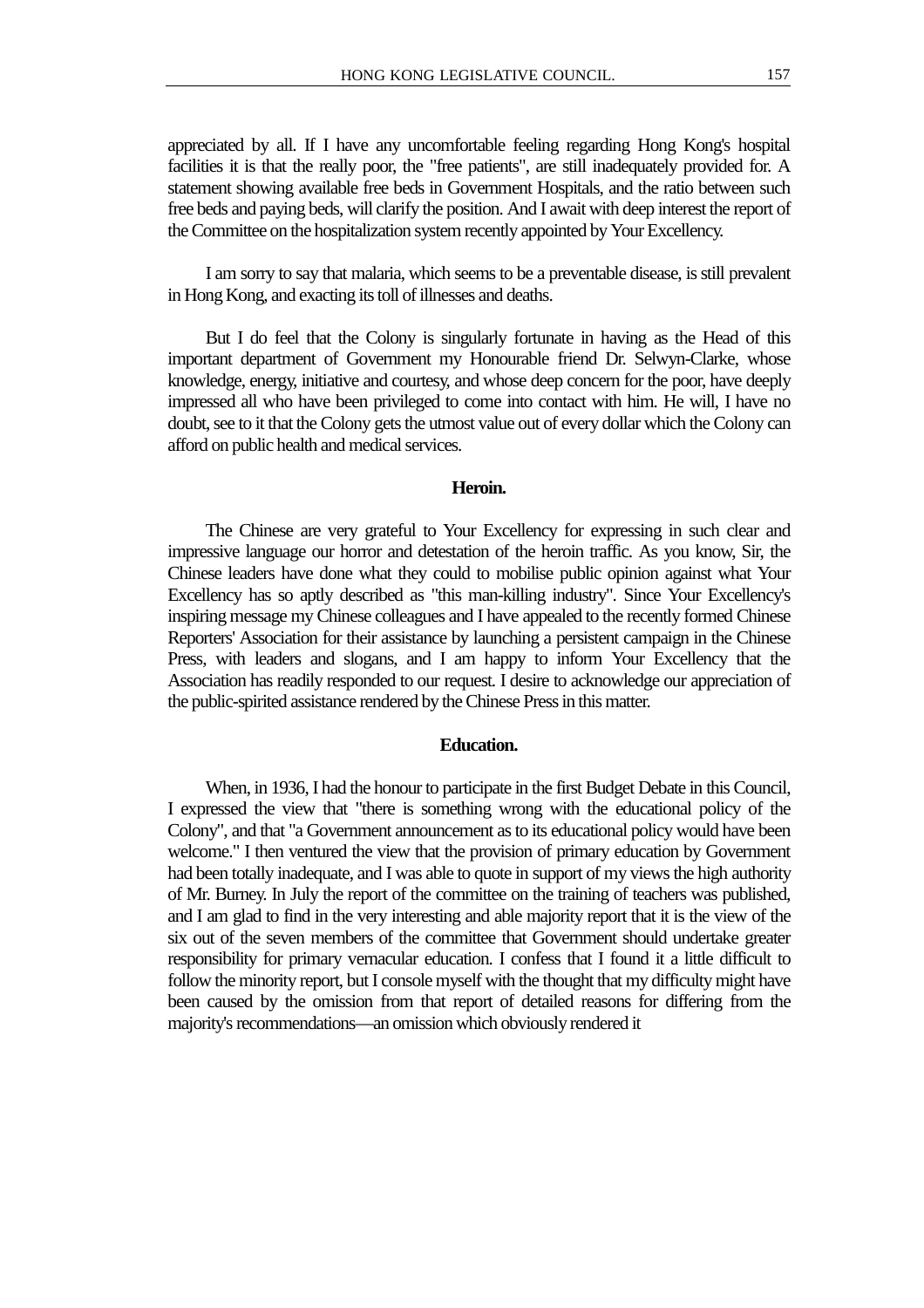difficult for a layman like myself to appreciate the reasons for such differences of opinion.

It was therefore with much gratification that I listened to Your Excellency's observations on the Committee's report. I am glad that, by Your Excellency's direction, some provision in the Estimates for implementing the Report was referred to, and passed by, the Select Committee.

## **Queen's College.**

The Senior Unofficial Member has placed on record our view that a new Queen's College is one of the public works which it is desirable should be undertaken in the near future if funds permit. In this connection I would like to point out that the present building, having stood the elements for half a century, has long passed its economic life, and that it is situated in surroundings which have become quite unsuitable for a school of this nature.

When I protested in Select Committee against Queen's College's exclusion from the Five-Year Plan, I understood from the Honourable the Colonial Secretary that the reason for such exclusion was because as yet no agreement as to a suitable new site could be reached.

I understand that one of the sites suggested is in the Pokfulum area. Objections readily come to one's mind against a site so far removed from the centre of the town, having regard to the class of boys for whom the College exists. Such objections may, indeed, be decisive against this particular site. But I hear that all those who have visited it, including many old boys of the College, are enthusiastic about its situation, and are of the opinion that the distance from the town, especially in view of the possibility of limiting the College to certain higher classes, is not a serious objection and, in any case, that the objection is not of such a serious nature as to outweigh the advantages of the ideal surroundings afforded by the site. However this may be I venture to hope that a site acceptable to all interested parties will be soon found, so that a commencement may be made of a new Queen's which shall be worthy of the Colony as the premier secondary Government School, with its unique historical traditions, and its proud record of having produced so many worthy sons distinguished for their public services both to the Colony and to China.

#### **Hawker Problem.**

Your Excellency stated that this problem was still to be solved, and that its solution might have to await the restoration of peace to China. In these circumstances I realise that this is not the occasion for any lengthy argument on the subject. But in view of Your Excellency's observation "but the fact must not be forgotten that the practice of food-hawking endangers public health and is a sign of backward administration", I desire most respectfully to venture a few remarks.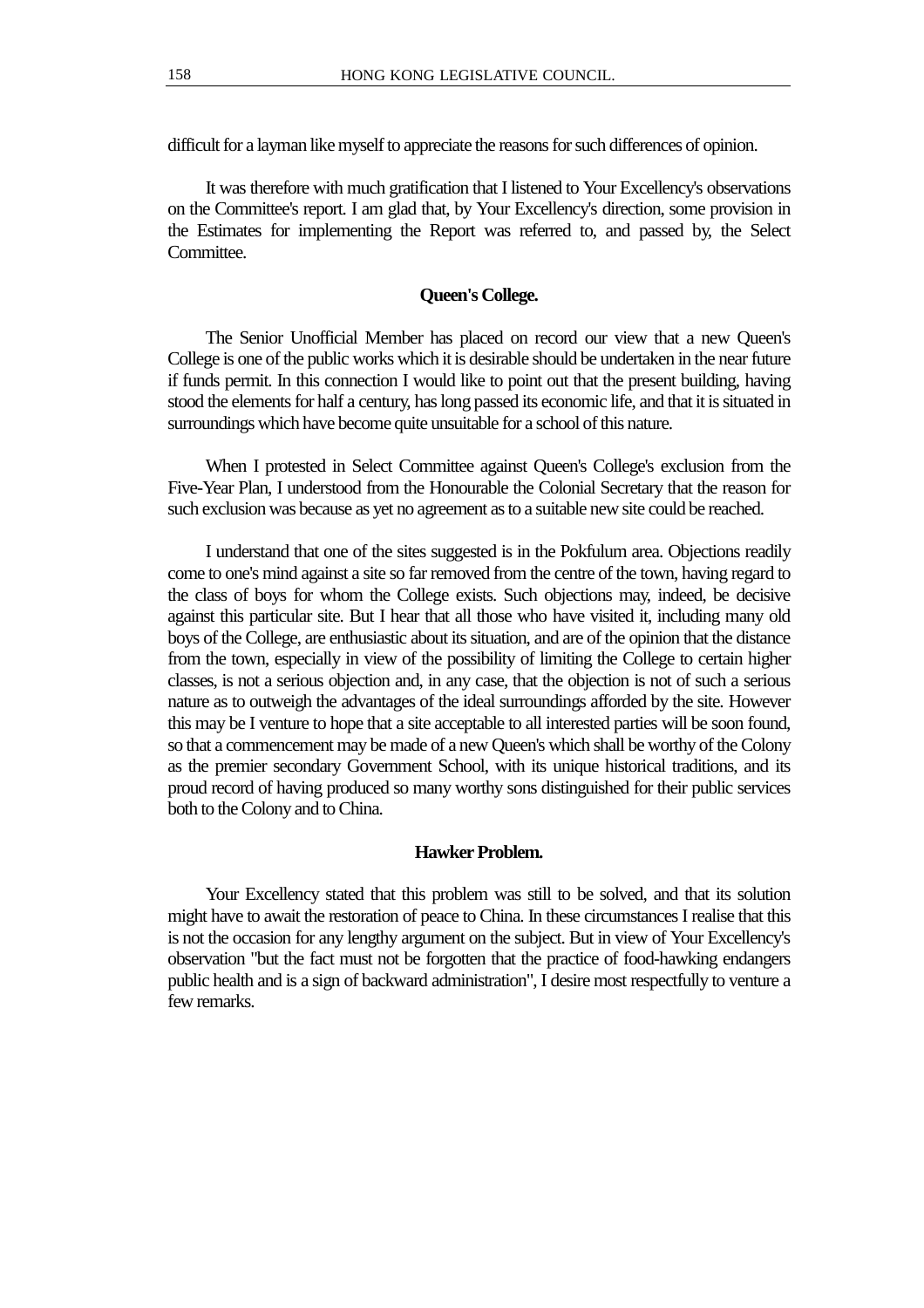I unhesitatingly admit that the doctrine that food-hawking in itself constitutes a source of danger to public health is theoretically sound, but I suggest that the question as to whether or not there is any practical risk to health depends on the kind of food hawked, and the circumstances under which it is hawked. Theoretically, manual contact with bank notes and coins does, I suppose, become a source of infection, and yet the practical risk is not such as to deter people from handling them on that account. Perhaps I may also observe that hawking of certain kinds of food is a prevalent practice even in the Metropolis of England.

In March this year I submitted a Memorandum to Government, and as paragraph 20 sets out my views on this aspect of the subject I beg leave to quote it here:—

"20. It should be remembered that people who buy articles from hawkers generally belong to classes of persons who occupy such houses, cubicles, bed-spaces, and in surroundings that the hygienic ideal aimed at by the Urban Council cannot be achieved. What matters that the food is bought from a clean shop if it is cooked, kept and eaten in a place in which dust, dirt and flies etc. abound? The prohibited class 7 contains "congee, tea and cakes, puddings, beancurd." Is there really substantial danger to public health by the sale of such articles to the particular class of buyers who patronise hawkers? Some 3,871 persons have presumably made their living by the sale of these articles, and there are to be no renewals of the existing licences. What would be the result? Suppose the number is gradually reduced to 2,000. If the demand for this class of hawkers can absorb say 4,000 sellers, 2,000 more hawkers will inevitably make their appearance, only of course they will be unlicensed."

I have ventured the above remarks in the hope, Sir, that if and when this problem is tackled, a realistic solution will be found, having regard to the fact that hawking, properly regulated, does afford to the aged and infirm who have otherwise no means of support and who, by reason of their residential qualification, would be entitled to Poor Law Relief if it were available in Hong Kong, an alternative to starvation.

HON. MR. LEO D'ALMADA E CASTRO, JNR.—Your Excellency,—The very full examination of this Colony's position, plans and prospects which has taken place in Committee since the presentation of the Budget leaves little to be done except to remind Government of matters requiring its attention in the near future.

First, with regard to Kowloon, the promise of better street-lighting is at last in course of fulfilment so far as Nathan Road is concerned. But improvement must not be allowed to end there. As soon as funds permit other important thoroughfares should be attended to, notably Chatham, Waterloo and Prince Edward Roads.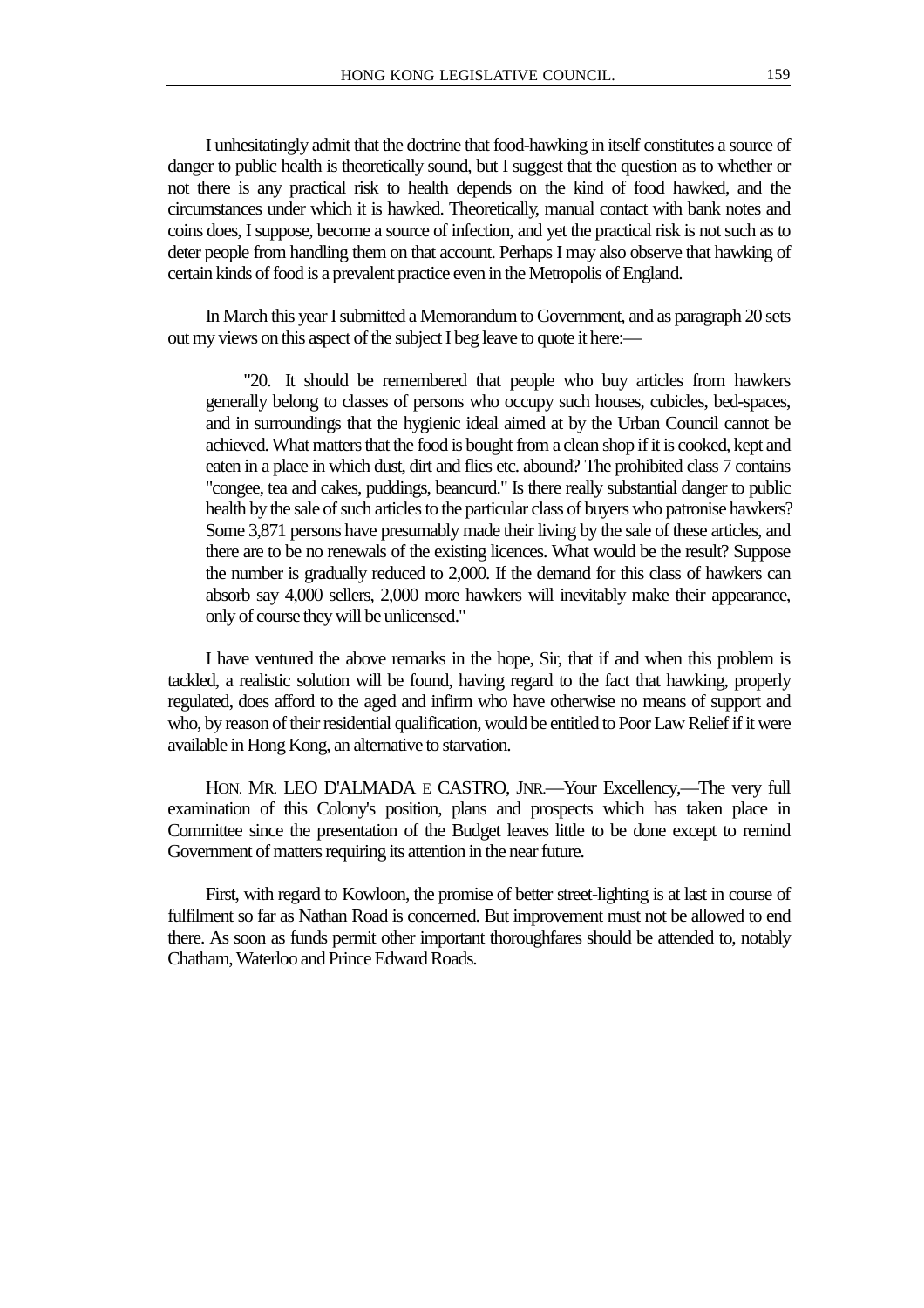The Kowloon Mortuary has already been mentioned by the Hon. the Senior Unofficial Member. The site of the present one is no longer suitable and I am told that the building itself leaves much to be desired. The sooner a new one is built, and that in a locality chosen with greater foresight than was shown in the choice of the present one, the better.

The matter of suitable drainage for large areas of Kowloon comes up for discussion regularly in the Urban Council as well as at meetings of the Kowloon Residents' Association. It seems that for some time to come, at least, nothing can be done to improve the lot of residents of Ho Mun Tin and other like areas, but it should be the policy of Government in future to provide new districts with facilities for this very essential feature before they are opened for development.

Nothing could more clearly emphasise the desirability of fostering agriculture in the New Territories than the striking figures mentioned by your Excellency in dealing with Forestry and Agriculture in your speech of October 13, and recent events have made it even more obvious, if that were possible. The statement, therefore, that the Superintendent of the Botanical and Forestry Department has been instructed to report on the possibilities of development in the New Territories is singularly opportune. There should be no delay in the matter. With the present rise in prices, the local farmer would naturally be more amenable than heretofore to suggestions with regard to large-scale production of vegetables in lieu of or in addition to rice, and the opportunity must not be missed.

The New Territories have long been neglected, too, in matters of sanitation. It is pleasing to see that this year's Budget provides for the appointment of a health staff for this area. A casual inspection of Taipo and Sheungshui Markets and of Un Long reveals a state of uncleanliness disgraceful in a British Colony.

The increase of crime, particularly in Kowloon, has been suggested to me as worthy of mention in this Council. While appreciating that the work and difficulties of the Police have been increased during the last year, it is perhaps not too much to expect that with a readjustment of the Force to its new and more arduous duties this matter will be successfully attacked. Complaints against the general efficiency of the Force are few and far between, but the public views with some concern the numerous recent cases of police constables being charged with demanding or accepting bribes. Public opinion has always been that this state of affairs is rife in the Colony and there is a widespread belief that gambling houses, sly brothels and those concerned in other illicit transactions pay large tributes to members of the Force in return for immunity from prosecution. The persistence of this belief leads me to suggest that the time is ripe for a thorough inquiry into the matter and this, I feel certain, would meet with general approval. That such investigations, if properly carried out, do bear fruit, is evidenced by a report in the *Hongkong Telegraph* of September 20, 1938, under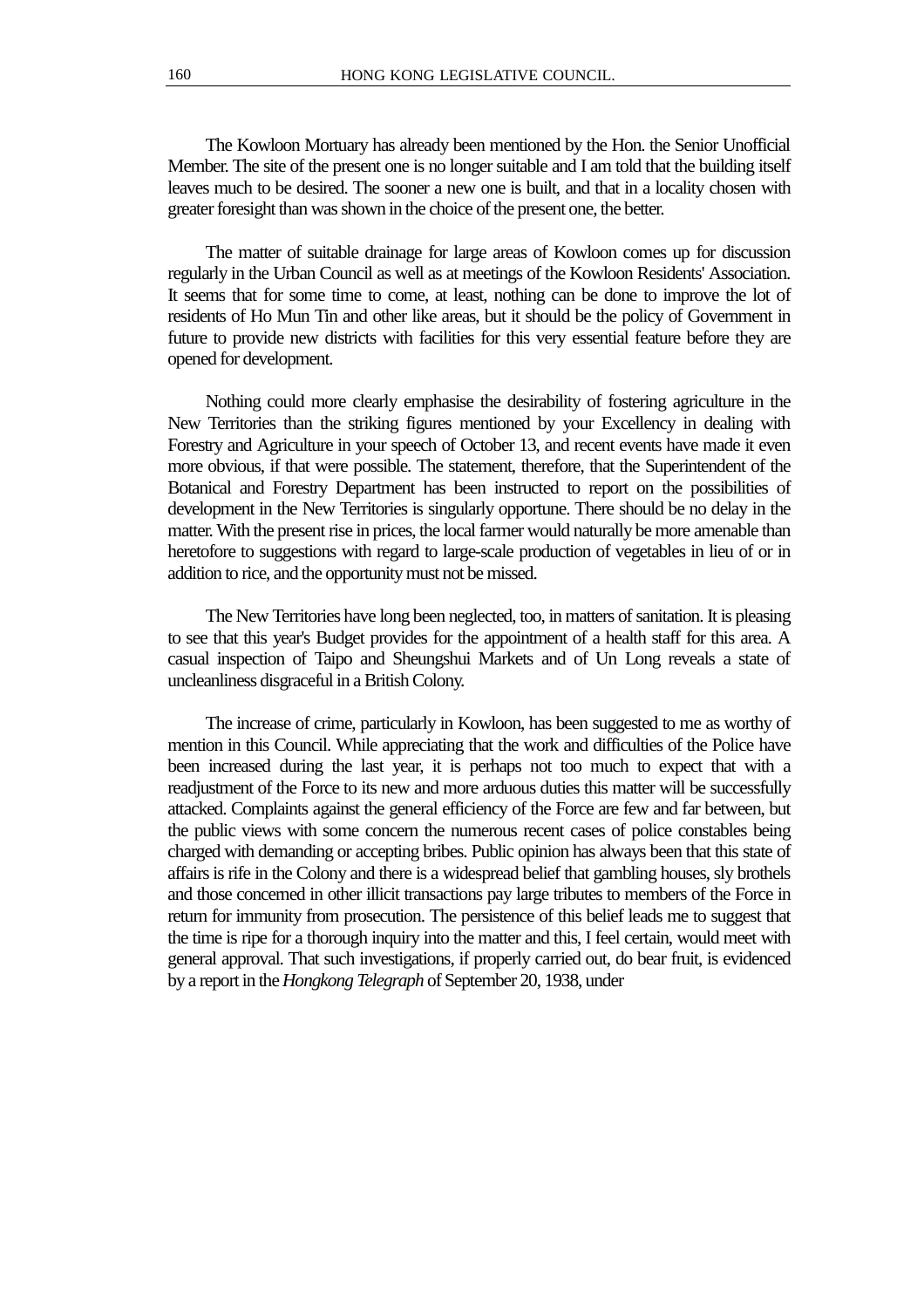the heading "Detectives Dismissed in Singapore" that "20 per cent. of the Colony's detective force have been dismissed following investigations into allegations of corruption in connection with large-scale gambling".

One other matter. Pensions and the necessity for providing for passages and leaves of Government personnel constitute an ever-increasing burden upon this Colony, a burden which could be substantially lightened in the course of years by the filling of vacancies with locallyengaged men. I am aware that this policy has been advocated more than once in the past, but it has never been adopted on a scale nearly commensurate with its advantages. Whatever might have been the reason for this in the past, none exists to-day. There can be no suggestion that Hong Kong, with its expensive system of primary education and its University, does not provide a supply of men suitable for employment in all but the highest offices in Government. It was gratifying to receive in Committee from the Head of one Department the assurance that whenever possible the appointment of local men to vacancies in his Department received his consideration. But some statement from Government with regard to its policy would be welcome. A further advantage in the large-scale employment of local men is that this would incidentally ensure the expenditure within the Colony of a considerable proportion of the sums payable for pensions, whereas with the present system the bulk of the enormous amount paid out in this connection is a drain on Hong Kong's resources productive of no return whatsoever. (Applause).

HON. MR. A. L. SHIELDS.—Your Excellency,—I would refer to the statement of the Hon. Financial Secretary in his speech introducing the Budget that it is desirable to have an actuarial valuation made of the liability of the Colony for the Widows' and Orphans' Fund. I am in complete accord with this and would also request Sir, that Government obtain an actuarial estimate of the annual sums which will be required for Government Pensions during the next ten or fifteen years.

The annual vote for Pensions as shown in the statement attached to the Estimates has increased from \$796,754 in 1929, to \$2,970,000 estimated for 1939. An estimate of the sums required in the future is highly desirable in view of anticipated increased expenditure in other directions.

I would also refer to Your Excellency's statement in your address to this Council before the presentation of the Budget, viz., "on December 31, 1949, all existing Pier Leases expire and it is not the present intention of Government to renew them."

That statement brought immediate enquiries from members of the Chamber of Commerce which I have the honour to represent and a letter has been addressed to Government giving a resumé of the views of interests which will be affected and expressing the opinion of my General Committee that it is essential that Government should define its policy in this matter at the earliest possible moment.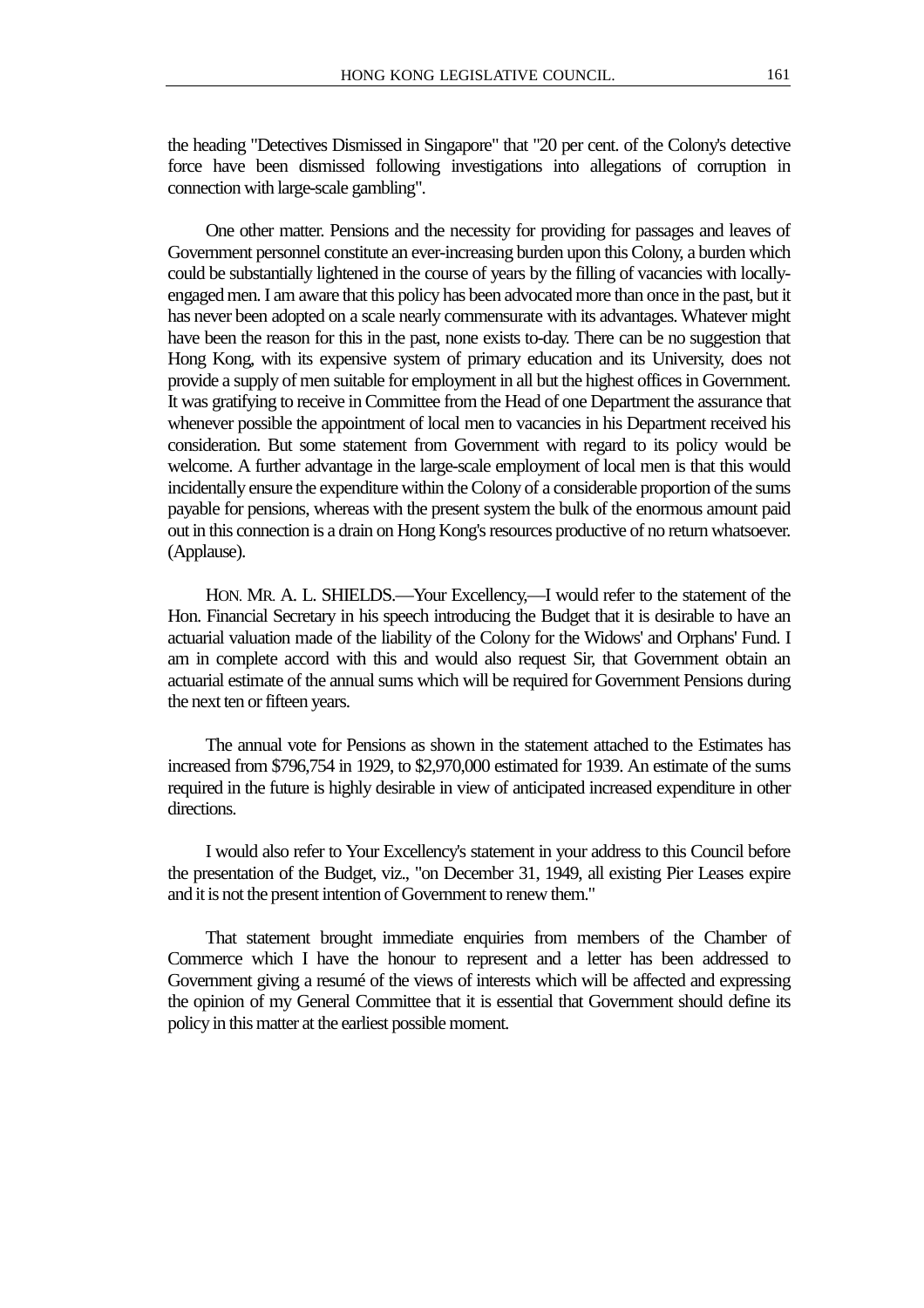It is not necessary now to go into the questions which have been raised by the statement of Government's intention as regards the renewal of Pier Leases but it is felt that the matter is of supreme importance to the Colony. It is particularly so to shareholders in Companies which depend on their piers for the running of their business and have large sums invested therein which may be lost if Government should dispossess them.

For this reason Sir, I have addressed you to-day in order to give the question the fullest publicity.

Until Government policy is known there can be little development of existing facilities by private enterprise which has carried on the development of this great seaport since the Colony was founded. (Applause).

HON. DR. LI SHU-FAN.—Your Excellency,—I wish to invite your attention to a few matters of general policy, which in my opinion are deserving of Your Excellency's due consideration.

### **The Hong Kong Society for the Protection of Children.**

With reference to the subsidy for the Hong Kong Society for the Protection of Children, I regret that the Select Committee did not agree to recommend any addition. But, as certain aspects of the case were not fully discussed by the Select Committee, I crave leave to commend the case briefly as a whole, to Your Excellency's attention.

At the Budget Debate of 1932, three members of this Council pleaded strongly for an increase in grant to the Society, namely from \$5,000 to \$10,000. This year I learn that the Society has applied for an increase to \$15,000.

While no increase has been made, and the grant still remains at \$5,000 to-day, the work of the Society has increased steadily during the succeeding years, the number of cases being 881 in 1932 and 1,539 in 1937. One case does not necessarily mean one child, and the 1,539 cases in the Society's last complete year, involved the welfare of 3,690 children.

I understand that the Society has no endowment, and that its efficiency and very existence depend upon the support of the Government and the public. During the last six complete years of the Society's existence, its income has fallen short of its expenditure by \$15,551, and I learn that a further deficit is expected this year.

As an example of the existing poverty, the Society reports that in 1937, the average monthly income per head in a family relieved by the Society was \$1.80. In September of the present year, the figure has fallen to \$1.29, which includes \$0.92 for Kowloon North. Moreover, in 1937 there were 285 cases assisted by the Society, where the family was without visible means of subsistence.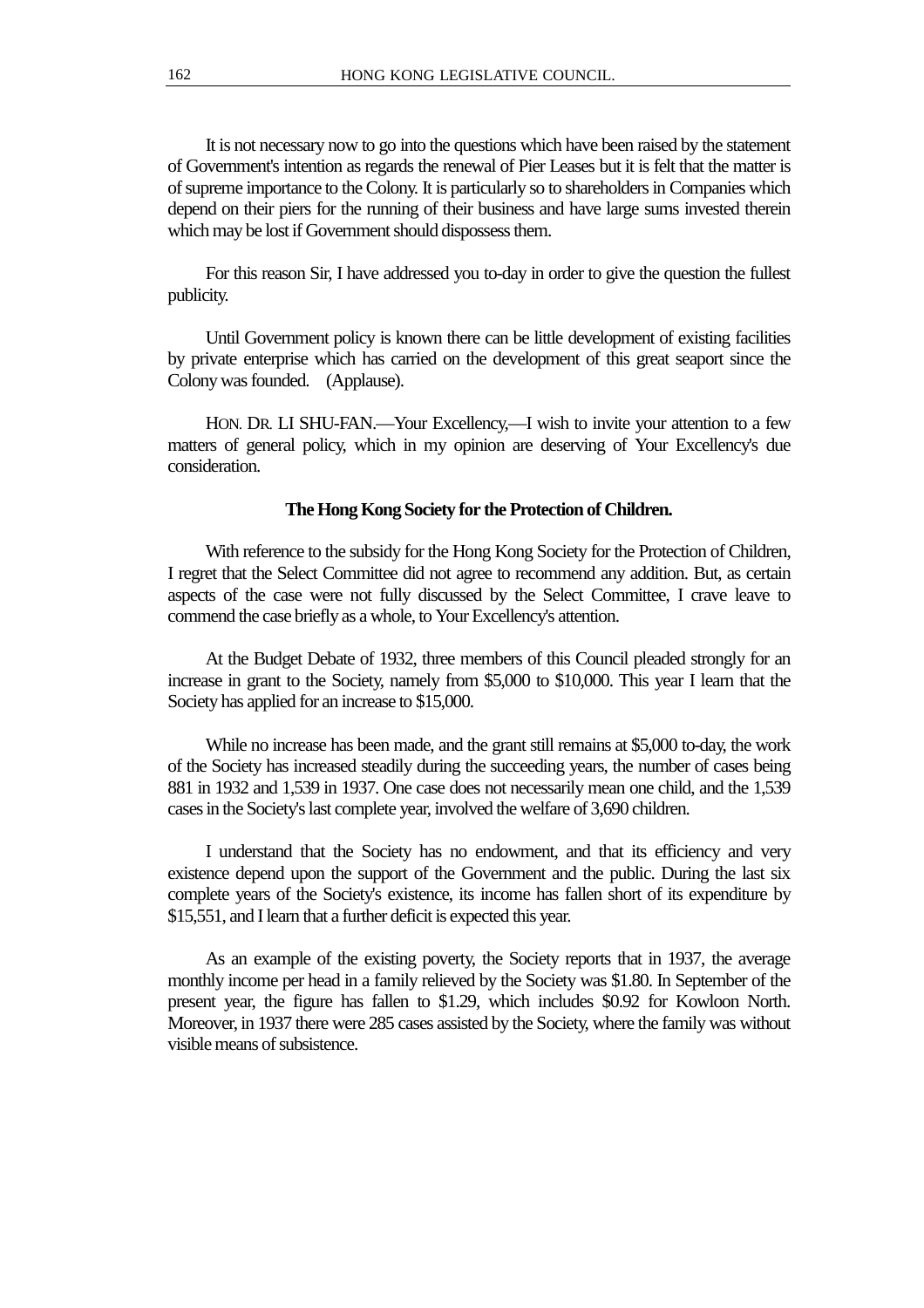I feel that such needy work as the Society had done should have some salutary effect in minimising the appalling infantile mortality, infanticide, the dumping of the dead, and not the least important, street begging and illicit hawking, with the consequent overcrowding of the prisons.

According to the statistics of 1936:—

- (*a*) The Infantile Death Rate in Hong Kong was 327.42 (as against 59 in Great Britain);
- (*b*) The number of deaths of Chinese infants under one year was 9,905 and non-Chinese 19;
- (*c*) Of the 1,091 dead bodies dumped and found in the streets, the majority were infants.

The cogent questions are: In the face of starving children, what will be their fate, if the parents cannot and will not steal, and where else can they look for help, apart from unauthorised begging?

I cannot subscribe to the view, that such work as is performed by the Society, is better or cheaper, if undertaken by Government. On the contrary, it would add materially to the cost of Government. This is not to say that the responsibility should not be wholly shouldered by the Government. It is only where the Government remains inactive, that the voluntary society enters.

But admirable as the work is, the Society has only four centres from which to operate, while vast areas of the poor, such as Shaukiwan, Kowloon City, etc., are left entirely unprovided for. I am not a pessimist as regards the Colony's future, but the immediate outlook is such, that I fear the children of the poor will be harder hit than ever.

It appears to me that as the Society is non-secretarian and non-sectional, it has a very special and strong case. I feel that unless and until some form of Poor Law Administration is adopted, the increase of the subsidy as applied for, is not unreasonable, in view of the gigantic nature of the undertaking, and the salutary effect it has on the general welfare of the Colony.

## **Prevention of Tuberculosis.**

The Hon. the Senior Unofficial Member spoke of the spread of tuberculosis due to the disease-disseminating roads and sidewalks, and the necessity of street washing. With this, I am in complete accord. It is a well-known fact that the germ of tuberculosis is conveyed by dust derived from dried spittle, when blown about by wind and traffic.

Speaking of tuberculosis, I desire to call Your Excellency's attention to the unusual prevalence of this disease in the Colony, and the desirability of adopting proper preventive measures. Due to a combination of factors peculiar to Hong Kong, such as the situation within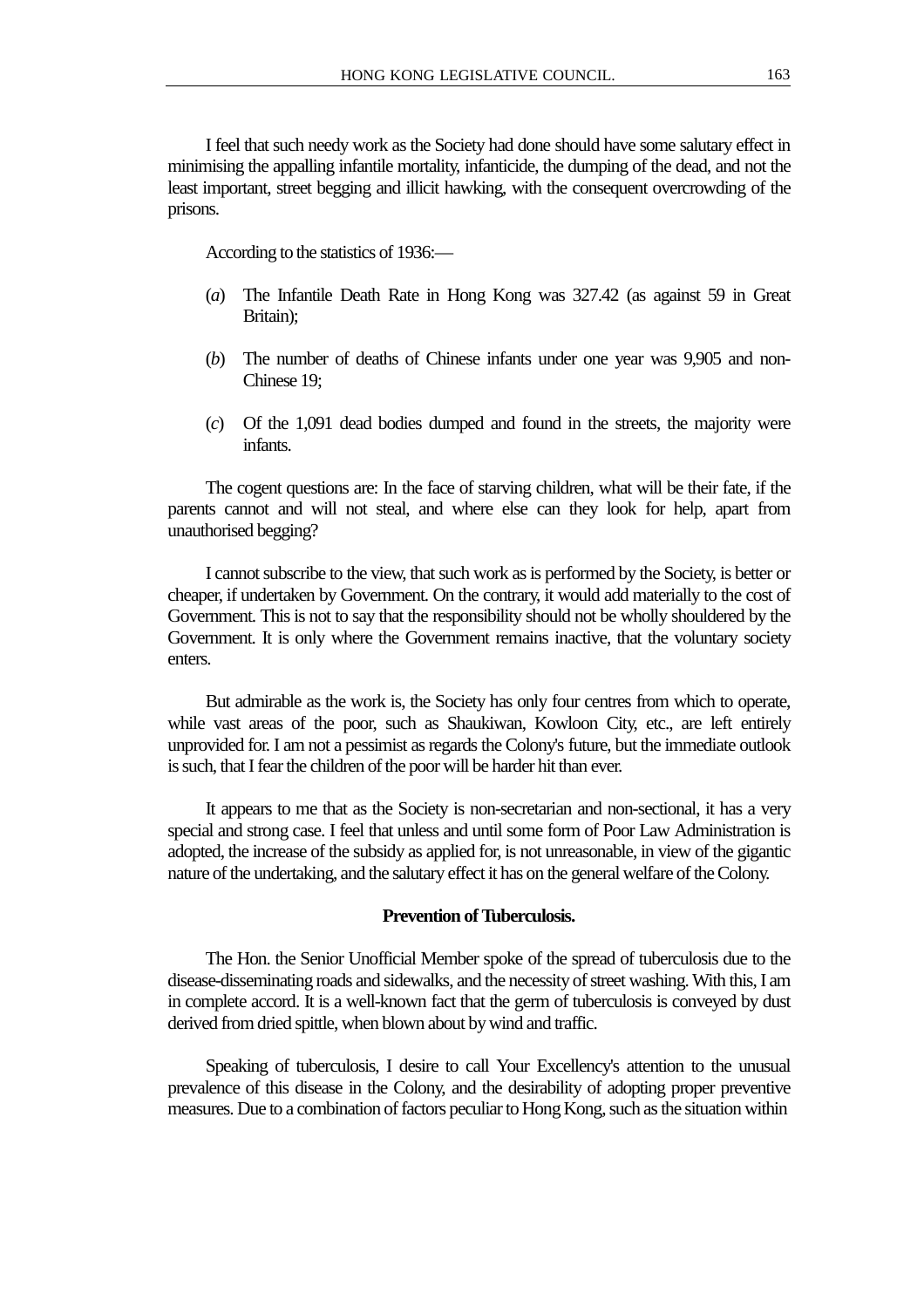the tropics, shortage of housing, the presence of a large number of the poor, and the consequent overcrowding and malnutrition, it is only to be expected that the incident and death rate of tuberculosis are higher than usual. There is however another factor, which is most important, namely, the almost total absence of proper preventive measures. It is estimated that approximately one death in ten in Hong Kong is due to tuberculosis, while 40 per cent. of all causes of deaths are ascribed to diseases of the lungs and other respiratory passages. The principal cause of death is broncho-pneumonia, while tuberculosis comes second; but a large number of the broncho-pneumonia cases are really tubercular in origin.

According to the 1936 report of the Medical Department, 2,416 persons during that year died of tuberculosis in Hong Kong. I believe the number afflicted cannot be less than ten times this number. The actual number of deaths is, however, appreciably in excess of this figure, owing to a large number of hopeless cases having returned to the country to die, according to superstition, in the land of their ancestors, and also amongst members of their families and relatives.

There is however another sad aspect of the problem, that is, due to its peculiar nature, tuberculosis usually kills after a prolonged illness of months, if not years, it is therefore disastrous economically and otherwise to the average family, and particularly to the poor. Perhaps you will concede Sir, that the tackling of this grave problem should be made as soon as possible, and that it cannot be indefinitely postponed. This is the more advisable when we are convinced that Slum Clearance and the solution of the Housing Problem will not be wholly realised, until a good number of years.

While I am convinced that the establishment of a complete organisation for the cure and prevention of tuberculosis including a sanatorium is somewhat expensive at present, yet, there is no reason why less expensive measures should not be initiated as soon as funds permit.

By this, I refer to the establishment in the first instance, of a tuberculosis dispensary for the poor. Such a free dispensary would serve as a centre for diagnosis, advice, treatment and anti-tuberculosis propaganda, as well as a headquarters for the visiting tuberculosis nurses. The duty of such nurses would be, to visit the tuberculosis patients, who are unable to attend the dispensary, at their homes, teaching the family, relatives and friends how to avoid becoming infected, and such useful matters as elementary hygiene, etc.

As it will be in the nature of a clearing house, the dispensary should have a small X-ray unit, whereby patients may be screened or photographed. The early and therefore amenable type of cases, should be referred to appropriate hospitals for treatment if possible, and the advanced type which are usually the incurable and infectious cases, should be advised to return to the country, where the air and the surroundings are better than the city; while borderline cases between the two types can be observed and attended to, at the dispensary.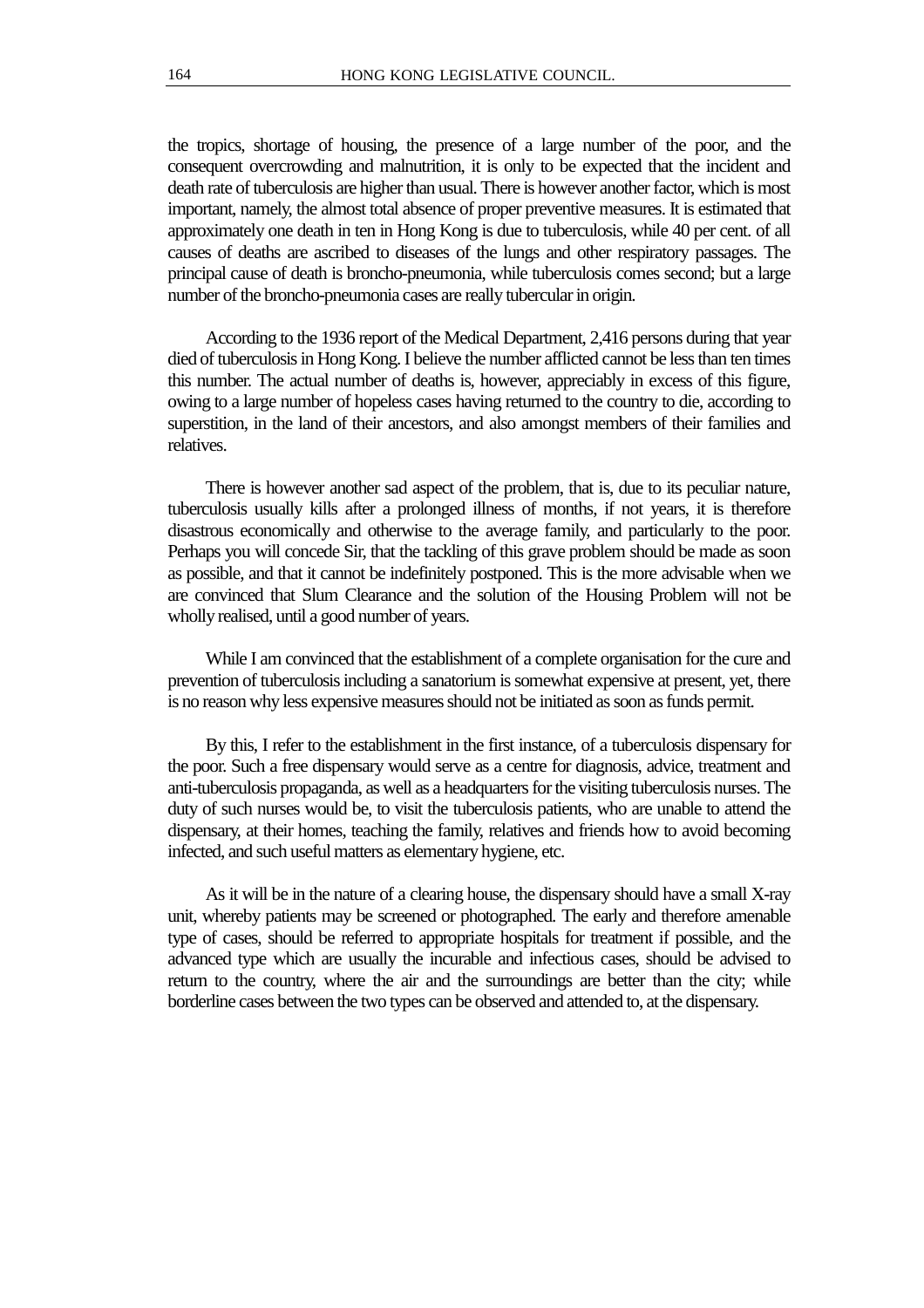The medical officer in charge of the dispensary, if possible should also be in charge of the anti-tuberculosis propaganda. Such propaganda work could be very usefully supplemented by co-operating with existing humanitarian organisations, such as the St. John Ambulance Association, etc., especially in delivering public lectures, distribution of literature, giving health exhibitions and the conducting of anti-tuberculosis campaigns.

There can be little doubt that such measures, when adopted, would be immensely beneficial to the people and should have some effect in mitigating the spread of this disease, which is hitherto practically uncontrolled.

## **Closure of Certain Roads to Medical Practitioners.**

While I am on the subject of public health, I wish to draw Your Excellency's attention to the peculiar treatment given to medical practitioners, with reference to certain motor traffic regulations.

The fact is, that a number of smaller roads including Kennedy Road, Hollywood Road, etc., which are open to ambulance and private car traffic, are closed to the medical profession, unless a fee of \$10 is paid for a special permit; and even when such a permit is obtained, it is very exceptional that a doctor is allowed to use more than six roads, despite the fact that a considerable number of roads above this figure, are open to ambulance and private car traffic under special permit.

In the circumstances, whenever a call is made for a doctor to visit a patient residing in any of these roads, a busy doctor may either refuse to attend, or if he accepts, he must be prepared to walk regardless of weather, to the patient's house from the nearest open road, where he has parked his car. Because of the inconvenience and the loss of time involved, the practitioner is often obliged to charge an extra fee, which is obviously not to the patients' interest.

I believe that of approximately 100 doctors who own cars, not more than half of the number actually have taken out the special traffic permit, because of added expense; as the fee of \$10 is not inclusive of the Stamp Duty Fee of \$50, which is paid by every doctor for the privilege to practise—a fee which I understand, is exceptional in the British Empire.

In view of the small number of cars owned by the medical man as compared with other vehicles, I feel that the question of traffic obstruction should not arise, especially when such smaller roads are closed to ordinary motor traffic, except of course, the cars under special permit.

You will observe Sir, that in granting the medical profession the free use of such smaller roads, the loss in revenue is insignificant. It appears to me that the principle should be, whether a road is safe and feasible to use or not, and if it is, then there is no reason why Government should not facilitate the doctors, in discharging their duty of alleviating suffering and the saving of life.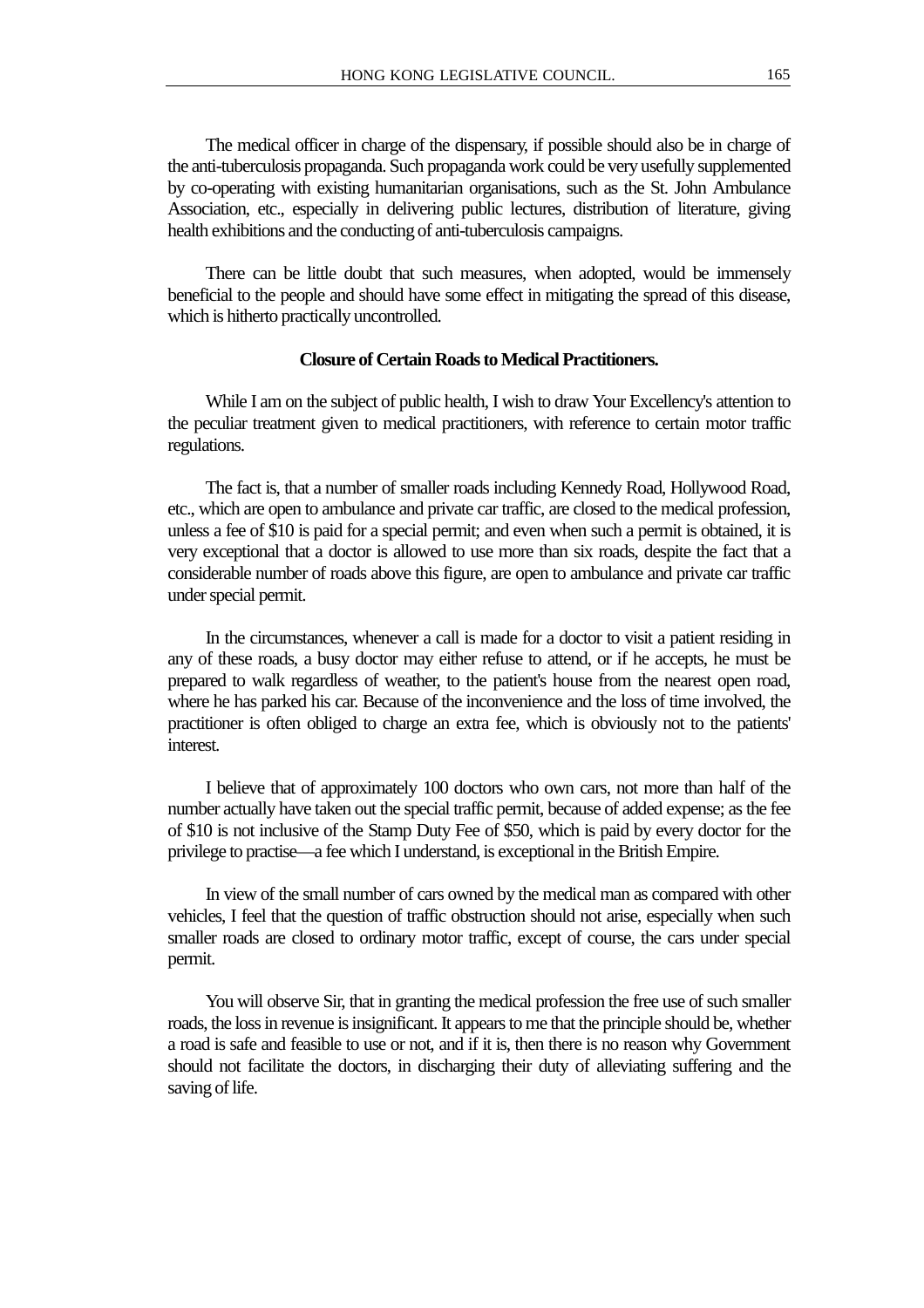## **Preservation of Wild Game Life.**

With reference to the New Territories, I wish to speak of the necessity of protecting the wild game life there. In most parts of the British Empire, this work is undertaken by gamewardens. I can see no reason why such an officer should not be appointed here, whether solely for the purpose, or to act concurrently with other duties, if present funds do not permit of a full time officer. It must be remembered that the game licence fee has been raised from \$10 to \$25.

For far too long, the preservation of wild game life has been neglected, with the result that this Colony is being steadily deprived of this aspect of the natural attraction. Moreover, hunting as a recreation nowadays, is hardly an attraction for the resident or tourist sportsmen, despite the admirable efforts made by the Hong Kong Travel Association in advertising the Colony as a resort of many attractions.

In point, I refer to the wholesale trapping of wild birds and animals, both in and out of season, by local villagers and trappers from the other side of the borders. It is by no means uncommon to find feathered game hung up for drying, in the outlying villages, similar to the preserving of dry ducks. If this promiscuous and systematic destruction is permitted to continue, through the use of what must be thousands of traps, I fear this fair Colony may ultimately revert to the days of the "Barren Rock," in respect of wild game life and wild bird sanctuary.

### **Influx of Industries.**

There is a matter connected with industries, to which I wish to call Your Excellency's attention, that is, the recent influx of industries to this Colony due to the present conflict. Many have viewed this with mixed feelings, perhaps because of the housing shortage. Personally, I regard it as a welcome asset to the future of the Colony. It is only natural that a number will leave at the end of hostilities, yet, I am convinced that a good number will remain, if given the right treatment. I wish therefore to appeal to the Government in general, and the Urban Council in particular, to give the new-comers every sympathetic consideration under the obviously special circumstances.

Before I conclude, I desire to express a word of appreciation for Your Excellency's able and beneficent administration of the Colony in these unprecedented and turbulent times. I am confident that this sentiment is shared by every citizen of this Colony.

I may add that the Chinese Community has every reason to be grateful to Your Excellency, particularly for the proper provision for the refugees, and for the humanitarian work in initiating the Hong Kong and South China Branch of the British Fund for the Relief of Distress in China. I fervently hope that this Fund will receive the generous and wide support it deserves. (Applause).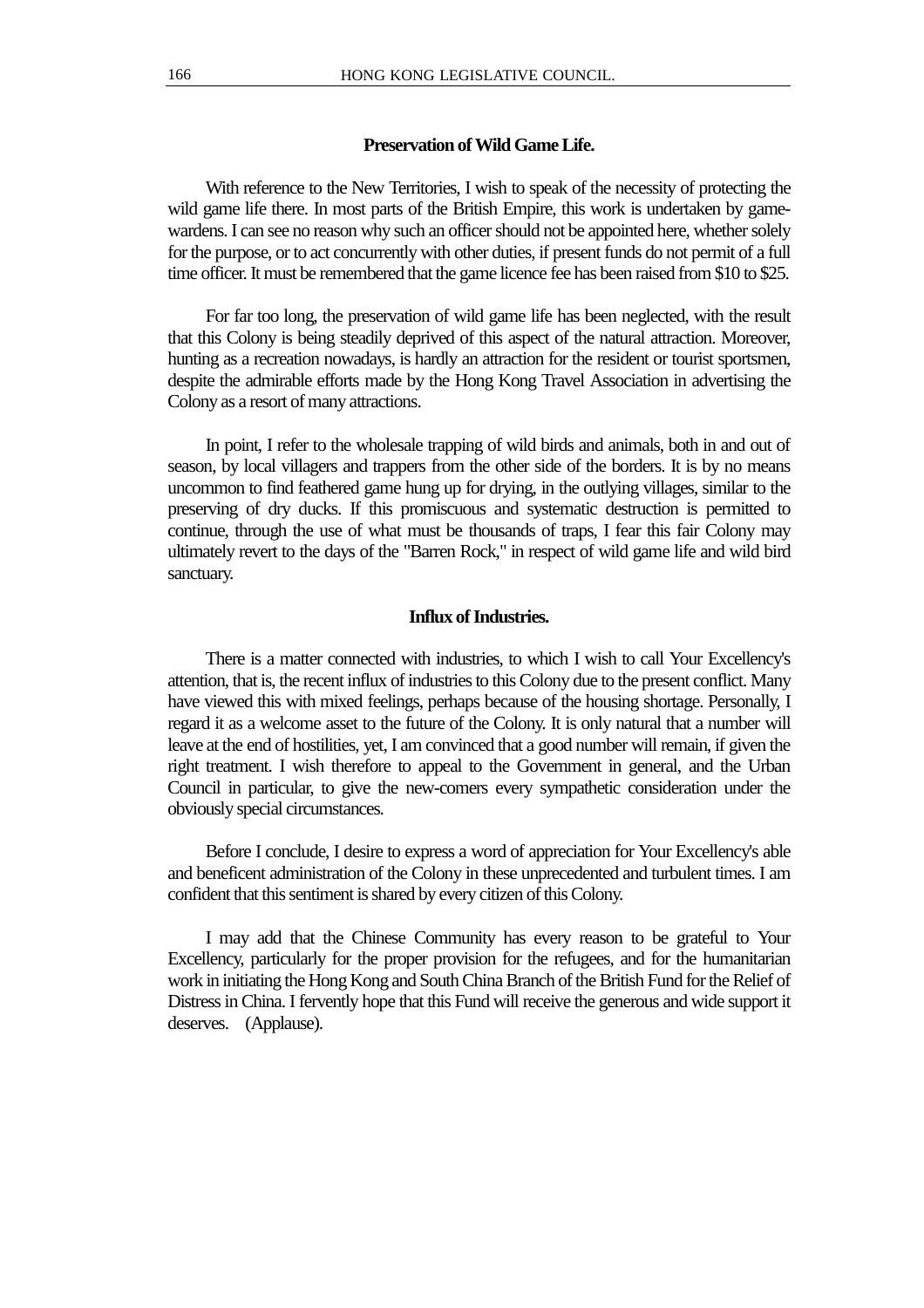THE DIRECTOR OF PUBLIC WORKS.—Sir,—There are a few questions raised in the speeches of the Hon. Unofficial Members which more particularly concern the Public Works Department, and with your permission I will briefly deal with them.

The Hon. Senior Unofficial Member has suggested increasing street washing in the Colony in the interests of public health. There is considerable difference of opinion as to the efficiency of the present method of street washing, which has to be done with a minimum of fresh water. Unfortunately at the present time, owing to the past abnormal rain year, water is at a premium and cannot be spared for additional watering. The matter will be re-considered when the water situation more nearly approaches normal.

It is agreed that a new Infectious Diseases Hospital, new Kowloon Mortuary and new Volunteer Headquarters are desirable and urgent necessities, and should be provided as soon as funds permit.

The Hon. Mr. T. N. Chau has suggested that Government should open up and prepare new areas for building purposes, and I would point out that in the past this has been done at Shamshuipo, Kowloon Tsai, Wongneichong and North Point, and that other areas are gradually being formed from spoil from general development.

Regarding the New Territories there is already very considerable development at Tsun Wan, which is rapidly becoming an industrial centre.

The Hon. Mr. M. K. Lo has quoted figures to show an excessive loss of water in the distribution system of the Colony, but in making his calculation he has not made sufficient allowance for the free supplies to Government Buildings, Street Fountains, Street Washing, Fire Fighting, Charitable Institutions, etc. From careful calculations made over the whole of 1937 it is computed that in Hong Kong and Kowloon respectively 73.3% and 73.7% of the total consumption has been accounted for—a by no means unsatisfactory result considering the age of a large portion of the Hong Kong distribution system and the high pressures carried.

Waste detection work has to my own personal knowledge been carried out to a greater or lesser degree since 1920, depending on the staff available. It is now considered, however, that, owing to the growth of consumption and extension of the distribution systems, waste detection should be put on a more systematic basis by having staff permanently allotted to it.

So far only a few applications for licences under the new Ordinance have been received from Plumbers, but it is expected that a fairly large number of licences will eventually be issued. It is reasonable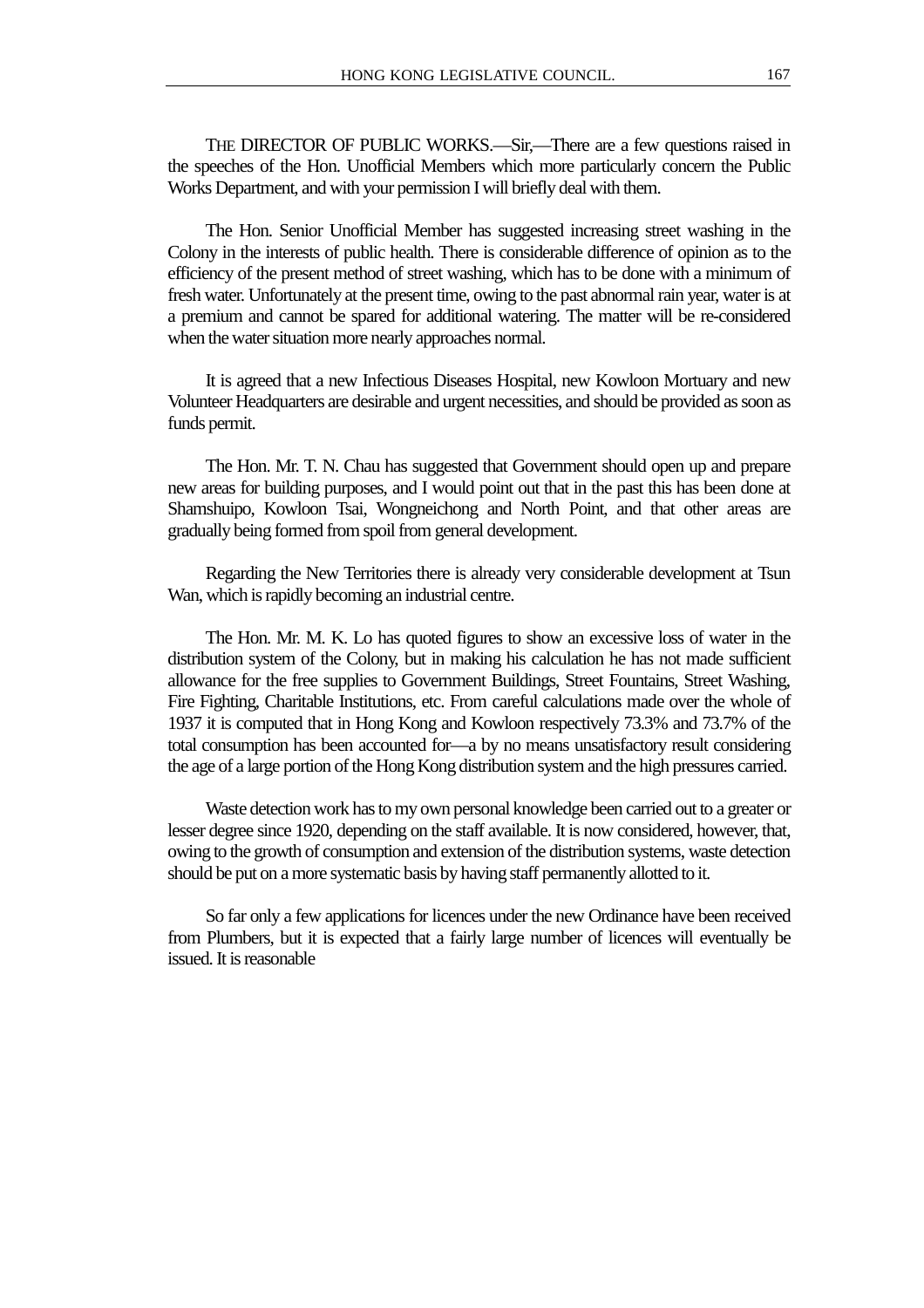to expect that ordinary business competition will be sufficient to prevent undue profiteering. Registration of plumbers is common practice in most large cities.

Regarding the remarks on the high charges for land in Hong Kong, I appreciate the desire and necessity for cheap housing for the community, and for keeping total building costs down to a minimum, but would point out that at present land is auctioned, for what it will fetch in the open market, and that at the present time it is usually knocked down for a higher price than the reserve placed on it by Government. It would appear, therefore, that the public places a higher value on the land than Government. Should artificially low prices be placed on land by Government then restrictive covenants would be required on the types of buildings and the profits to be earned from them—conditions which it would obviously be impossible for Government to enforce.

There is always a very considerable time lag in housing construction, as during slump periods building ceases while in boom periods everyone wants to build. I think this is borne out by the fact that in Hong Kong in 1934 and 1935 property was almost unsaleable, whereas to-day every house is fully occupied.

Regarding the alleged delay in having land put up for auction and in the passing of plans, I would point out that what appears to the public a very simple process is not necessarily so, and that before any land can be gazetted as for sale many departments have to be consulted and delays are inevitable.

As regards the passing of plans it must be remembered that we are at the moment experiencing a mild building boom, whereas little over a year ago comparatively little new construction was under way. It is not economically possible to arrange staff according to these rapid fluctuations, and some delay during busy periods must be expected, particularly in the summer when staff is depleted owing to leave. I am, however, always ready to investigate any specific complaints.

In answer to the Hon. Mr. Leo D'Almada e Castro, the new lighting in Salisbury and Nathan Roads will be completed early in 1939, when the possibility of further improving the general lighting in Kowloon can be investigated.

The difficulties of dealing at present with the drainage problems in Ho Mun Tin area have already been dealt with in the Urban Council, since when the situation has not changed. (Applause).

THE DIRECTOR OF MEDICAL SERVICES.—Your Excellency,—May I have your permission to acknowledge gratefully the kindly but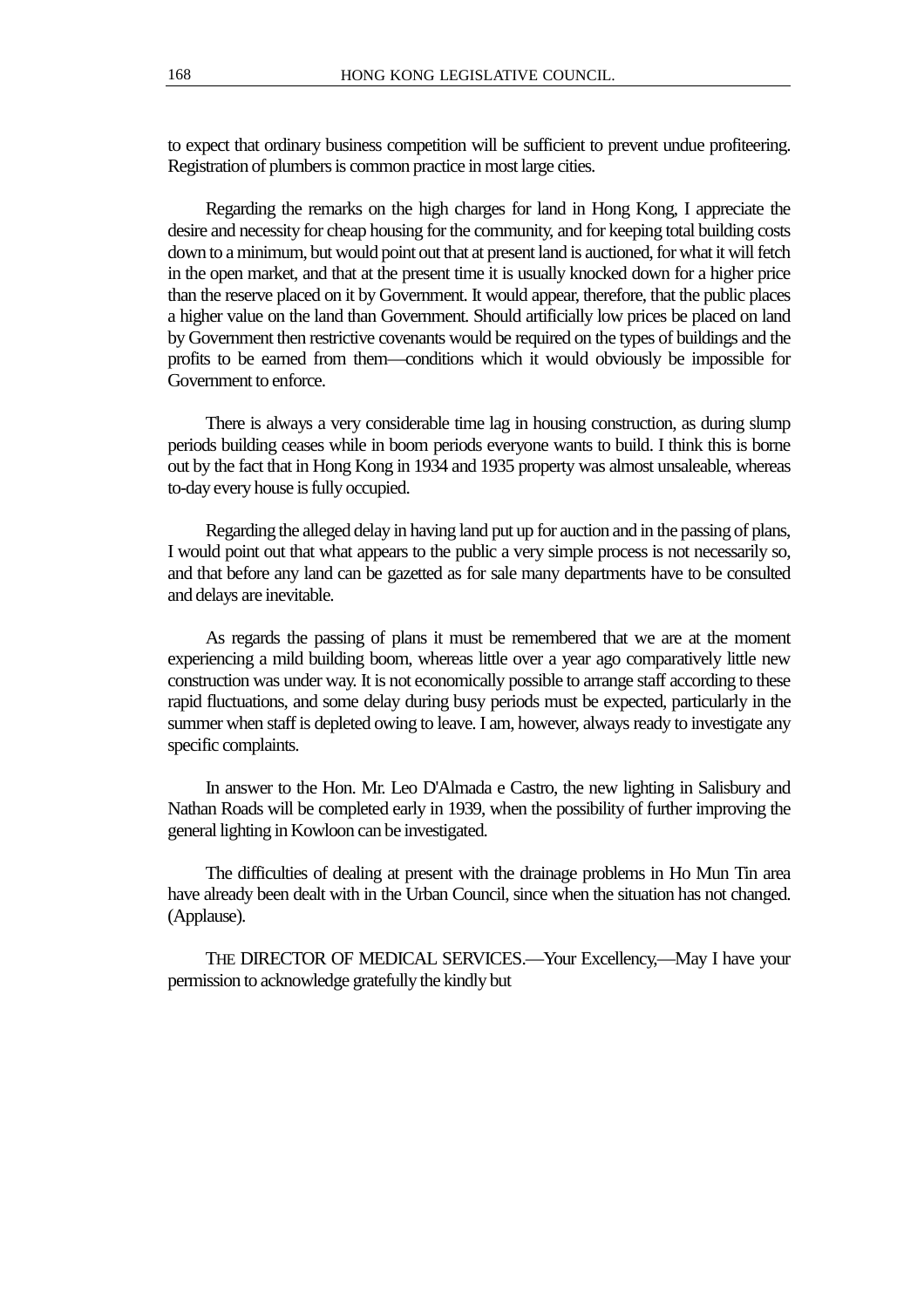unmerited references contained in the speeches of my Hon. Friends and to record my sincere appreciation of the unstinted and valuable help which I have received from the Hon. Mr. M. K. Lo, the Hon. Mr. T. N. Chau and the remaining Chinese members of Executive and

I regret my inability to give a categorical answer to the question put by Hon. Mr. Lo on the subject of free hospital beds for the reason that it is not the policy of the Medical Department to refuse admission to Government hospitals to persons who are, in other respects, suitable but who are not in a position to pay the fees laid down. In actual fact, a little over a third of the in-patients in Government hospitals in 1937 were treated free.

Legislative Councils?

It would be improper for me to anticipate the findings of the Hospitals Committee appointed by Your Excellency. At the same time, I think that my colleagues on the Committee would agree that the evidence collated to date affords overwhelming support to the feeling in the Hon. Mr. Lo's mind that the need exists for augmenting the accommodation for the sick poor in these territories.

In saying this, I think it desirable to emphasise the fact that Government is fully alive to the situation. Your Excellency has evinced great personal interest in the problem by visiting many public and private hospitals in Hong Kong, by appointing the Hospitals Committee referred to, and by approving of schemes which have resulted in the past six months in over 500 additional beds being made available at Laichikok and elsewhere (mostly for the care of the indigent sick) and in the provision of a considerable nucleus of the four hundred beds for Hong Kong lepers sent to the settlement at Shek Lung.

Your Excellency, my friend and colleague, the Hon. Dr. Li Shu-fan, has done a public service in inviting attention to the serious loss of child life in these territories. Dr. Li mentioned that amongst every 1,000 born 327 infants died before attaining the age of one year in 1936. The figure was actually rather more serious, that is to say, 372.

In the following year, the rate rose to 376; nearly one-third of all the deaths registered were in respect of infants under one year and in approximately half the total number of all recorded deaths (45 per cent.) the deceased was five years of age or less.

From the figures available for the current year, there is every possibility of the loss of life in this age group being still greater.

In considering statistics of this nature, it must, of course, be remembered that an infant mortality rate will go up without any actual deterioration of conditions if birth registration is less complete or if infants and children born outside these territories are brought here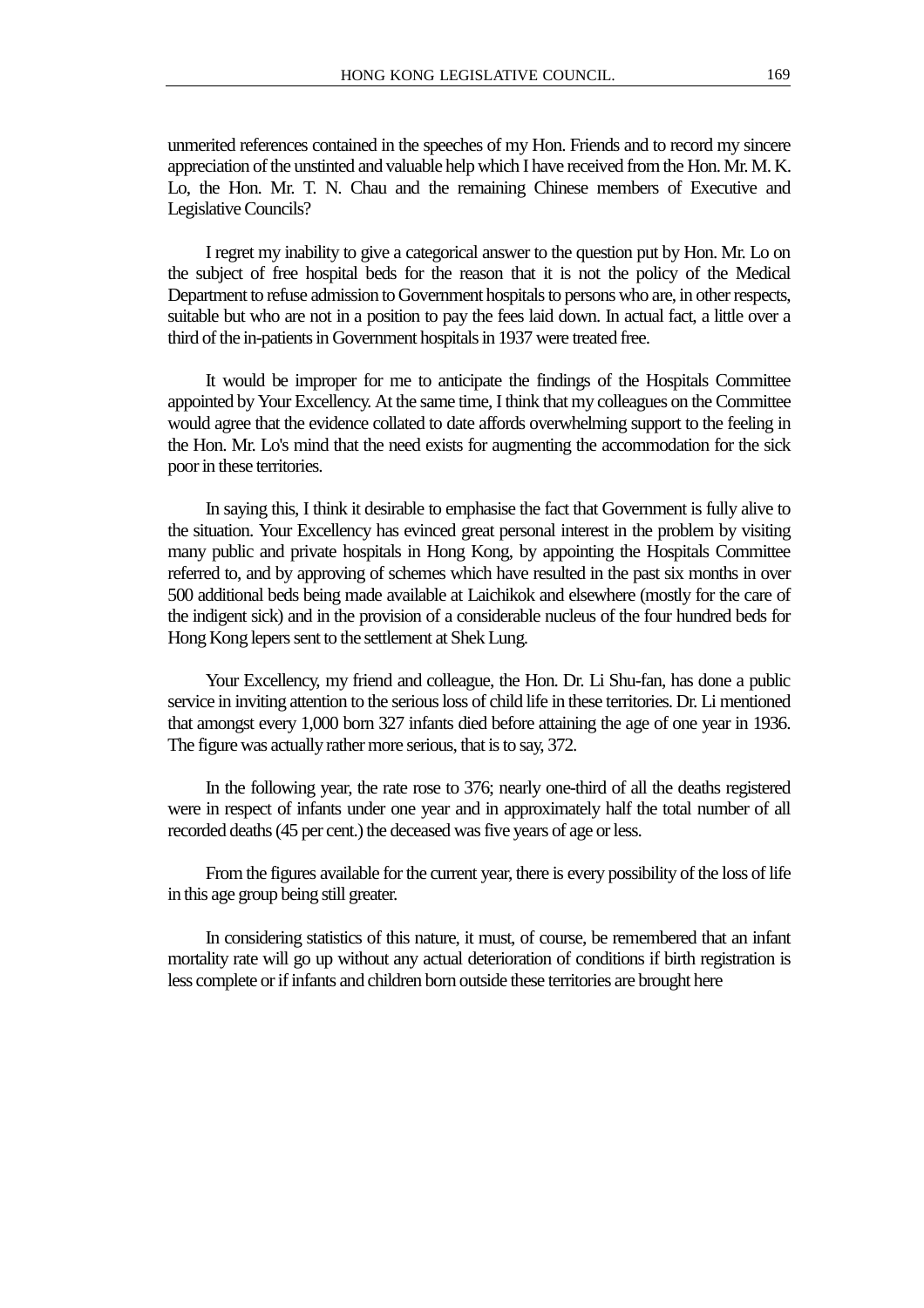and subsequently die in the Colony. Making due allowances for all such errors, the wastage of child life is a matter of grave moment and one calling for the concerted efforts of all members of the community to assist in combating.

In passing the Estimates for expenditure for 1939, this Council will enable the Medical Department to extend further maternal and child welfare services. Your Excellency has recently entrusted me with a task very near to my heart, namely the drawing up of a scheme for establishing a network of welfare centres throughout the Colony.

Tuberculosis occupied the third (not second) place on the list of diseases causing the greatest number of deaths in 1937. On the other hand, one death in nine was attributable to tuberculosis which caused 4,028 deaths during the year in question.

The Hon. Member and other members of Council will no doubt be glad to receive an assurance that Government and its medical advisers are already giving the question very close consideration.

The problem is being dealt with from various angles, the purpose being to attack the root cause if possible.

(1) Nutrition: Nutrition has a profound effect on the ability of the human body to ward off infection or to confine infection to certain sites if the germ succeeds in entering and implanting itself in the body. Your Excellency fully appreciated this influence and has been pleased to appoint an enlarged Nutrition Research Committee over which I have the honour to preside, whose duty will be to ascertain the amount of malnutrition in Hong Kong and to devise measures to counter the effects and prevent the occurrence of malnutrition as far as possible.

(2) Housing: As mentioned by my colleague the Hon. Dr. Li Shu-fan, housing is yet another important factor in the incidence and spread of tuberculosis. Appreciating this, no doubt, one of Your Excellency's predecessors appointed a Housing Commission in 1935. The Commission has recently presented an illuminating report which is receiving the careful consideration of Government at the moment.

Better housing (especially of the least fortunate) and the prevention of overcrowding will go a long way to reduce the constant menace from tuberculosis. The provision of camps for refugees and destitutes in these territories should contribute, if only in a small measure, to a solution of the problem by lessening congestion.

(3) Improvement in standard of living (wages, etc): It has been found in other parts of the world that housing alone is not a cure if the persons re-housed are compelled to pay a higher rental or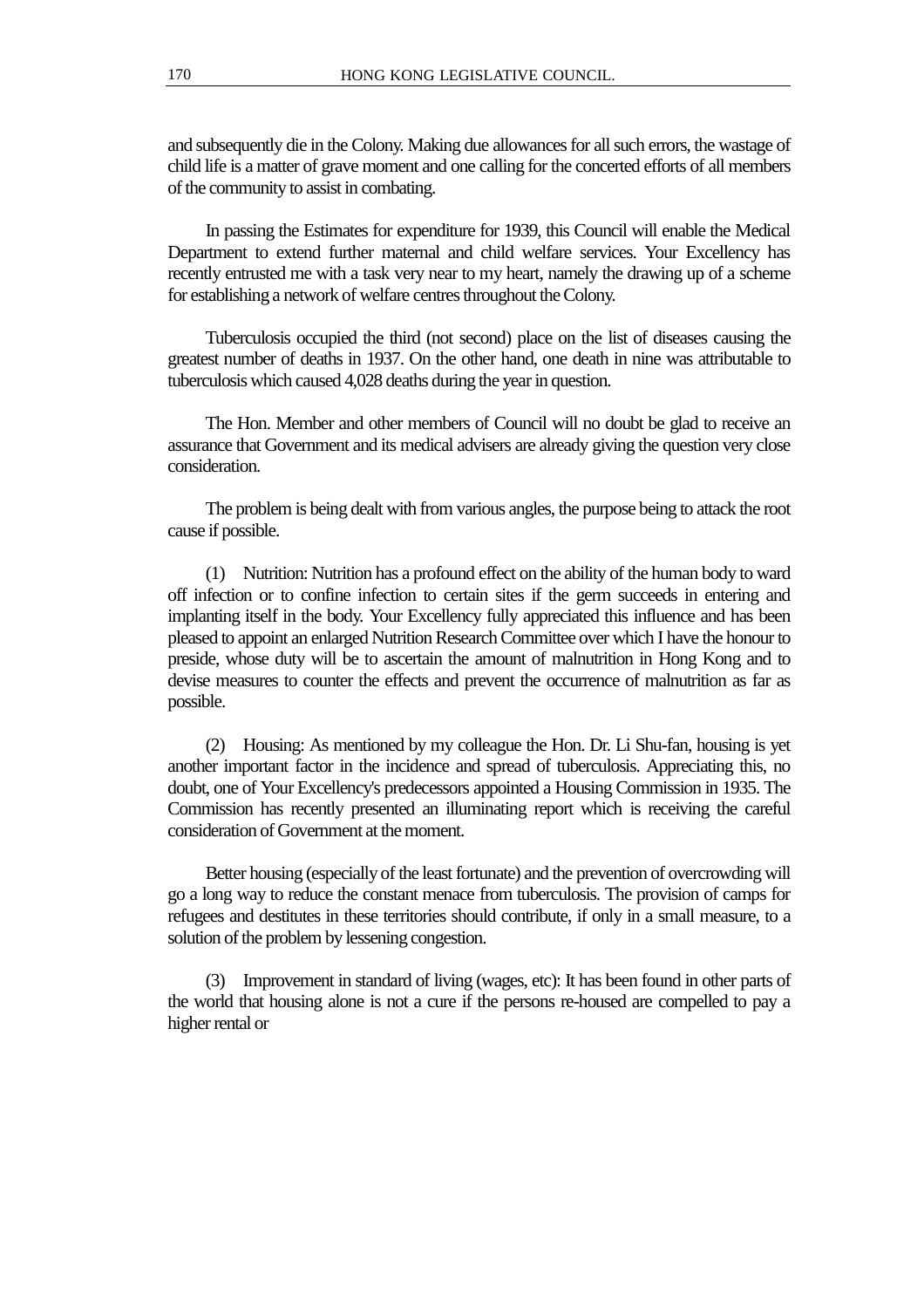to spend more money in getting to and from their work, since the sum available for food is diminished in direct proportion. Hence, the need for increasing the general standard of living.

Here again the Labour Officer whose early appointment Your Excellency mentioned in your speech in Council on the 13th October, 1938, should prove of great help. The officer will, no doubt, be in a position to investigate conditions of work, wages, etc., and, later, be able to advise on such questions as minimum wage.

(4) Increasing facilities for the discovery, isolation, education and treatment of cases of tuberculosis: I have already referred to the personal interest Your Excellency has shown in hospital accommodation in this Colony. The fact that Your Excellency decided to appoint a Hospitals Committee provides ample grounds for belief that you had doubts as to whether the existing hospitals facilities were adequate to meet the needs of the community.

This Committee has had under consideration the question of special provision being made for the care and treatment of cases of tuberculosis, and its findings will be published in due course. Without wishing to commit the Committee in any way, I think it would be fair to mention that my colleagues favour additional accommodation for "open" or infective cases of tuberculosis and the provision of greater facilities for the more intensive treatment of the hopeful earlier cases.

I am not prepared to say at this juncture that the system outlined by my colleague in his speech, which is found to be satisfactory in Great Britain and certain other countries, is likely to be the most suitable for Hong Kong where other factors have to be taken into account. Due weight will, of course, be accorded to Dr. Li Shu-fan's views and extensive local experience.

(5) Education of the general public: In any campaign against the scourge of tuberculosis, it is very desirable that active propaganda should be carried out amongst the general public. Something is already being done in the way of talks to mothers at welfare centres and by health nurses, midwives, sanitary inspectors, etc., in the homes of the poor. Furthermore, hygiene is taught in many of the Hong Kong schools and efforts are made to get the pupils to apply such lessons in actual practice.

The Press, both Chinese and European, are most co-operative in helping to get health ideas across to the public in a palatable fashion and the wireless broadcasting system and cinema provide yet other channels. A great deal could be done by every enlightened member of the community both by example and precept to bring home to the ignorant and thoughtless the danger attendant upon the filthy habit of spitting. If all these and other approaches fail, it may be necessary to make spitting a nuisance punishable by law as in other countries.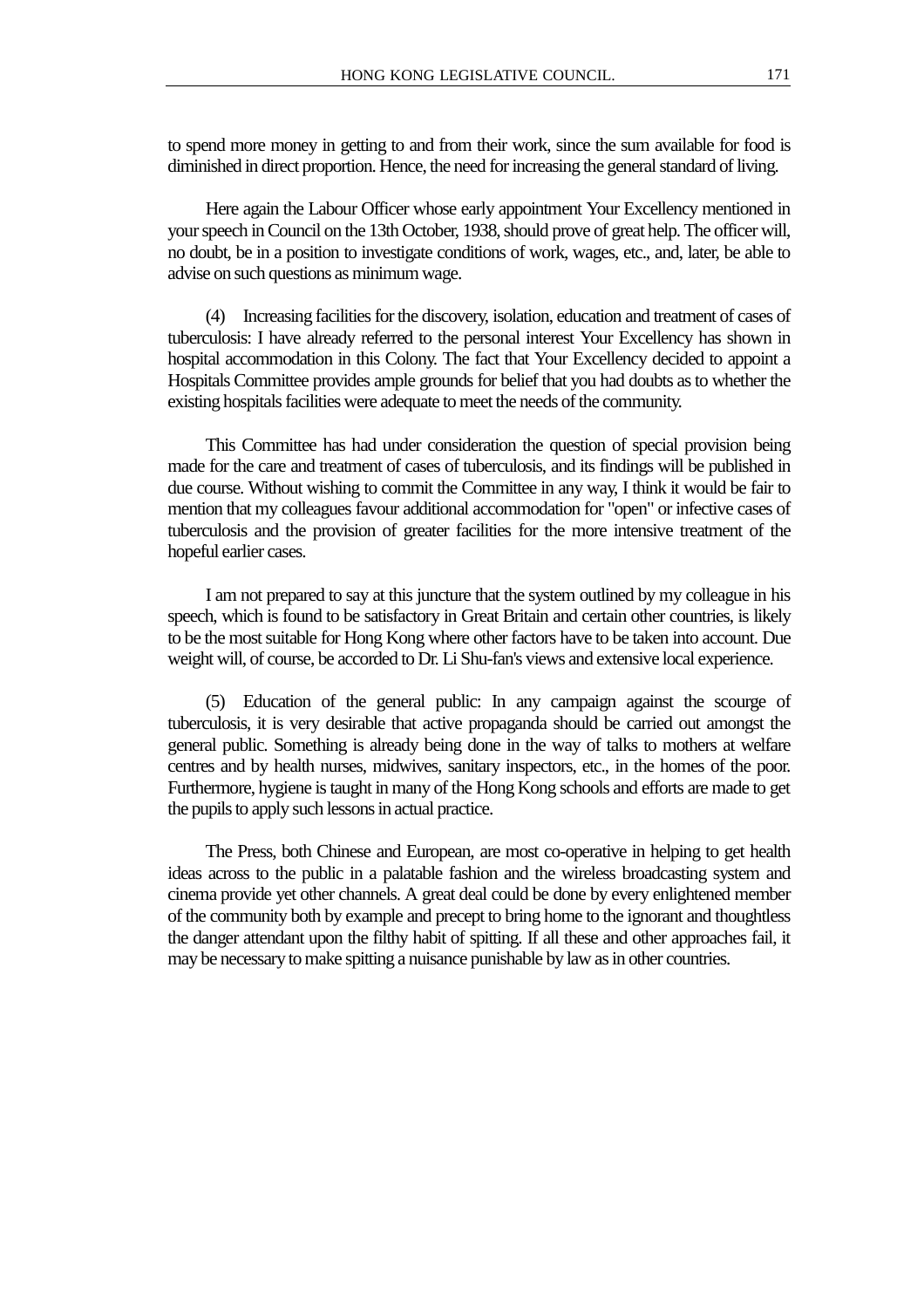(6) Expansion of Health Services, etc.: The foundation of a Chair in Public Health and Preventive Medicine at the University of Hong Kong is now being considered, and the expansion of the Health Division of the Medical Department of Government which has been approved by this Council, should go a long way towards solving the various factors concerned in the problem of control of tuberculosis.

I apologise, Sir, for the length of this reply which only touches the fringe of the subject, but I trust that Your Excellency may think it desirable that Honourable Members of Council should be aware of the steps that are being taken to deal with the serious problem referred to in the speech of the Hon. Dr. Li Shu-fan. (Applause).

THE COLONIAL SECRETARY.—I have listened with great interest to the speeches of Hon. Unofficial Members, both on the subject of the 1939 Budget and on the more general subjects of public policy which it is very proper should be mentioned in the course of this debate. Many of the more technical points have been dealt with by my Hon. colleagues the Director of Public Works and the Director of Medical Services; and I understand that Your Excellency proposes to deal with the closing words of the Senior Unofficial Member's speech.

It remains therefore for me, in closing the debate, only to mention a few outstanding questions. Two members have pointed out the great practical difficulties and also the possibility of constitutional objections which might stand in the way of imposing any restriction on immigration from China to which Your Excellency made a brief reference at the last meeting of this Council, and I can only assure the Council that these are very fully appreciated by the Government. The points raised by the Hon. Mr. T. N. Chau and the Hon. Mr. M. K. Lo will be kept very carefully in view should the time come for this question to become practical politics. The Hon. Mr. Chau has also referred to the proposed enquiry into the general question of taxation. The Committee which is to make this enquiry has not yet even been appointed but I am sure that I can promise that full consideration will be given not only to the well-known local objections to any form of income-tax but also to the necessity of giving the general public every facility for expressing its views on this question which, as Your Excellency has already said, must shortly be of paramount importance.

The Hon. Member who represents the Chamber of Commerce has raised two vitally important points. My Hon. colleague, the Financial Secretary, has authorised me to say that there is no fundamental objection to the actuarial survey of pensions suggested and it is only a question of what the expense would be, and whether such an expenditure would be justified. A similar survey was, I understand, undertaken for the United Kingdom Civil Service some ten years ago. As regards Mr. Shield's figures it is justifiable to point out that the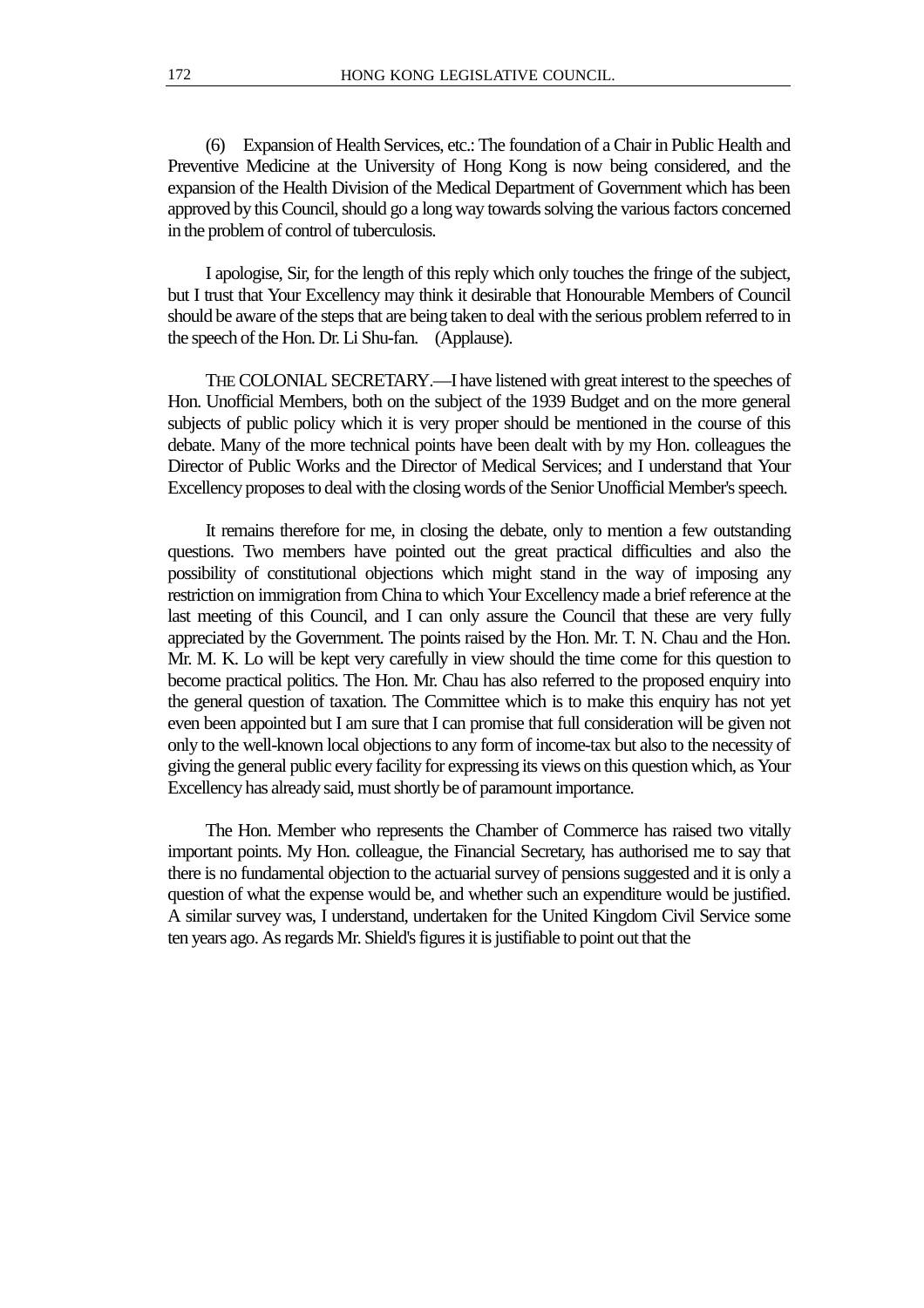exchange rate of the dollar in the Estimates for 1929 was  $2/$ ; it is also worth repeating that the new salary scales now being gradually introduced have, as one of their chief objects, the reduction of the Colony's pension bill. This, however, is not to deny that that bill is a heavy, and in its nature an increasingly heavy, burden on the Colony's finances.

As regards the expiration of the Pier leases in 1949 it would not be proper for me to say more on a subject which is at present the subject of correspondence with the Chamber of Commerce than to state that no avoidable delay in deciding this vital question will be permitted.

The Government welcomes the action taken by the Chinese representatives in this Council in regard to the heroin traffic. This is essentially a matter on which public opinion could have much more influence than the ordinary processes of law, and any steps which will mould that public opinion are most gratefully acknowledged by the Government.

As regards the hawker problem, on which the Hon. Mr. M. K. Lo has also spoken, I would say that this question has been deliberately put in the hands of the Urban Council and it would hardly be proper for the Government, without very serious reasons, to impose its views on that body. The Urban Council has a strong Chinese representation and there is little fear of the views of that population being disregarded. The Government sympathises with the aspirations of certain Hon. Members for a new Queen's College. The speech of the Hon. Mr. M. K. Lo is almost an admission that the matter is not yet ripe, from an educational point of view, for a decision at the present time; and I can only promise that this important question will receive the earliest possible attention.

The views of the Hon. Mr. D'Almada on the subject of fuller employment of local candidates in the Government service, accord with the policy of the Government. I have not had time to collect statistics but an analysis of the Budget figures, notably in the Medical, Police and Sanitary Departments, would clearly indicate the magnitude of this process in recent years.

The Hon. Dr. Li Shu-fan has raised three minor points besides those to which the Hon. the Director of Medical Services has already replied. The subsidies to various charitable institutions were very carefully considered in Select Committee and I have nothing to add to the remarks which I made earlier in the debate. As regards the restrictions on motoring doctors and the preservation of game in the territories, I can at this stage only promise that these will be examined at an early date.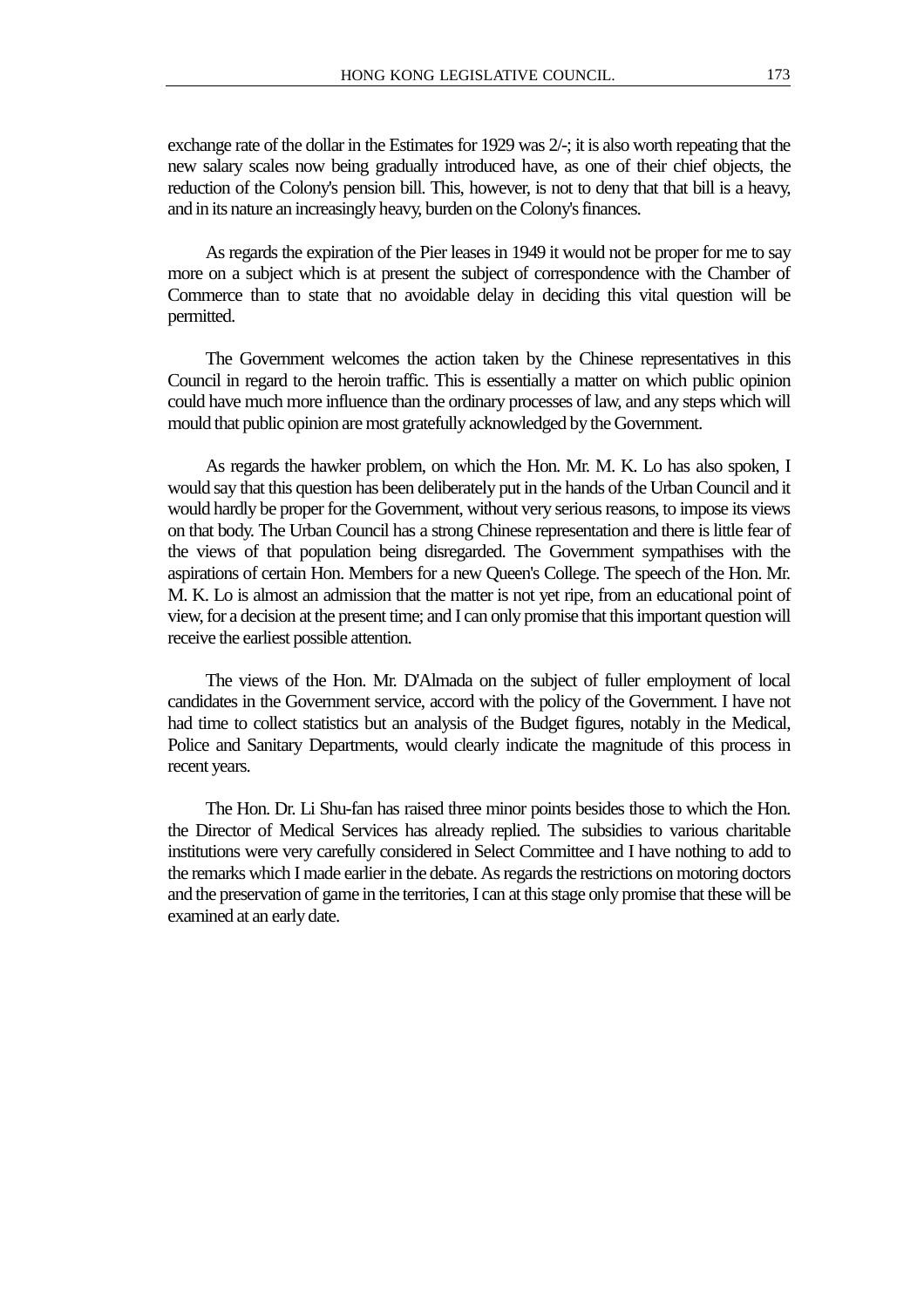I cannot close without again thanking my Unofficial Colleagues, in the name of the Government and, I might say, of the Colony, for the great care which they have taken in dealing with the multifarious problems which are raised in connection with the annual Budget. (Applause).

H.E. THE GOVERNOR.—The Hon. Colonial Secretary and his colleagues have replied to all points raised during the debate which are directly relevant to next year's expenditure.

The Hon. Senior Unofficial Member, speaking on behalf of himself and all his colleagues, ended his speech with a plea on behalf of this Colony's trade with South China.

I can assure the Honourable and Learned Member that the Government is in full sympathy with what he said on this subject and that I will do all that lies in my power to secure the early resumption of our long established trade rights in these waters.

The Hon. and learned member said that he feared that little could be done to implement the recommendations of the Housing Commission. I am prepared to agree with that comment, up to the point of the expenditure of funds, because it would be sometime before we reach the stage at which money can be usefully and economically expended—at any rate any large quantity—on that object; but I do not wish it to be inferred from my agreement with him up to that point that nothing would be done next year. The Chairman of the Urban Council, to whom I have entrusted the beginnings of this work as Chairman of the Authority proposed to be appointed, has already begun to study the subject and I hope that he and my learned friend, the Hon. Attorney-General—whom we are glad to welcome back in restored health—will soon be able to help us out with some legislation which is the necessary preliminary for the work of such an Authority.

In the meantime, he has begun to study the zoning of this town for different classes of buildings and the town-planning of new areas. When I say town-planning I do not merely mean the tracing of lines on paper, but schemes for such things as drainage and roads in the areas where we will develop our industries and residences.

Most of the Hon. Members have spoken on subjects analogous to this matter of housing and they have nearly all mentioned over-crowding. Over-crowding is the result of introducing more people into a community's premises than those premises can contain economically, and it is from that point of view that some restrictions on immigration will have to be placed sooner or later in this Colony. The Hon. Mr. Chau, I think it was, defined more or less the methods which should be used. Deportation of the unemployed or unemployable persons who are entirely dependent on the public charge or on the wages of those who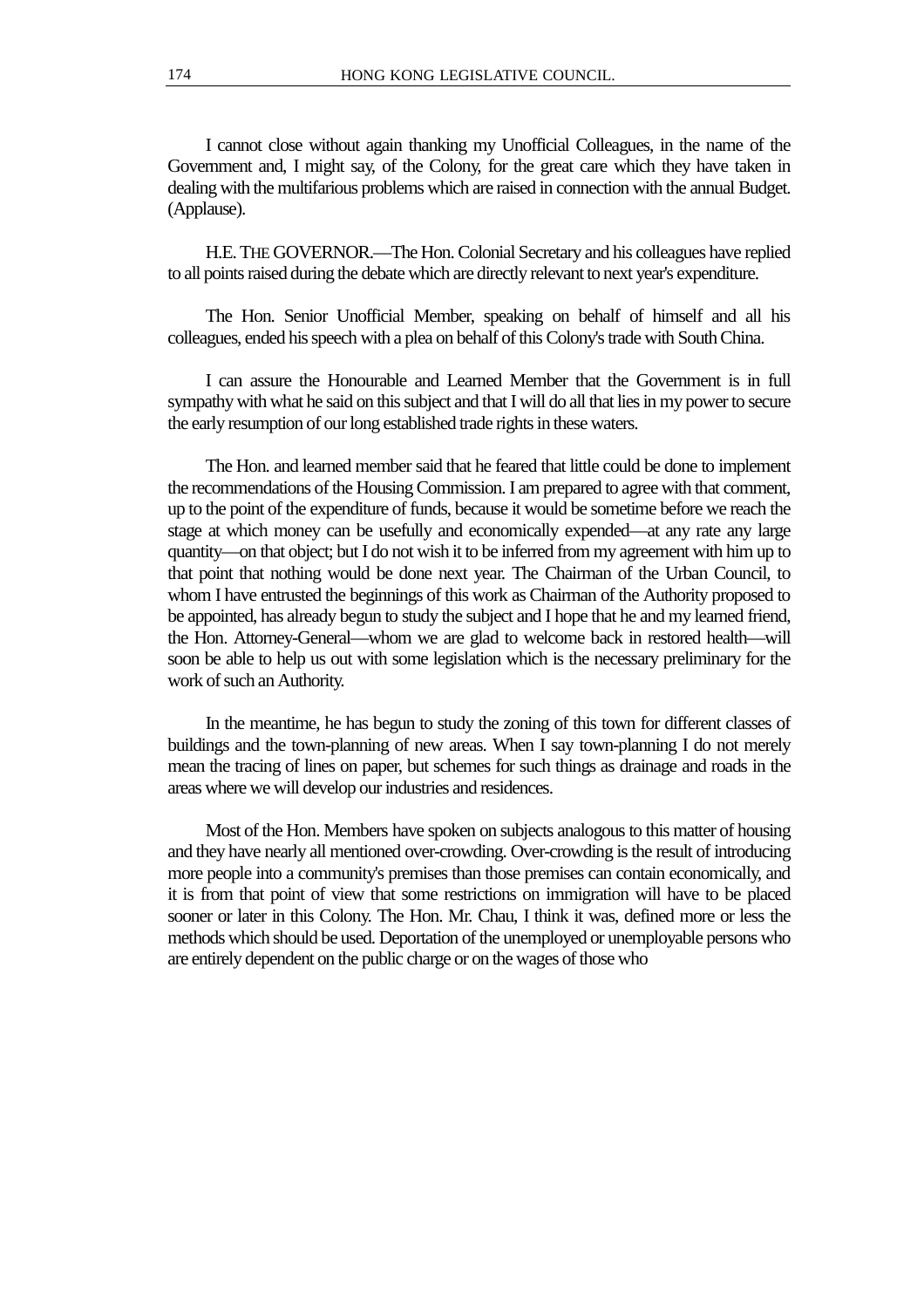are working, and who are coming in to swell the Colony's population uselessly: that is the sort of restriction I had in mind, not preventing people without passports from coming in.

There are two other points which I wish I had mentioned in my address at the beginning of this Debate. I may add that I am grateful for the compliments which have been paid to that address.

My first point is that it is very necessary, if we are going to tackle the subject of public health properly, that we should have an Institute of Public Health, which would be the foundation and centre of activity. I have requested the Hon. Director of Medical Services to put forward a scheme for that purpose.

The other matter is that I have been corresponding with the Secretary of State on the possibility of starting a fisheries station in this Colony and I have some hope that we may get some capital from Home without burdening the taxpayers' shoulders. A fisheries station is obviously a necessity for a Colony which depends as greatly as we do on the fishing industry. I hope that next year we will be able to have a scheme which will be linked up with the Biological Department of the University, that will develop the fishing industry. There should also be an aquarium, since this is a very necessary part of such a station. (Applause).

I now put forward the resolution: That the Estimates of Expenditure for the year 1939 as now presented be approved.

This was approved.

THE FINANCIAL SECRETARY moved the first reading of a Bill intituled "An Ordinance to apply a sum not exceeding \$29,327,294 to the Public Service of the year 1939."

THE COLONIAL SECRETARY seconded, and the Bill was read a first time.

THE FINANCIAL SECRETARY moved: That this Council approves under section 3 (2) of the Hong Kong Dollar Loan Ordinance, No. 11 of 1934, of the following transfers in the Schedule:—

1. Item 2.—Shing Mun Valley Water Scheme—to be reduced from \$10,212,877.98 to \$10,175,262.90.

Item 4.—New Gaol at Stanley—to be reduced from \$3,945,000 to \$3,917,087.25.

Item 6.—Airport—to be reduced from \$907,485.92 to \$900,940.90.

Item 8.—Other Public Works—to be increased from \$909,000 to \$985,225.68.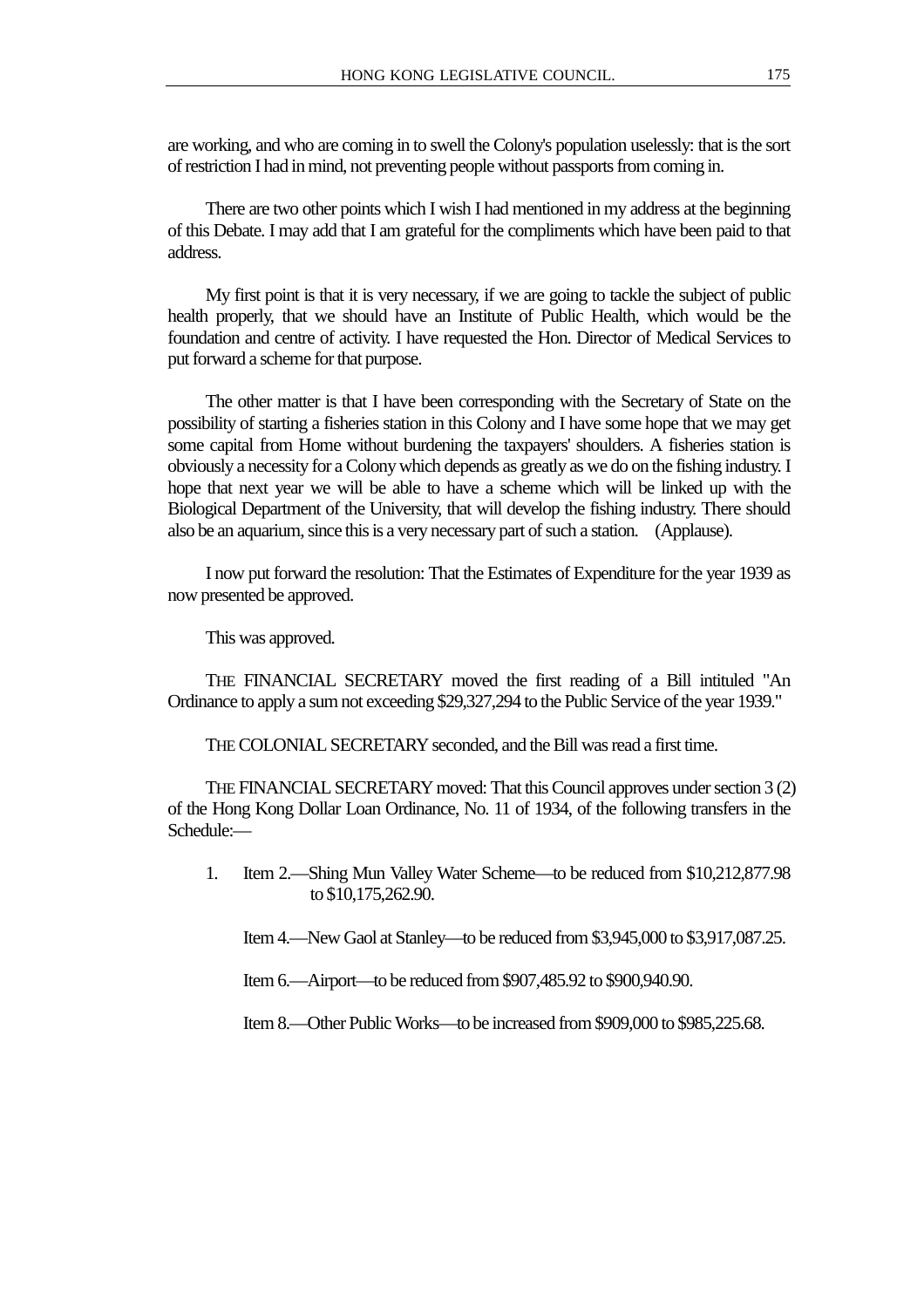THE COLONIAL SECRETARY seconded, and the Resolution was approved.

THE FINANCIAL SECRETARY moved:

2. That this Council approves of the expenditure during the financial year 1938 under the heads of the Loan Works authorized under Ordinance No. 11 of 1934, set out in the Schedule below of a total net sum of \$735,746.77 which sum shall be met by advances from the surplus balances of the Colony pending the issue of the remainder of the loan authorized under the said Ordinance.

# SCHEDULE.

|         | Head 6.—Airport, $B$ .—Airport and Aeroplane |             |
|---------|----------------------------------------------|-------------|
| Slipway |                                              | \$21,000.00 |

Head 8.—New Markets.

| (b) | ( <i>a</i> ) Central Market | \$699,846.77<br>\$14,900.00 |
|-----|-----------------------------|-----------------------------|
|     |                             | \$735,746.77                |

THE COLONIAL SECRETARY seconded, and the Resolution was approved.

THE FINANCIAL SECRETARY moved:

3. That this Council approves of the expenditure during the financial year 1939 under Head 8A of the Loan Works authorized under Ordinance No. 11 of 1934 (Central Market) of a total sum of \$50,000 which sum shall be advanced from the surplus balances of the Colony pending the issue of the remainder of the loan authorized under the said Ordinance.

THE COLONIAL SECRETARY seconded, and the Resolution was approved.

THE FINANCIAL SECRETARY moved:

4. That this Council approves the carrying out of the works set out in the Schedule below at an estimated cost of \$4,112,812.50 and of the expenditure in the financial years 1938 and 1939 of the sums set out in columns 3 and 4 of the Schedule the cost to be met from a future loan and meanwhile to be charged as advances from the surplus balances of the Colony pending the raising of a loan. He said: With reference to Item (*k*), it is desirable to start work on the Tai Lam Chung Scheme before 1939 in order to take full advantage of the present dry season. Therefore, I wish to amend this Resolution. It is proposed to insert in the third column the figure \$10,000 and to reduce the figure in the fourth column from \$25,000 to \$15,000.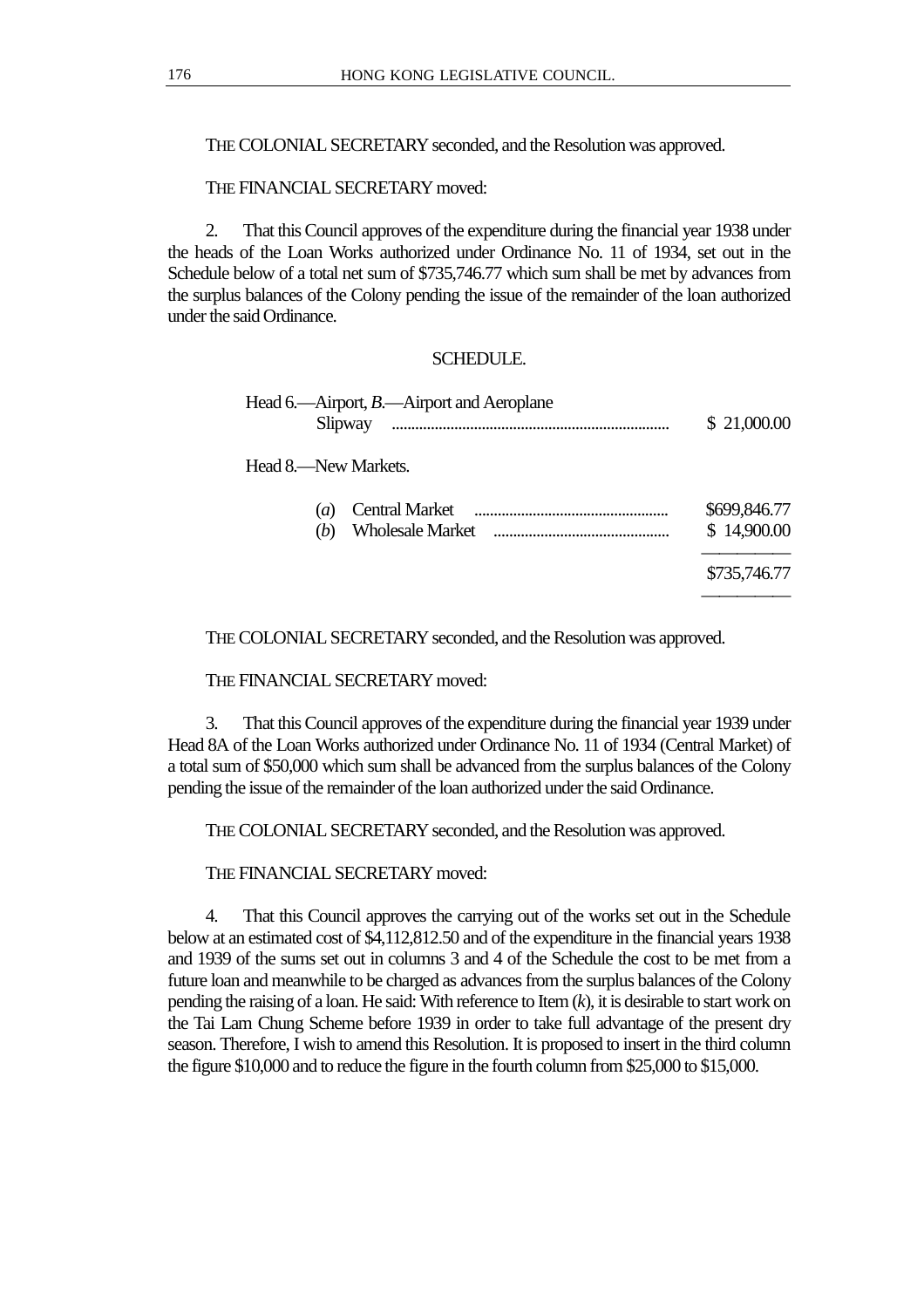# SCHEDULE.

# Appendix VI (C).

# LOAN WORKS.

*Additional Works to be charged to a proposed New Loan.*

|                    | Works.                                         | Estimated<br>Cost. | Revised<br>Estimated<br>Expenditure<br>1938. | Estimated<br>Expenditure<br>1939. |
|--------------------|------------------------------------------------|--------------------|----------------------------------------------|-----------------------------------|
|                    |                                                | \$                 | \$                                           | \$                                |
| (a)                | Head 1.—New Markets:—<br><b>Central Market</b> | 115,312.50         |                                              | 115,312.50                        |
|                    | Head 1.-Total                                  | 115,312.50         |                                              | 115,312.50                        |
|                    | Head 2.—Water Works:—                          |                    |                                              |                                   |
|                    | Authorized Works.                              |                    |                                              |                                   |
| (a)                | Supply to Albany                               | 100,000.00         | 85,000.00                                    | 13,478.81                         |
| (b)                | Supply to Peak Road                            | 100,000.00         | 90,000.00                                    | 8,494.94                          |
| (c)                | <b>Cross Harbour Pipes</b><br>.                | 950,000.00         | 710,000.00                                   | 235,140.93                        |
| (d)                | Rapid Gravity Filters, Eastern                 | 300,000.00         | 1,000.00                                     | 50,000.00                         |
| (e)                | Kowloon Chai Service Reservoir                 | 240,000.00         | 50,000.00                                    | 170,000.00                        |
| (f)                | Supply Main to Kowloon Chai                    |                    |                                              |                                   |
|                    | Service Reservoir                              | 250,000.00         |                                              | 200,000.00                        |
| (g)                | Distribution, Island                           | 100,000.00         | 30,000.00                                    | 35,000.00                         |
| (h)                | Distribution, Mainland<br>.                    | 75,000.00          | 25,000.00                                    | 25,000.00                         |
| (i)                | Mun<br>Valley Scheme<br>Shing                  | 1,070,000.00       | 220,000.00                                   | 406,000.00                        |
|                    | Catchwaters                                    |                    |                                              |                                   |
|                    | Proposed New Works:-                           |                    |                                              |                                   |
| (i)                | Rapid Gravity Filters, Shing Mun               |                    |                                              |                                   |
|                    | <b>Valley Scheme</b><br>                       | 150,000.00         |                                              | 100,000.00                        |
| (k)                | Chung Scheme,<br>Tai<br>Lam                    |                    |                                              |                                   |
|                    | Preliminary Works                              | 25,000.00          |                                              | 25,000.00                         |
| (l)                | New Meters                                     | 120,000.00         |                                              | 60,000.00                         |
| (m)                | Waste-Detection Equipment                      | 300,000.00         |                                              | 120,000.00                        |
| (n)                | Reconstruction at Albany                       | 150,000.00         |                                              | 10,000.00                         |
| $\left( o \right)$ | Miscellaneous Works                            | 67,500.00          |                                              | 67,500.00                         |
|                    |                                                | 3,997,500.00       | 1,211,000.00                                 | 1,525,614.68                      |
|                    | <b>Grand Total</b>                             | 4,112,812.50       | 1,211,000.00                                 | 1,640,927.18                      |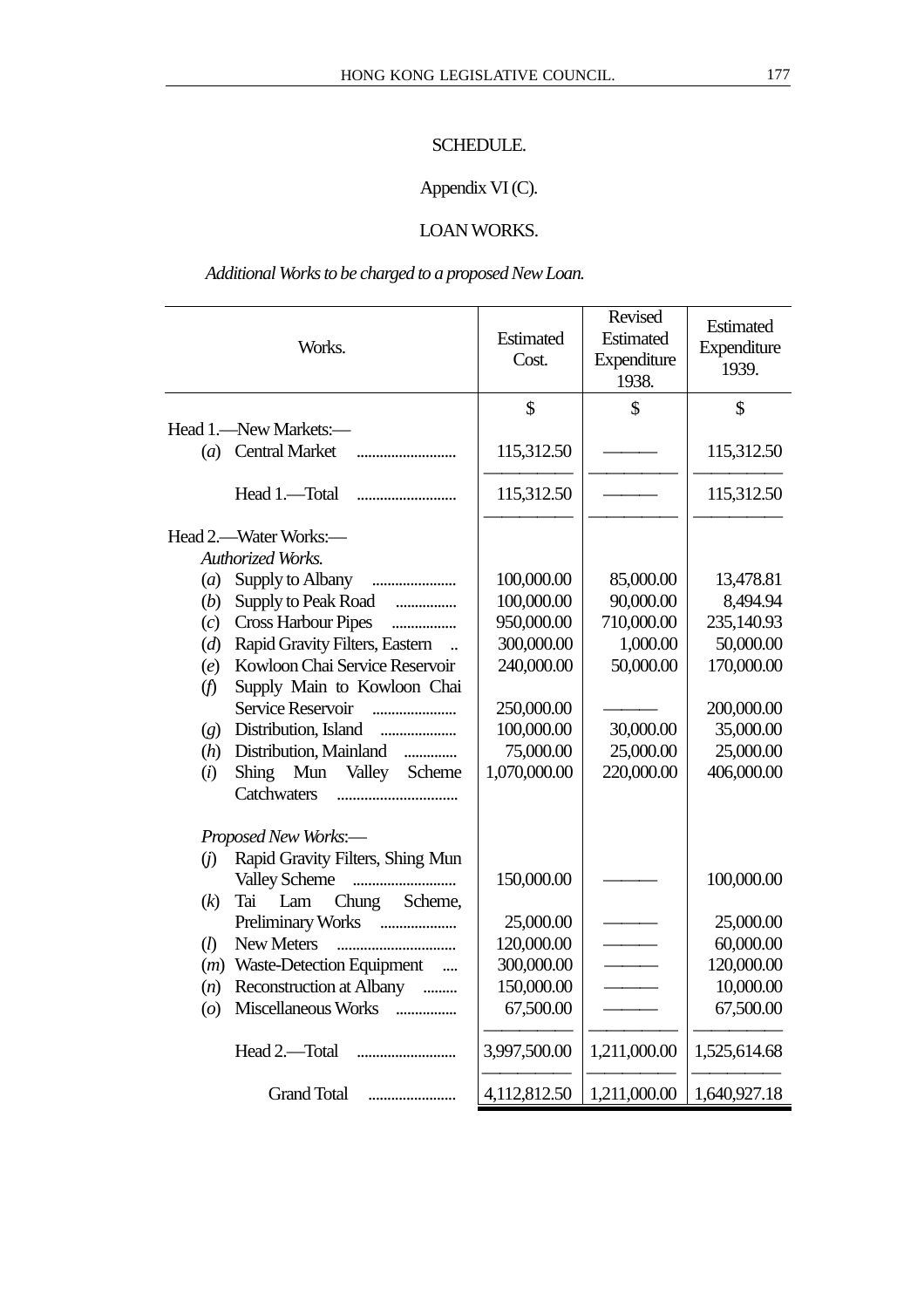THE COLONIAL SECRETARY seconded, and the Resolution as amended, was approved.

# THE FINANCIAL SECRETARY moved:

5. That this Council approves the expenditure during the financial year 1939 from the balance credited to the Waterworks Renewals and Improvements Fund of the sums set out in the Schedule below:—

# **SCHEDULE**

| $\left(a\right)$ | \$50,000 |
|------------------|----------|
| (b)              | \$70,000 |
| (c)              | \$60,000 |
| (d)              | \$10,000 |

THE COLONIAL SECRETARY seconded, and the Resolution was approved.

THE DIRECTOR OF PUBLIC WORKS moved the following Resolution:—"Resolved that the approval of the Governor in Council of permission to the Hong Kong Tramways, Limited, to construct one additional curve to connect the north tramway track, King's Road, to the existing single track leading to Inland Lots Nos. 4955 and 3546 as shown in Enclosure  $(99)^2$  in C.S.O. 9365/04 and to maintain a tramcar shed on the said Inland Lots in connexion therewith be confirmed." He said:—Sir, At your instruction I rise to move the resolution standing in my name. The resolution is made necessary because of a proposal by the Hong Kong Tramways, Ltd., to construct a small extension to their existing track.

Under Section 7 of the Tramway Ordinance No. 10 of 1902, the approval of this Council is required for such an extension, and previous notification is also required to be given in the public press by the Company stating that it is their intention to apply for such approval.

This public advertisement has been duly given.

The extension in question covers the construction of an additional curve to connect the north tramway track, King's Road, to the existing single track leading to Inland Lots Nos. 4955 and 3546, on a portion of which a new car shed is being erected.

There is no objection from the traffic point of view nor from the Public Works Department, and I, therefore move the Resolution standing in my name.

THE COLONIAL SECRETARY seconded, and the Resolution was approved.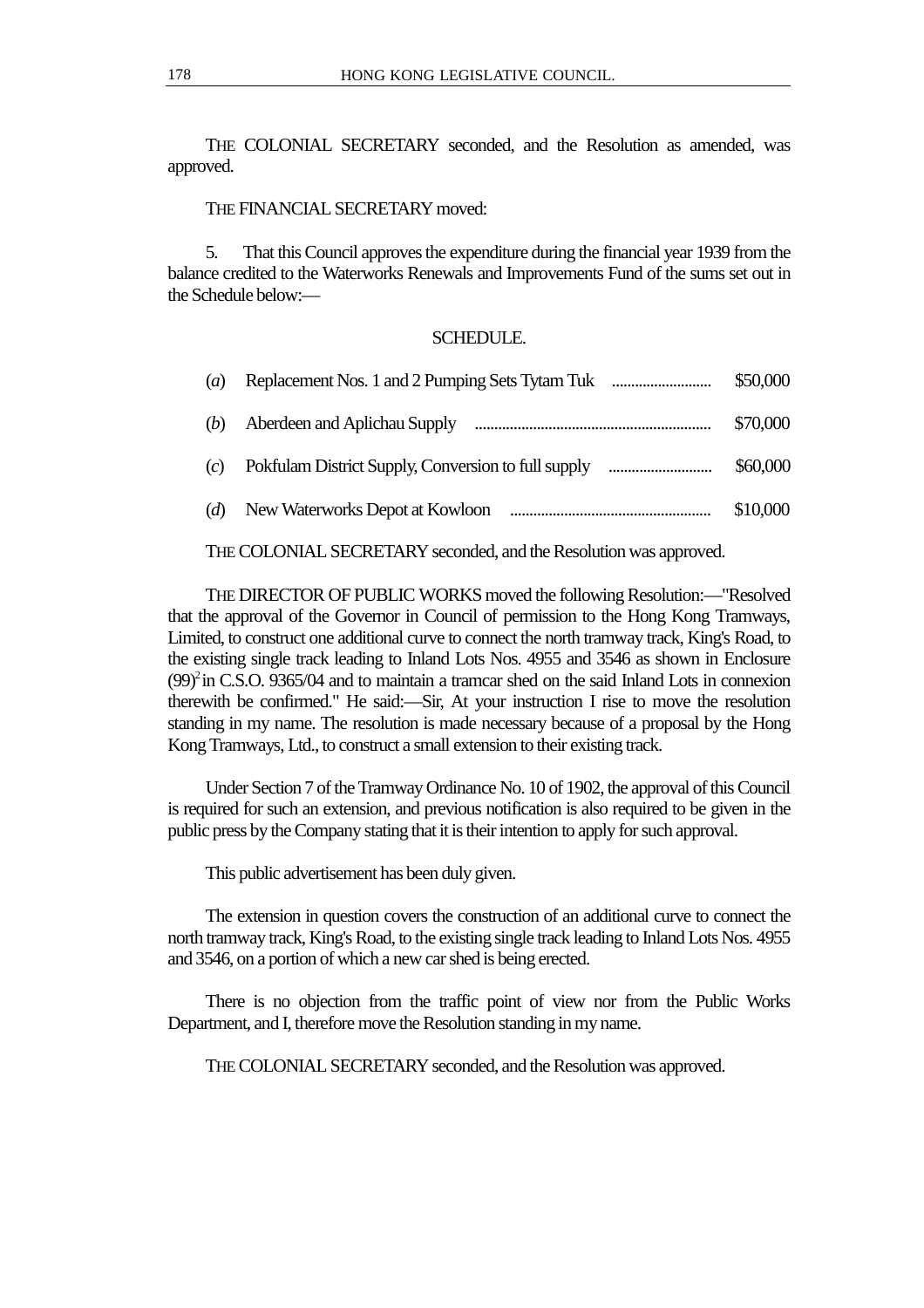# **LAND REGISTRATION AMENDMENT ORDINANCE, 1938.**

THE ATTORNEY GENERAL moved the first reading of a Bill intituled "An Ordinance to amend the Land Registration Ordinance, 1844, and to confer certain powers on assistant land officers." He said: This Bill and the clauses in the agenda have been drafted by my predecessor and are explained in the memorandum of Objects and Reasons.

THE COLONIAL SECRETARY seconded, and the Bill was read a first time.

# **Objects and Reasons.**

The "Objects and Reasons" for the Bill were stated as follows:—

In terms of the principal Ordinance certain documents are required to be signed and certain things are required to be done by the Land Officer. The principal Ordinance makes no reference to an assistant land officer. In the event of the illness or absence of the Land Officer difficulties thus arise. The object of this Bill is to remove these difficulties.

# **PHARMACY AND POISONS AMENDMENT ORDINANCE, 1938.**

THE ATTORNEY GENERAL moved the first reading of a Bill intituled "An Ordinance to amend the Pharmacy and Poisons Ordinance, 1937." He said: Having no organised custom service it is necessary to make further provision locally for the prevention of the importation of certain poisons.

THE COLONIAL SECRETARY seconded, and the Bill was read a first time.

# **Objects and Reasons.**

The "Objects and Reasons" for the Bill were stated as follows:—

1. Clause 2 of this Bill inserts a new section 21A in the principal Ordinance, making it an offence for a person to have possession of a poison included in Part I of the Poisons List unless he is entitled to sell the poison, or is a duly licensed wholesale dealer in poisons, or the poison has been duly sold or supplied to him by an authorized seller of poisons, and in the latter case, putting the burden of proof that the poison has been duly sold or supplied, upon the person charged.

2. The peculiar circumstances of this Colony where the effective control of the importation of poisons would be difficult and costly, makes it necessary to implement the principal Ordinance by a provision of this kind.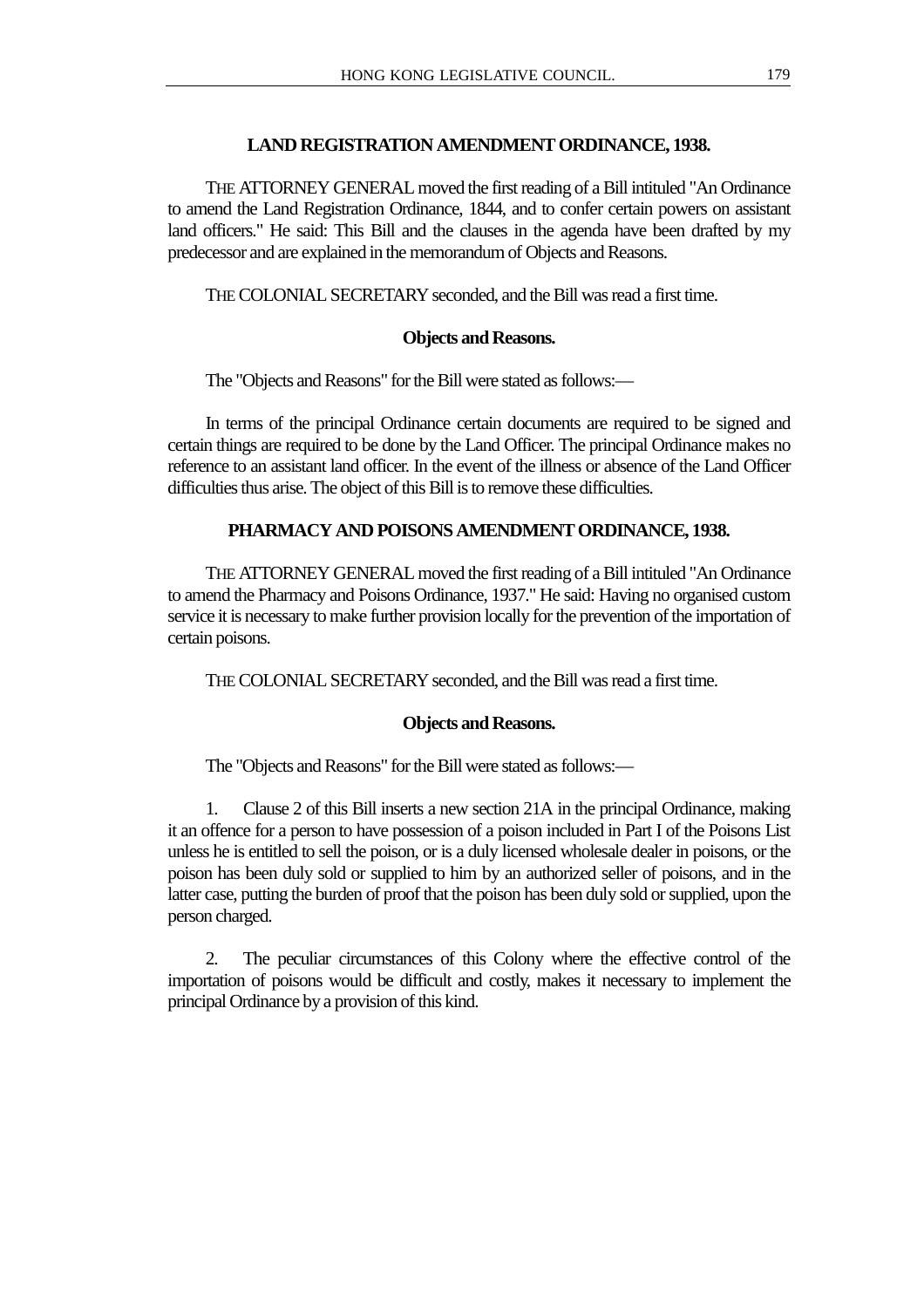3. Registered chemists and licensed wholesale dealers are obliged by law to keep records of sales and purchases, whereby the distribution and the ultimate destination of poisons can be traced. There is however, no such check upon the unregistered or unlicensed persons who import poisons for their own purposes.

4. It has been established that poisons are being imported and distributed in the Colony in a manner contrary to the interests of the general public. Proof that the existing law has been broken is difficult owing to the precautions taken by the persons concerned in the surreptitious distribution.

5. It is considered that the most effective way of preventing abuse is to make the mere possession of Part I poisons unlawful, unless the possessor comes within one of the exceptions in the new section 21A as enacted by this Bill.

# **DOLLAR CURRENCY NOTES AMENDMENT ORDINANCE, 1938.**

THE ATTORNEY GENERAL moved the first reading of a Bill intituled "An Ordinance to amend the Dollar Currency Notes Ordinance, 1935." He said: The explanation of this Bill is set out in the memorandum of objects and reasons.

THE COLONIAL SECRETARY seconded, and the Bill was read a first time.

# **Objects and Reasons.**

The "Objects and Reasons" for the Bill were stated as follows:—

1. The fund established under section 4 of the Dollar Currency Notes Ordinance, No. 42 of 1935, has been credited with the amount of notes issued and interest earned by the fund, and debited with the cost of manufacture, freight and other expenses incidental to the issue of currency notes.

2. Clause 2 of this Bill adds three new sub-sections to section 4 of the principal Ordinance providing that the fund shall bear the expenses of note-issue and management, that interest earned by the fund shall be paid into the fund, and that on the 31st day of December in any year any surplus moneys in excess of the nominal value of currency notes in circulation shall be paid into the general revenues of the Colony.

3. Clause 3 of this Bill removes doubts as to the regularity of this practice in the past by validating such past acts as come within the scope of the present amendment.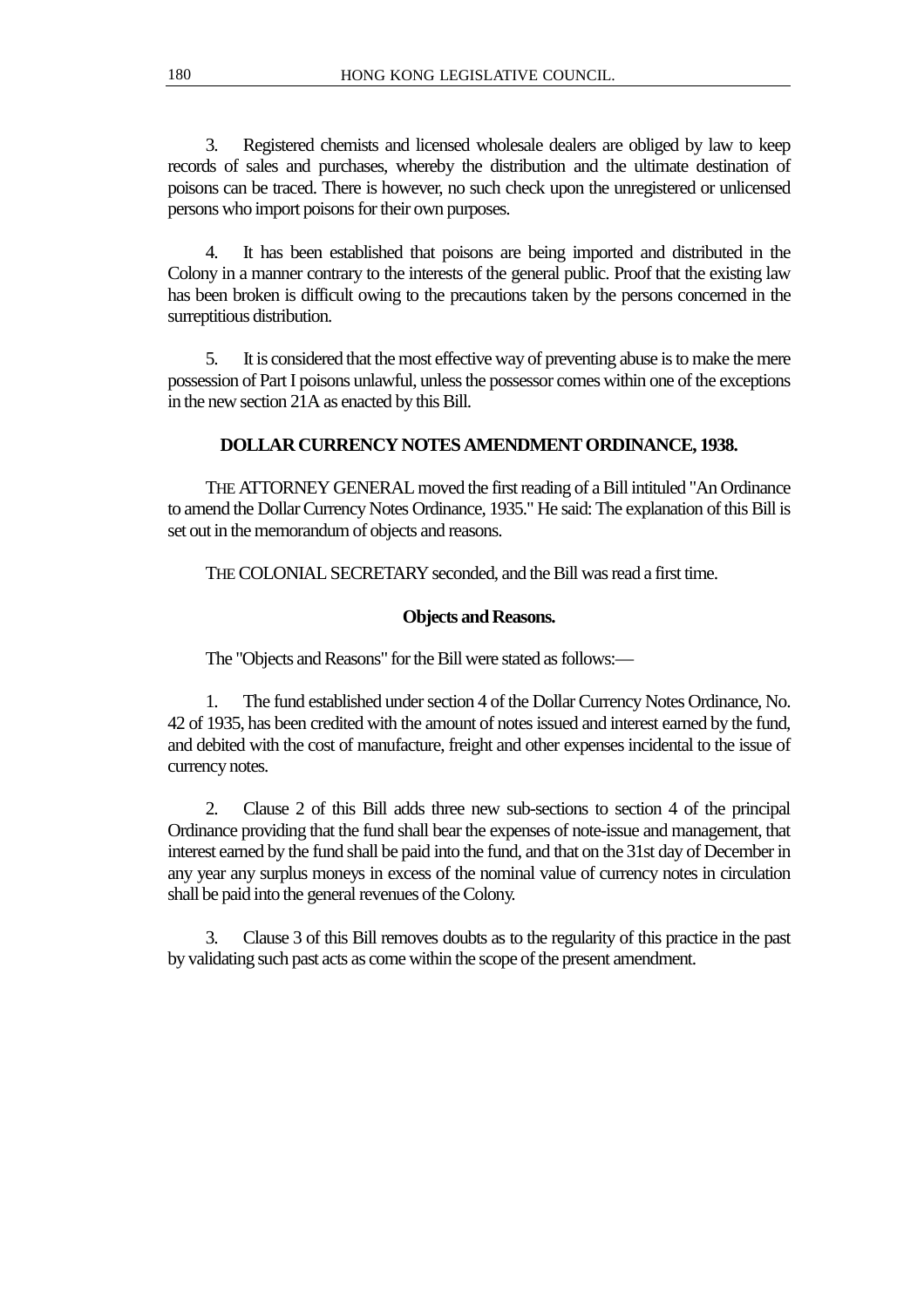# **REGISTRATION OF PERSONS (NO. 2) AMENDMENT ORDINANCE, 1938.**

THE ATTORNEY GENERAL moved the first reading of a Bill intituled "An Ordinance to amend the Registration of Persons Ordinance, 1934." He said: The amendment requires such people who have not hitherto been required to register, to fill up a schedule of particulars concerning their qualifications, and to register with the Police.

THE COLONIAL SECRETARY seconded, and the Bill was read a first time.

### **Objects and Reasons.**

The "Objects and Reasons" for the Bill were stated as follows:—

1. The object of this Bill is to amend the Registration of Persons Ordinance, 1934, in order that, should necessity arise, particulars of flying, engineering, driving and other mechanical qualifications and experience may be obtained from persons who may from time to time be called upon to serve in the essential services or the defence forces of the Colony.

2. Clause 2 of the Bill amends the principal Ordinance by adding a new heading (PART I) to sections 1 to 5 and the words "in Form No. 1" to section 3 (1): the latter amendment is consequential on that in clause 7 of the Bill.

3. Clause 3 of the Bill adds two new sub-sections (1A) and (3A) to section 4 of the principal Ordinance, requiring a person with whom an alien, other than an alien of Chinese race, is lodging or living, or the person in charge of a hospital, nursing-home, school or other institution in which for the time being such alien is living, to give notice of the presence of the alien to the Commissioner of Police, and also requiring aliens to furnish to the Commissioner of Police such information as he may reasonably require in addition to the particulars in subsection (1) for the purpose of registering the alien or maintaining the correctness of the particulars entered in the register. A consequential amendment is also made by this clause in section 4 (2).

4. Clause 4 of the Bill adds a new Part II comprising new sections, numbered consecutively 6 to 10, to the principal Ordinance.

5. Of these new sections, sections 6 and 7 set out the persons to whom Part II will apply, namely male British subjects between the ages of 18 and 55 years; section 7 provides for the exemption from the provisions of this Part of persons of Chinese race, members of the fighting and police services and such other persons as the Governor in Council may exempt.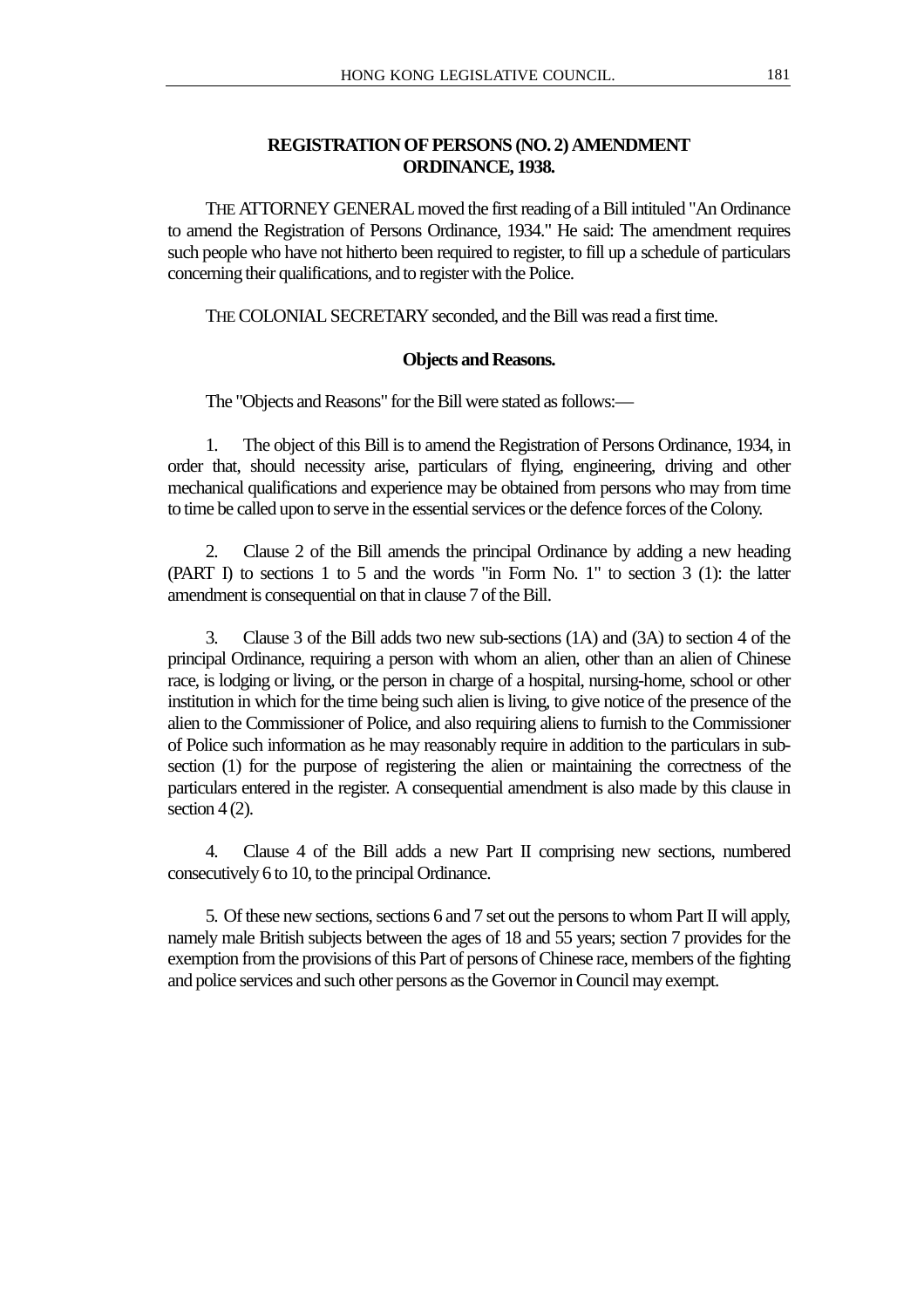6. New sections 8 and 9 provide for the making, verification and correction of returns in a specified form.

7. New section 10 provides that the Governor in Council may apply section 2, subsections (2), (4) and (5) (*b*), of the principal Ordinance (which require a report of change of address to be made at police headquarters) to persons required to register under Part II.

8. Clause 5 of the Bill renumbers sections 6, 7 and 7A of the principal Ordinance as amended by Ordinance No. 11 of 1938, as sections 11, 12 and 13 and clause 6 repeals sections 8 and 9 of the principal Ordinance.

9. Clause 7 of the Bill adds a new Form No. 2 in the Schedule to the principal Ordinance, setting out the information and particulars required to be furnished in accordance with Part II.

10. Clause 8 of the Bill provides that the amendment Ordinance shall come into force on such date as the Governor by proclamation may appoint.

# **POLICE FORCE AND PEACE PRESERVATION AMENDMENT ORDINANCE, 1938.**

THE ATTORNEY GENERAL moved the first reading of a Bill intituled "An Ordinance to amend the Police Force Ordinance, 1932, and the Peace Preservation Ordinance, 1886." He said: The first Ordinance is amended to remove doubts as to the definition of Pensions in Section 2 (*d*) as including allowance on the death of a serving officer, and this is intended to meet the situation. The second Ordinance is amended in order to give additional powers in the appointment of special constables.

THE COLONIAL SECRETARY seconded, and the Bill was read a first time.

# **Objects and Reasons.**

The "Objects and Reasons" for the Bill were stated as follows:—

1. Section 9 (1) of the Police Force Ordinance, No. 37 of 1932, provides that it shall be lawful for the Governor in Council to make regulations for granting pensions to members of the force, or in respect of service in the force.

2. Regulations have been made under this section providing for pensions to the widow and orphans of an officer who has been killed in the discharge of his duty, or who dies as a direct result of injuries received while on duty, or who dies of illness the contraction of which was specifically attributable to the nature of his duties, and also providing for the payment of gratuities to the representatives of an officer who, after completing five years' service, dies in the service.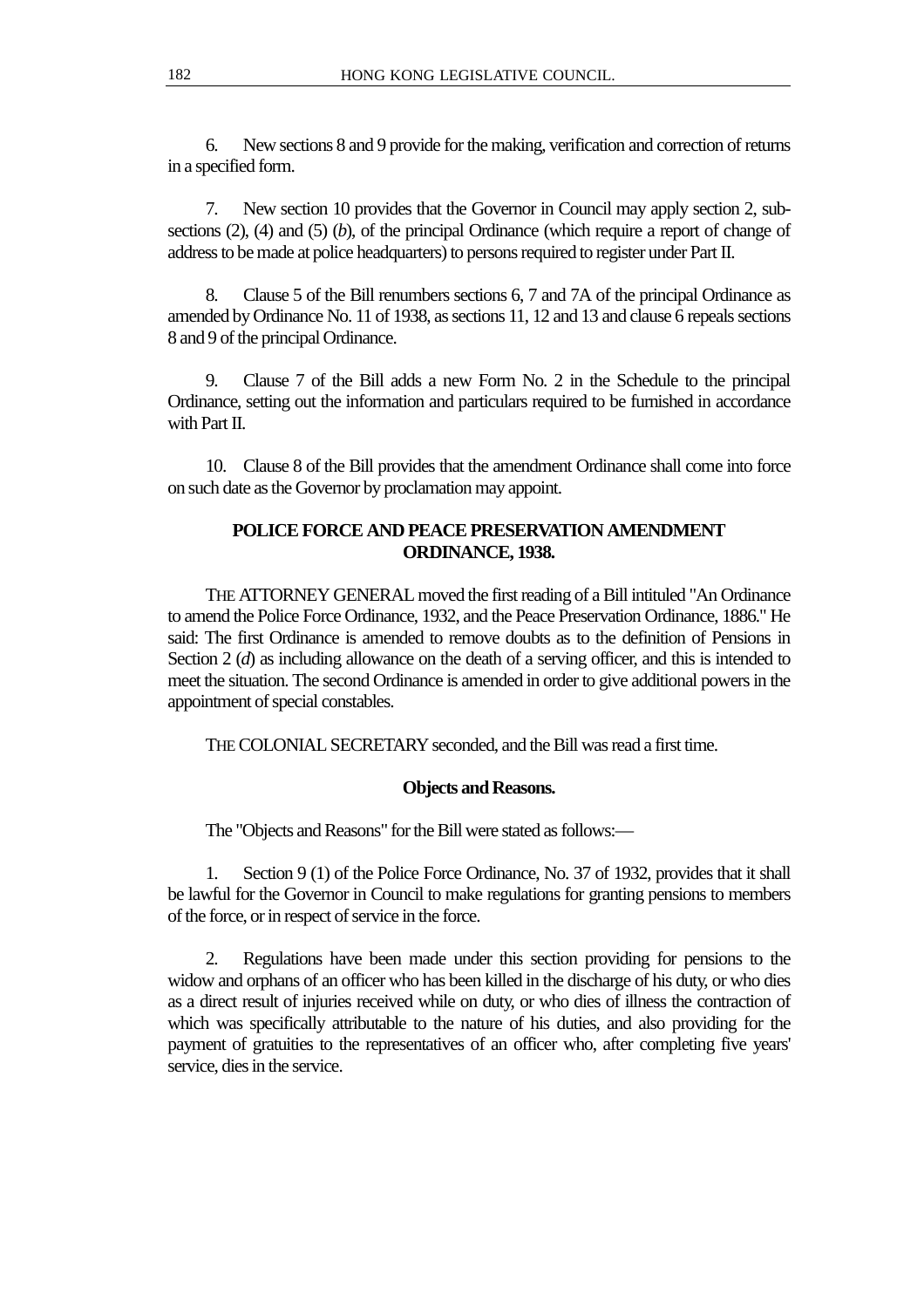3. Similar provision with regard to other civil servants is made in sections 16 and 18 of the Pensions Ordinance, No. 21 of 1932.

4. Doubts have arisen whether the definition of "Pension" in section 2 (*d*) of Ordinance No. 37 of 1932 as including "any allowance in the nature of a pension or any gratuity on retirement" is wide enough to cover payments made not on retirement but on the death of a serving officer.

5. The object of clause 2 of this Bill is to remove those doubts by inserting the words "death or" before the word "retirement" in the definition.

6. Clause 3 (1) of this Bill similarly removes a doubt as to the power of the Commissioner of Police to make regulations under section 12 of the Police Force Ordinance for the government, discipline, internal economy and daily routine of the civilian staff of the force, by adding the words "and the civilian staff" (already included in paragraph (*d*)) to paragraphs (*a*), (*b*) and (*c*) of sub-section (1) of that section.

7. It has hitherto been the practice to treat certain matters affecting the force and not dealt with by regulation under section 12 of the Police Force Ordinance as governed by the General Orders of the Hong Kong Government—for example, the leave and passages of senior officers, for which section 12 (1) (*d*) of the Police Force Ordinance makes no provision, although it does make such provision in the case of subordinate officers and others. Clause 3 (2) of this Bill gives effect to this practice by enacting that the General Orders of the Hong Kong Government shall apply, except in so far as they are modified by or inconsistent with the Police Force Ordinance or regulations, to all officers and members of the force and civilian staff.

8. Clause 4 of this Bill adds a new sub-section (2) to section 16 of the Police Force Ordinance giving the Commissioner of Police power, subject to the approval of the Governor in each case, to suspend subordinate officers, constables or members of the civilian staff pending any disciplinary or criminal proceedings, and provides for the payment of reduced salary in such cases. Similar provisions in respect of other civil servants are contained in the General Orders of the Hong Kong Government.

9. Clause 5 of this Bill repeals certain words in section 2 of the Peace Preservation Ordinance, 1886, restricting the power of appointment of special constables to occasions on which a tumult, riot or felony has taken place or is immediately apprehended, and substitutes a general power of appointment of special constables at any time upon the authorization of the Governor, thereby bringing the local law into line with the English law, as amended by the Special Constables Acts, 1914, (4 & 5 Geo. 5, c. 61) and 1923 (13 & 14 Geo. 5, c. 11).